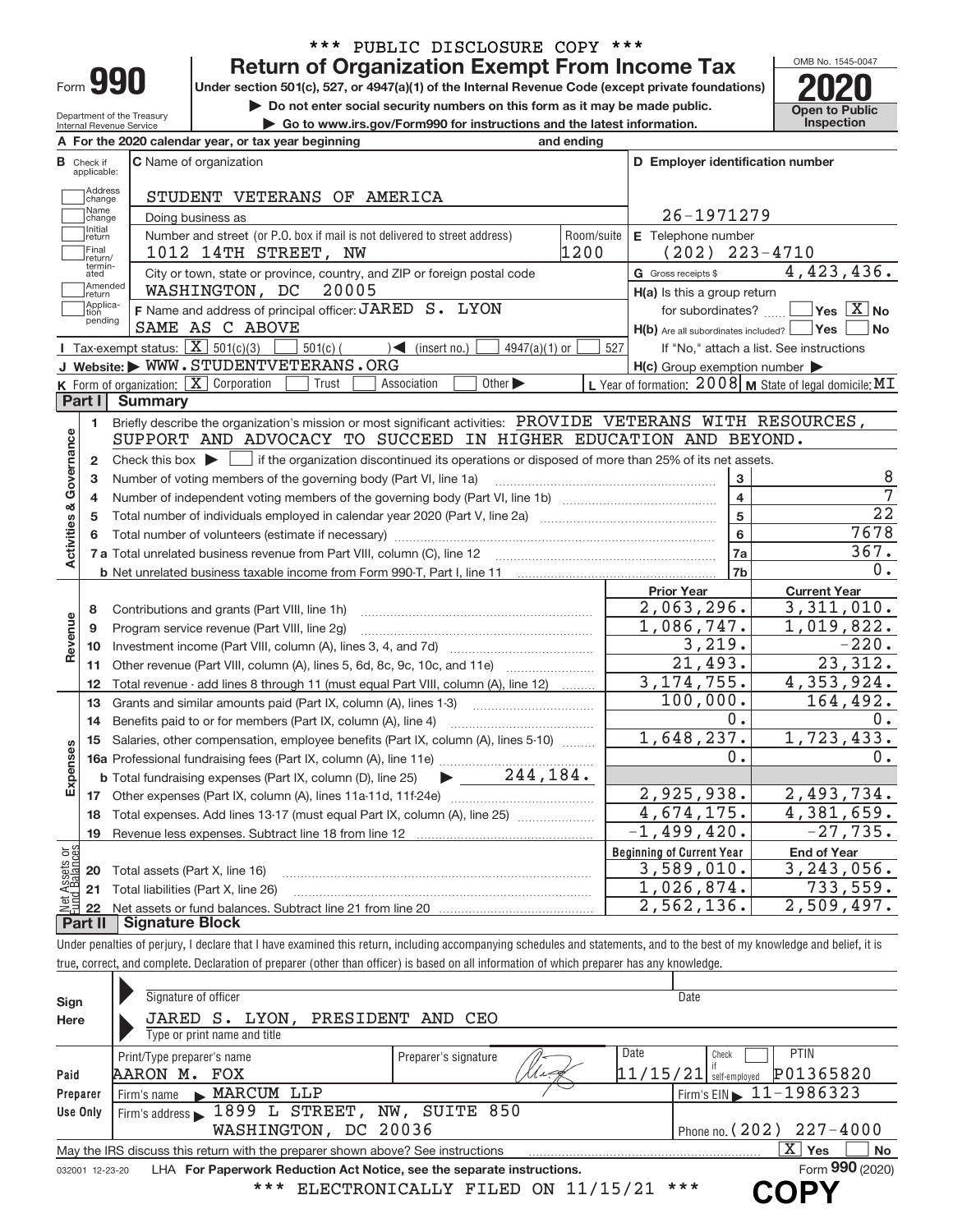| 1            | Briefly describe the organization's mission:                                                                                                                                                                                                                                         |  |  |  |  |
|--------------|--------------------------------------------------------------------------------------------------------------------------------------------------------------------------------------------------------------------------------------------------------------------------------------|--|--|--|--|
|              | THE MISSION OF STUDENT VETERANS OF AMERICA IS TO ACT AS A CATALYST FOR                                                                                                                                                                                                               |  |  |  |  |
|              | STUDENT VETERAN SUCCESS BY PROVIDING RESOURCES, NETWORK SUPPORT AND                                                                                                                                                                                                                  |  |  |  |  |
|              | ADVOCACY TO, THROUGH, AND BEYOND HIGHER EDUCATION.                                                                                                                                                                                                                                   |  |  |  |  |
|              |                                                                                                                                                                                                                                                                                      |  |  |  |  |
| $\mathbf{2}$ | Did the organization undertake any significant program services during the year which were not listed on the                                                                                                                                                                         |  |  |  |  |
|              | $]$ Yes $[\overline{\mathrm{X}}]$ No                                                                                                                                                                                                                                                 |  |  |  |  |
|              | If "Yes," describe these new services on Schedule O.                                                                                                                                                                                                                                 |  |  |  |  |
| 3            | $\exists$ Yes $\boxed{\mathrm{X}}$ No<br>Did the organization cease conducting, or make significant changes in how it conducts, any program services?                                                                                                                                |  |  |  |  |
|              | If "Yes," describe these changes on Schedule O.                                                                                                                                                                                                                                      |  |  |  |  |
| 4            | Describe the organization's program service accomplishments for each of its three largest program services, as measured by expenses.<br>Section 501(c)(3) and 501(c)(4) organizations are required to report the amount of grants and allocations to others, the total expenses, and |  |  |  |  |
|              | revenue, if any, for each program service reported.                                                                                                                                                                                                                                  |  |  |  |  |
| 4a           | 263,992.<br>1,457,465. including grants of \$<br>$\sqrt{$ (Revenue \$<br>) (Expenses \$<br>(Code:                                                                                                                                                                                    |  |  |  |  |
|              | NATIONAL CONFERENCE (NATCON)                                                                                                                                                                                                                                                         |  |  |  |  |
|              | NATCON IS THE LARGEST ANNUAL CONVENING OF STUDENT VETERANS AND                                                                                                                                                                                                                       |  |  |  |  |
|              | POST-9/11 VETERANS IN THE COUNTRY, BRINGING TOGETHER SVA'S CHAPTER                                                                                                                                                                                                                   |  |  |  |  |
|              | LEADERS, STAKEHOLDERS, ADVOCATES, AND SUPPORTERS WHO WORK ON BEHALF OF                                                                                                                                                                                                               |  |  |  |  |
|              | VETERANS AND MILITARY-AFFILIATED STUDENTS IN HIGHER EDUCATION. STUDENT                                                                                                                                                                                                               |  |  |  |  |
|              | VETERANS ATTEND NATCON TO LEARN HOW TO MANAGE SOME OF THE MOST                                                                                                                                                                                                                       |  |  |  |  |
|              | SUCCESSFUL STUDENT ORGANIZATIONS IN THE COUNTRY, AND TO NETWORK WITH                                                                                                                                                                                                                 |  |  |  |  |
|              | THEIR PEERS AS TOMORROW'S LEADERS. PAST SPEAKERS INCLUDE PRESIDENT                                                                                                                                                                                                                   |  |  |  |  |
|              | GEORGE W. BUSH, VICE PRESIDENT JOE BIDEN, VA SECRETARY BOB MCDONALD,                                                                                                                                                                                                                 |  |  |  |  |
|              | AND MANY OTHERS. EACH NATCON FEATURES GROUNDBREAKING KEYNOTES AND<br>BREAKOUT SESSIONS IN ALL AREAS OF ACADEMIC AND PROFESSIONAL                                                                                                                                                     |  |  |  |  |
|              | DEVELOPMENT, INCLUDING THE LATEST RESEARCH FINDINGS ON STUDENT VETERAN                                                                                                                                                                                                               |  |  |  |  |
| 4b           | 959, 671. including grants of \$<br>$20$ , $492$ $\cdot$ ) (Revenue \$<br>) (Expenses \$<br>(Code:                                                                                                                                                                                   |  |  |  |  |
|              | PROGRAMS AND CHAPTER SERVICES                                                                                                                                                                                                                                                        |  |  |  |  |
|              | A DEDICATED NETWORK OF CHAPTERS AND CHAPTER LEADERS ARE CENTRAL TO                                                                                                                                                                                                                   |  |  |  |  |
|              | SVA'S MISSION. EVERY DAY THESE PASSIONATE LEADERS WORK TO PROVIDE THE                                                                                                                                                                                                                |  |  |  |  |
|              | NECESSARY RESOURCES, NETWORK SUPPORT, AND ADVOCACY TO ENSURE STUDENT                                                                                                                                                                                                                 |  |  |  |  |
|              | VETERANS CAN EFFECTIVELY CONNECT, EXPAND THEIR SKILLS, AND ULTIMATELY                                                                                                                                                                                                                |  |  |  |  |
|              | ACHIEVE THEIR GREATEST POTENTIAL, WITH THE UNDERSTANDING THAT                                                                                                                                                                                                                        |  |  |  |  |
|              | PEER-TO-PEER SUPPORT FACILITATES POST-SECONDARY SUCCESS. THESE CHAPTERS                                                                                                                                                                                                              |  |  |  |  |
|              | ARE BUILT UPON THE GRASSROOTS EFFORTS OF INDIVIDUAL STUDENT VETERANS                                                                                                                                                                                                                 |  |  |  |  |
|              | WHO RECOGNIZE THE NEED FOR A COMMUNITY OF SUPPORT ON THEIR CAMPUS.<br>CHAPTER SERVICES AND PROGRAMS FROM THE NATIONAL HEADQUARTERS SUPPORT                                                                                                                                           |  |  |  |  |
|              | THE CREATION, SUSTAINMENT, AND GROWTH OF CHAPTERS. WE ADVISE ON THE                                                                                                                                                                                                                  |  |  |  |  |
|              | CREATION AND IMPLEMENTATION OF A STRATEGIC PLAN TO HELP CHAPTERS FOCUS                                                                                                                                                                                                               |  |  |  |  |
|              | ) (Expenses \$<br>) (Revenue \$<br>4c (Code:                                                                                                                                                                                                                                         |  |  |  |  |
|              | STRATEGIC SUPPORT                                                                                                                                                                                                                                                                    |  |  |  |  |
|              | AS CHAMPIONS OF DATA-DRIVEN DECISION MAKING, STRATEGIC SUPPORT                                                                                                                                                                                                                       |  |  |  |  |
|              | REPRESENTS A KEY PILLAR OF SVA'S WORK. SVA CONDUCTS LEADING INDEPENDENT                                                                                                                                                                                                              |  |  |  |  |
|              | RESEARCH ON TOPICS AFFECTING THE VETERAN COMMUNITY TO PROVIDE INSIGHT                                                                                                                                                                                                                |  |  |  |  |
|              | TO NOT ONLY OUR INTERNAL PROGRAMS AND SERVICES, BUT ALSO POLICY MAKERS,                                                                                                                                                                                                              |  |  |  |  |
|              | STAKEHOLDERS, AND THOUGHT LEADERS. SVA RESEARCH EXPANDS OUR                                                                                                                                                                                                                          |  |  |  |  |
|              | UNDERSTANDING OF THE BARRIERS TO A SUCCESSFUL TRANSITION VETERANS FACE                                                                                                                                                                                                               |  |  |  |  |
|              | WHEN GOING TO COLLEGE. THESE FINDINGS ASSIST IN UPDATING SVA                                                                                                                                                                                                                         |  |  |  |  |
|              | PROGRAMMING, TRAINING CHAPTER LEADERS, AND BUILDING STRONGER STUDENT                                                                                                                                                                                                                 |  |  |  |  |
|              | VETERAN SUPPORT COMMUNITIES ON COLLEGE CAMPUSES. FURTHERMORE, THE<br>RESEARCH IS SHARED WITH POLICY MAKERS AND STAKEHOLDERS FROM THE LOCAL                                                                                                                                           |  |  |  |  |
|              | TO THE FEDERAL LEVEL ENABLING PROACTIVE POLICY AND ADMINISTRATIVE                                                                                                                                                                                                                    |  |  |  |  |
|              | 4d Other program services (Describe on Schedule O.)                                                                                                                                                                                                                                  |  |  |  |  |
|              | $144,000.$ (Revenue \$<br>$4\,3\,7$ , $9\,1\,4$ $\scriptstyle\bullet\quad$ including grants of \$<br>(Expenses \$                                                                                                                                                                    |  |  |  |  |
|              | 3,606,829.<br>Total program service expenses                                                                                                                                                                                                                                         |  |  |  |  |
|              |                                                                                                                                                                                                                                                                                      |  |  |  |  |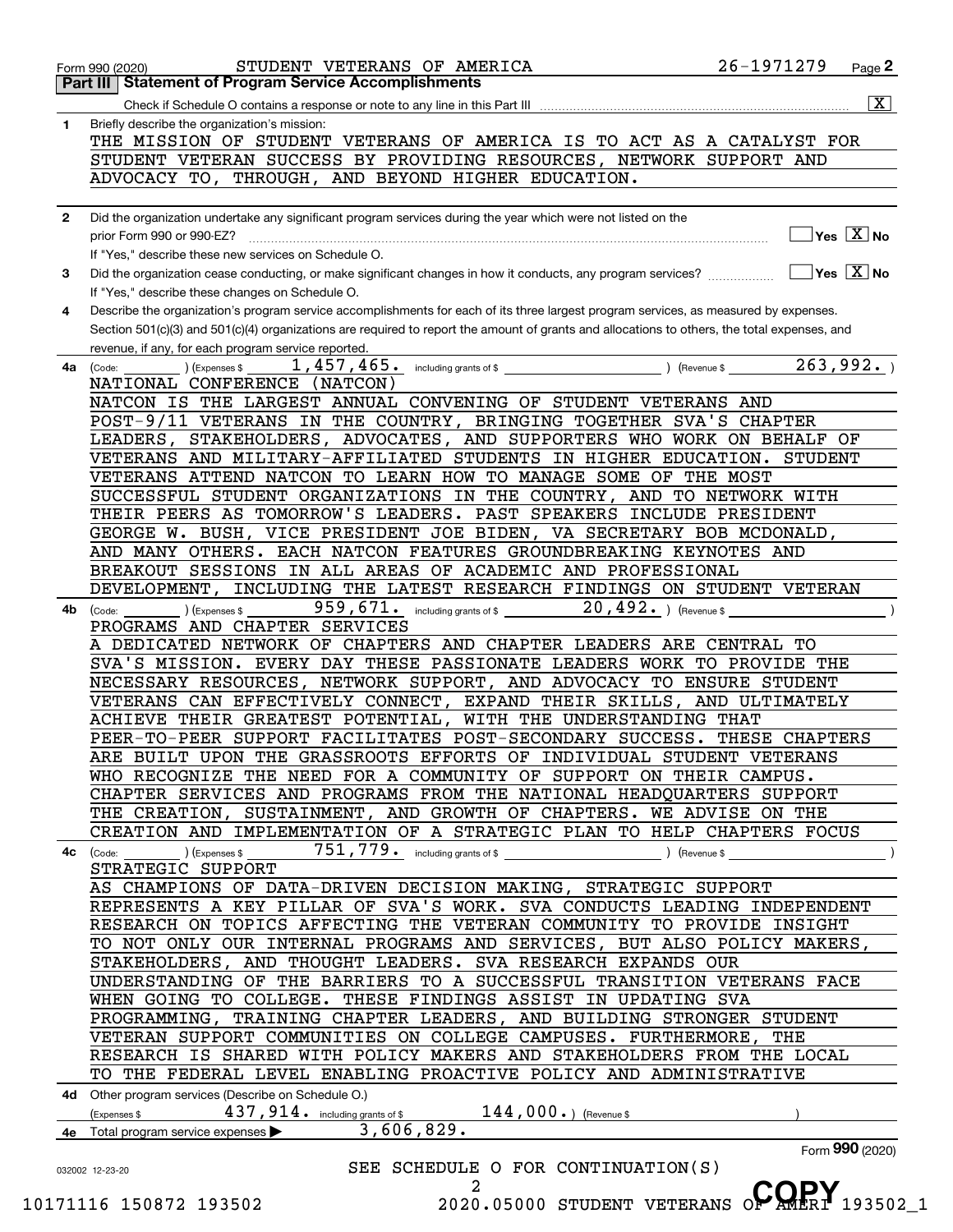|  | Form 990 (2020) |
|--|-----------------|

Form 990 (2020) STUDENT VETERANS OF AMERICA 26-1971279 <sub>Page</sub> 3<br>**Part IV | Checklist of Required Schedules** 

|     |                                                                                                                                                                                                                                                       |                 | Yes                     | No               |
|-----|-------------------------------------------------------------------------------------------------------------------------------------------------------------------------------------------------------------------------------------------------------|-----------------|-------------------------|------------------|
| 1   | Is the organization described in section $501(c)(3)$ or $4947(a)(1)$ (other than a private foundation)?                                                                                                                                               |                 |                         |                  |
|     |                                                                                                                                                                                                                                                       | 1               | X                       |                  |
| 2   |                                                                                                                                                                                                                                                       | $\overline{2}$  | $\overline{\mathbf{x}}$ |                  |
| 3   | Did the organization engage in direct or indirect political campaign activities on behalf of or in opposition to candidates for                                                                                                                       |                 |                         |                  |
|     |                                                                                                                                                                                                                                                       | 3               |                         | x                |
| 4   | Section 501(c)(3) organizations. Did the organization engage in lobbying activities, or have a section 501(h) election in effect                                                                                                                      |                 |                         |                  |
|     |                                                                                                                                                                                                                                                       | 4               | X                       |                  |
| 5   | Is the organization a section 501(c)(4), 501(c)(5), or 501(c)(6) organization that receives membership dues, assessments, or                                                                                                                          |                 |                         |                  |
|     |                                                                                                                                                                                                                                                       | 5               |                         | x                |
| 6   | Did the organization maintain any donor advised funds or any similar funds or accounts for which donors have the right to                                                                                                                             |                 |                         |                  |
|     | provide advice on the distribution or investment of amounts in such funds or accounts? If "Yes," complete Schedule D, Part I                                                                                                                          | 6               |                         | x                |
| 7   | Did the organization receive or hold a conservation easement, including easements to preserve open space,                                                                                                                                             |                 |                         |                  |
|     |                                                                                                                                                                                                                                                       | $\overline{7}$  |                         | X                |
| 8   | Did the organization maintain collections of works of art, historical treasures, or other similar assets? If "Yes," complete                                                                                                                          |                 |                         |                  |
|     |                                                                                                                                                                                                                                                       | 8               |                         | X                |
| 9   | Did the organization report an amount in Part X, line 21, for escrow or custodial account liability, serve as a custodian for                                                                                                                         |                 |                         |                  |
|     | amounts not listed in Part X; or provide credit counseling, debt management, credit repair, or debt negotiation services?                                                                                                                             |                 |                         |                  |
|     |                                                                                                                                                                                                                                                       | 9               |                         | х                |
| 10  | Did the organization, directly or through a related organization, hold assets in donor-restricted endowments                                                                                                                                          |                 |                         |                  |
|     |                                                                                                                                                                                                                                                       | 10              |                         | x                |
| 11  | If the organization's answer to any of the following questions is "Yes," then complete Schedule D, Parts VI, VII, VIII, IX, or X                                                                                                                      |                 |                         |                  |
|     | as applicable.                                                                                                                                                                                                                                        |                 |                         |                  |
| a   | Did the organization report an amount for land, buildings, and equipment in Part X, line 10? If "Yes." complete Schedule D.                                                                                                                           |                 |                         |                  |
|     |                                                                                                                                                                                                                                                       | 11a             | X                       |                  |
|     | <b>b</b> Did the organization report an amount for investments - other securities in Part X, line 12, that is 5% or more of its total                                                                                                                 |                 |                         |                  |
|     |                                                                                                                                                                                                                                                       | 11 <sub>b</sub> |                         | x                |
| c   | Did the organization report an amount for investments - program related in Part X, line 13, that is 5% or more of its total                                                                                                                           |                 |                         |                  |
|     |                                                                                                                                                                                                                                                       | 11c             |                         | x                |
|     | d Did the organization report an amount for other assets in Part X, line 15, that is 5% or more of its total assets reported in                                                                                                                       |                 |                         |                  |
|     |                                                                                                                                                                                                                                                       | 11d             |                         | х                |
|     | e Did the organization report an amount for other liabilities in Part X, line 25? If "Yes," complete Schedule D, Part X                                                                                                                               | 11e             | X                       |                  |
| f   | Did the organization's separate or consolidated financial statements for the tax year include a footnote that addresses                                                                                                                               |                 | X                       |                  |
|     | the organization's liability for uncertain tax positions under FIN 48 (ASC 740)? If "Yes," complete Schedule D, Part X                                                                                                                                | 11f             |                         |                  |
|     | 12a Did the organization obtain separate, independent audited financial statements for the tax year? If "Yes," complete                                                                                                                               |                 | X                       |                  |
|     |                                                                                                                                                                                                                                                       | 12a             |                         |                  |
|     | <b>b</b> Was the organization included in consolidated, independent audited financial statements for the tax year?                                                                                                                                    |                 |                         |                  |
|     | If "Yes," and if the organization answered "No" to line 12a, then completing Schedule D, Parts XI and XII is optional                                                                                                                                 | 12D             |                         | ᅀ<br>$\mathbf X$ |
| 13  |                                                                                                                                                                                                                                                       | 13              |                         | $\mathbf{X}$     |
| 14a | Did the organization maintain an office, employees, or agents outside of the United States?                                                                                                                                                           | 14a             |                         |                  |
| b   | Did the organization have aggregate revenues or expenses of more than \$10,000 from grantmaking, fundraising, business,<br>investment, and program service activities outside the United States, or aggregate foreign investments valued at \$100,000 |                 |                         |                  |
|     |                                                                                                                                                                                                                                                       | 14b             |                         | x                |
| 15  | Did the organization report on Part IX, column (A), line 3, more than \$5,000 of grants or other assistance to or for any                                                                                                                             |                 |                         |                  |
|     |                                                                                                                                                                                                                                                       | 15              |                         | x                |
| 16  | Did the organization report on Part IX, column (A), line 3, more than \$5,000 of aggregate grants or other assistance to                                                                                                                              |                 |                         |                  |
|     |                                                                                                                                                                                                                                                       | 16              |                         | x                |
| 17  | Did the organization report a total of more than \$15,000 of expenses for professional fundraising services on Part IX,                                                                                                                               |                 |                         |                  |
|     |                                                                                                                                                                                                                                                       | 17              |                         | x                |
| 18  | Did the organization report more than \$15,000 total of fundraising event gross income and contributions on Part VIII, lines                                                                                                                          |                 |                         |                  |
|     |                                                                                                                                                                                                                                                       | 18              |                         | x                |
| 19  | Did the organization report more than \$15,000 of gross income from gaming activities on Part VIII, line 9a? If "Yes."                                                                                                                                |                 |                         |                  |
|     |                                                                                                                                                                                                                                                       | 19              |                         | X                |
| 20a |                                                                                                                                                                                                                                                       | 20a             |                         | $\mathbf X$      |
|     | b If "Yes" to line 20a, did the organization attach a copy of its audited financial statements to this return?                                                                                                                                        | 20 <sub>b</sub> |                         |                  |
| 21  | Did the organization report more than \$5,000 of grants or other assistance to any domestic organization or                                                                                                                                           |                 |                         |                  |
|     |                                                                                                                                                                                                                                                       | 21              | Х                       |                  |
|     | 032003 12-23-20                                                                                                                                                                                                                                       |                 |                         | Form 990 (2020)  |
|     | 3.<br>CODV                                                                                                                                                                                                                                            |                 |                         |                  |

10171116 150872 193502 2020.05000 STUDENT VETERANS O**F AMERI** 193502\_1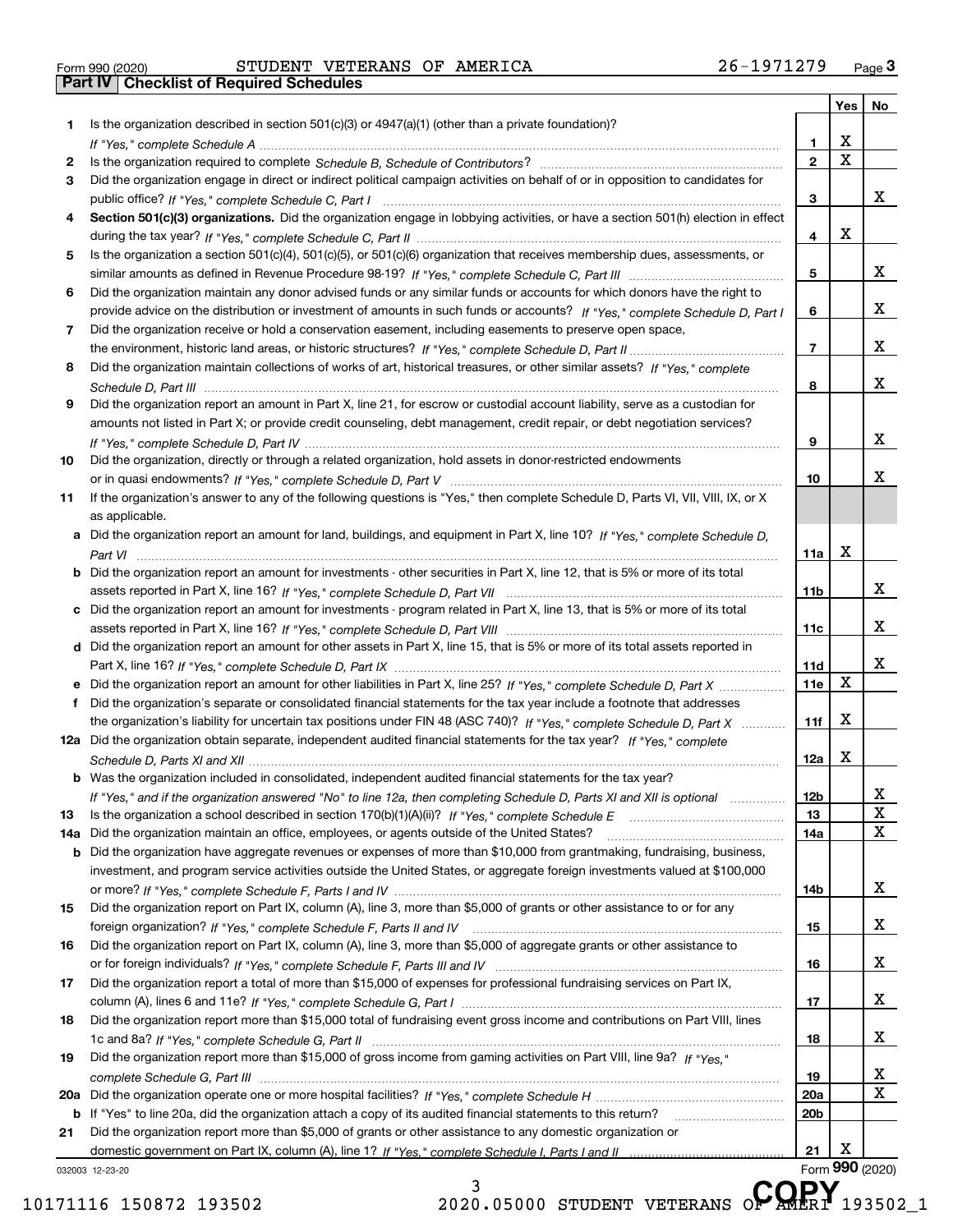|  | Form 990 (2020) |
|--|-----------------|

*(continued)*

|               |                                                                                                                                                                                             |     | Yes   No |                         |
|---------------|---------------------------------------------------------------------------------------------------------------------------------------------------------------------------------------------|-----|----------|-------------------------|
| 22            | Did the organization report more than \$5,000 of grants or other assistance to or for domestic individuals on                                                                               | 22  | X        |                         |
|               |                                                                                                                                                                                             |     |          |                         |
| 23            | Did the organization answer "Yes" to Part VII, Section A, line 3, 4, or 5 about compensation of the organization's current                                                                  |     |          |                         |
|               | and former officers, directors, trustees, key employees, and highest compensated employees? If "Yes." complete                                                                              |     |          |                         |
|               |                                                                                                                                                                                             | 23  | x        |                         |
|               | 24a Did the organization have a tax-exempt bond issue with an outstanding principal amount of more than \$100,000 as of the                                                                 |     |          |                         |
|               | last day of the year, that was issued after December 31, 2002? If "Yes," answer lines 24b through 24d and complete                                                                          |     |          |                         |
|               |                                                                                                                                                                                             | 24a |          | x                       |
|               |                                                                                                                                                                                             | 24b |          |                         |
|               | c Did the organization maintain an escrow account other than a refunding escrow at any time during the year to defease                                                                      |     |          |                         |
|               |                                                                                                                                                                                             | 24c |          |                         |
|               |                                                                                                                                                                                             | 24d |          |                         |
|               | 25a Section 501(c)(3), 501(c)(4), and 501(c)(29) organizations. Did the organization engage in an excess benefit                                                                            |     |          |                         |
|               | transaction with a disqualified person during the year? If "Yes," complete Schedule L, Part I manufaction with a disqualified person during the year? If "Yes," complete Schedule L, Part I | 25a |          | X                       |
|               | b Is the organization aware that it engaged in an excess benefit transaction with a disqualified person in a prior year, and                                                                |     |          |                         |
|               | that the transaction has not been reported on any of the organization's prior Forms 990 or 990-EZ? If "Yes," complete                                                                       |     |          |                         |
|               | Schedule L, Part I                                                                                                                                                                          | 25b |          | x                       |
| 26            | Did the organization report any amount on Part X, line 5 or 22, for receivables from or payables to any current                                                                             |     |          |                         |
|               | or former officer, director, trustee, key employee, creator or founder, substantial contributor, or 35%                                                                                     |     |          |                         |
|               |                                                                                                                                                                                             |     |          | x                       |
|               |                                                                                                                                                                                             | 26  |          |                         |
| 27            | Did the organization provide a grant or other assistance to any current or former officer, director, trustee, key employee,                                                                 |     |          |                         |
|               | creator or founder, substantial contributor or employee thereof, a grant selection committee member, or to a 35% controlled                                                                 |     |          |                         |
|               | entity (including an employee thereof) or family member of any of these persons? If "Yes," complete Schedule L, Part III                                                                    | 27  |          | х                       |
| 28            | Was the organization a party to a business transaction with one of the following parties (see Schedule L, Part IV                                                                           |     |          |                         |
|               | instructions, for applicable filing thresholds, conditions, and exceptions):                                                                                                                |     |          |                         |
|               | a A current or former officer, director, trustee, key employee, creator or founder, or substantial contributor? If                                                                          |     |          |                         |
|               |                                                                                                                                                                                             | 28a |          | х                       |
|               |                                                                                                                                                                                             | 28b |          | $\overline{\textbf{x}}$ |
|               | c A 35% controlled entity of one or more individuals and/or organizations described in lines 28a or 28b? If                                                                                 |     |          |                         |
|               |                                                                                                                                                                                             | 28c |          | х                       |
| 29            |                                                                                                                                                                                             | 29  |          | $\overline{\mathbf{x}}$ |
| 30            | Did the organization receive contributions of art, historical treasures, or other similar assets, or qualified conservation                                                                 |     |          |                         |
|               |                                                                                                                                                                                             | 30  |          | х                       |
| 31            | Did the organization liquidate, terminate, or dissolve and cease operations? If "Yes," complete Schedule N, Part I                                                                          | 31  |          | $\overline{\mathbf{X}}$ |
| 32            | Did the organization sell, exchange, dispose of, or transfer more than 25% of its net assets? If "Yes," complete                                                                            |     |          |                         |
|               |                                                                                                                                                                                             | 32  |          | x                       |
| 33            | Did the organization own 100% of an entity disregarded as separate from the organization under Regulations                                                                                  |     |          |                         |
|               |                                                                                                                                                                                             |     |          | X                       |
|               |                                                                                                                                                                                             | 33  |          |                         |
| 34            | Was the organization related to any tax-exempt or taxable entity? If "Yes," complete Schedule R, Part II, III, or IV, and                                                                   |     |          |                         |
|               |                                                                                                                                                                                             | 34  |          | $\overline{\mathbf{x}}$ |
|               |                                                                                                                                                                                             | 35a |          | $\overline{\mathbf{x}}$ |
|               | b If "Yes" to line 35a, did the organization receive any payment from or engage in any transaction with a controlled entity                                                                 |     |          |                         |
|               |                                                                                                                                                                                             | 35b |          |                         |
| 36            | Section 501(c)(3) organizations. Did the organization make any transfers to an exempt non-charitable related organization?                                                                  |     |          |                         |
|               |                                                                                                                                                                                             | 36  |          | X                       |
| 37            | Did the organization conduct more than 5% of its activities through an entity that is not a related organization                                                                            |     |          |                         |
|               |                                                                                                                                                                                             | 37  |          | X                       |
| 38            | Did the organization complete Schedule O and provide explanations in Schedule O for Part VI, lines 11b and 19?                                                                              |     |          |                         |
|               | Note: All Form 990 filers are required to complete Schedule O                                                                                                                               | 38  | х        |                         |
| <b>Part V</b> | <b>Statements Regarding Other IRS Filings and Tax Compliance</b>                                                                                                                            |     |          |                         |
|               | Check if Schedule O contains a response or note to any line in this Part V                                                                                                                  |     |          |                         |
|               |                                                                                                                                                                                             |     | Yes      | No                      |
|               | 16                                                                                                                                                                                          |     |          |                         |
|               | 1a<br><b>1a</b> Enter the number reported in Box 3 of Form 1096. Enter -0- if not applicable <i>manumumumum</i><br>0                                                                        |     |          |                         |
|               | <b>b</b> Enter the number of Forms W-2G included in line 1a. Enter -0- if not applicable <i>manumumumum</i><br>1b                                                                           |     |          |                         |
|               | c Did the organization comply with backup withholding rules for reportable payments to vendors and reportable gaming                                                                        |     |          |                         |
|               | (gambling) winnings to prize winners?                                                                                                                                                       | 1c  | x        |                         |
|               |                                                                                                                                                                                             |     |          | Form 990 (2020)         |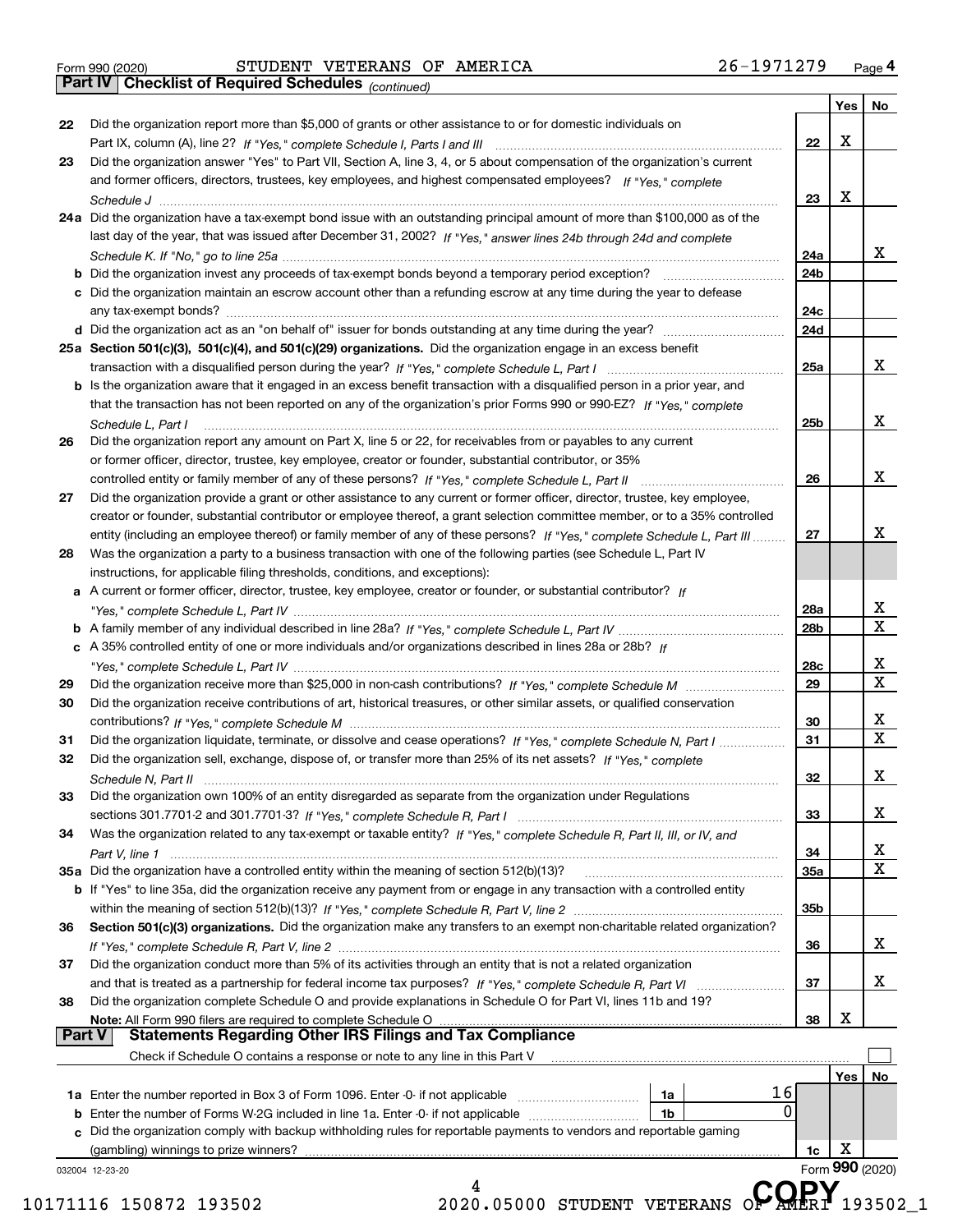| <b>Part V</b> | 26-1971279<br>STUDENT VETERANS OF AMERICA<br>Form 990 (2020)<br>Statements Regarding Other IRS Filings and Tax Compliance (continued)           |                |     | Page $5$ |
|---------------|-------------------------------------------------------------------------------------------------------------------------------------------------|----------------|-----|----------|
|               |                                                                                                                                                 |                | Yes | No       |
|               | 2a Enter the number of employees reported on Form W-3, Transmittal of Wage and Tax Statements,                                                  |                |     |          |
|               | 22<br>filed for the calendar year ending with or within the year covered by this return<br>2a                                                   |                |     |          |
|               | <b>b</b> If at least one is reported on line 2a, did the organization file all required federal employment tax returns?                         | 2b             | х   |          |
|               | Note: If the sum of lines 1a and 2a is greater than 250, you may be required to $e$ -file (see instructions) <i>marrourching</i>                |                |     |          |
|               | 3a Did the organization have unrelated business gross income of \$1,000 or more during the year?                                                | 3a             |     | х        |
|               |                                                                                                                                                 | 3b             |     |          |
|               | 4a At any time during the calendar year, did the organization have an interest in, or a signature or other authority over, a                    |                |     |          |
|               |                                                                                                                                                 | 4a             |     | х        |
|               | <b>b</b> If "Yes," enter the name of the foreign country $\triangleright$                                                                       |                |     |          |
|               | See instructions for filing requirements for FinCEN Form 114, Report of Foreign Bank and Financial Accounts (FBAR).                             |                |     |          |
|               | 5a Was the organization a party to a prohibited tax shelter transaction at any time during the tax year?                                        | 5a             |     | х        |
| b             |                                                                                                                                                 | 5 <sub>b</sub> |     | X        |
| c             |                                                                                                                                                 | 5 <sub>c</sub> |     |          |
|               | 6a Does the organization have annual gross receipts that are normally greater than \$100,000, and did the organization solicit                  |                |     |          |
|               | any contributions that were not tax deductible as charitable contributions?                                                                     | 6a             |     | x        |
|               | <b>b</b> If "Yes," did the organization include with every solicitation an express statement that such contributions or gifts                   |                |     |          |
|               | were not tax deductible?                                                                                                                        | 6b             |     |          |
| 7             | Organizations that may receive deductible contributions under section 170(c).                                                                   |                |     |          |
| a             | Did the organization receive a payment in excess of \$75 made partly as a contribution and partly for goods and services provided to the payor? | 7a             |     | x        |
| b             | If "Yes," did the organization notify the donor of the value of the goods or services provided?                                                 | 7b             |     |          |
| c             | Did the organization sell, exchange, or otherwise dispose of tangible personal property for which it was required                               |                |     |          |
|               | to file Form 8282?                                                                                                                              | 7c             |     | х        |
|               | 7d<br>d If "Yes," indicate the number of Forms 8282 filed during the year                                                                       |                |     |          |
| е             | Did the organization receive any funds, directly or indirectly, to pay premiums on a personal benefit contract?                                 | 7e             |     | х        |
| f             | Did the organization, during the year, pay premiums, directly or indirectly, on a personal benefit contract?                                    | 7f             |     | х        |
| g             | If the organization received a contribution of qualified intellectual property, did the organization file Form 8899 as required?                | 7g             |     |          |
| h             | If the organization received a contribution of cars, boats, airplanes, or other vehicles, did the organization file a Form 1098-C?              | 7h             |     |          |
| 8             | Sponsoring organizations maintaining donor advised funds. Did a donor advised fund maintained by the                                            |                |     |          |
|               | sponsoring organization have excess business holdings at any time during the year?                                                              | 8              |     |          |
| 9             | Sponsoring organizations maintaining donor advised funds.                                                                                       |                |     |          |
| а             | Did the sponsoring organization make any taxable distributions under section 4966?                                                              | 9а<br>9b       |     |          |
| b             | Did the sponsoring organization make a distribution to a donor, donor advisor, or related person?                                               |                |     |          |
| 10            | Section 501(c)(7) organizations. Enter:<br>10a<br>a Initiation fees and capital contributions included on Part VIII, line 12                    |                |     |          |
| b             | Gross receipts, included on Form 990, Part VIII, line 12, for public use of club facilities<br>10 <sub>b</sub>                                  |                |     |          |
| 11            | Section 501(c)(12) organizations. Enter:                                                                                                        |                |     |          |
| а             | 11a<br>Gross income from members or shareholders [11] continuum material contracts income from members or shareholders                          |                |     |          |
| b             | Gross income from other sources (Do not net amounts due or paid to other sources against                                                        |                |     |          |
|               | 11 <sub>b</sub>                                                                                                                                 |                |     |          |
|               | 12a Section 4947(a)(1) non-exempt charitable trusts. Is the organization filing Form 990 in lieu of Form 1041?                                  | 12a            |     |          |
| b             | If "Yes," enter the amount of tax-exempt interest received or accrued during the year<br>12b                                                    |                |     |          |
| 13            | Section 501(c)(29) qualified nonprofit health insurance issuers.                                                                                |                |     |          |
| а             |                                                                                                                                                 | 13a            |     |          |
|               | Note: See the instructions for additional information the organization must report on Schedule O.                                               |                |     |          |
| b             | Enter the amount of reserves the organization is required to maintain by the states in which the                                                |                |     |          |
|               | 13b                                                                                                                                             |                |     |          |
| c             | 13с                                                                                                                                             |                |     |          |
| 14a           | Did the organization receive any payments for indoor tanning services during the tax year?                                                      | 14a            |     | х        |
| b             |                                                                                                                                                 | 14b            |     |          |
| 15            | Is the organization subject to the section 4960 tax on payment(s) of more than \$1,000,000 in remuneration or                                   |                |     |          |
|               |                                                                                                                                                 | 15             |     | х        |
|               | If "Yes," see instructions and file Form 4720, Schedule N.                                                                                      |                |     |          |
| 16            | Is the organization an educational institution subject to the section 4968 excise tax on net investment income?<br>.                            | 16             |     | х        |
|               | If "Yes," complete Form 4720, Schedule O.                                                                                                       |                |     |          |

Form (2020) **990**

032005 12-23-20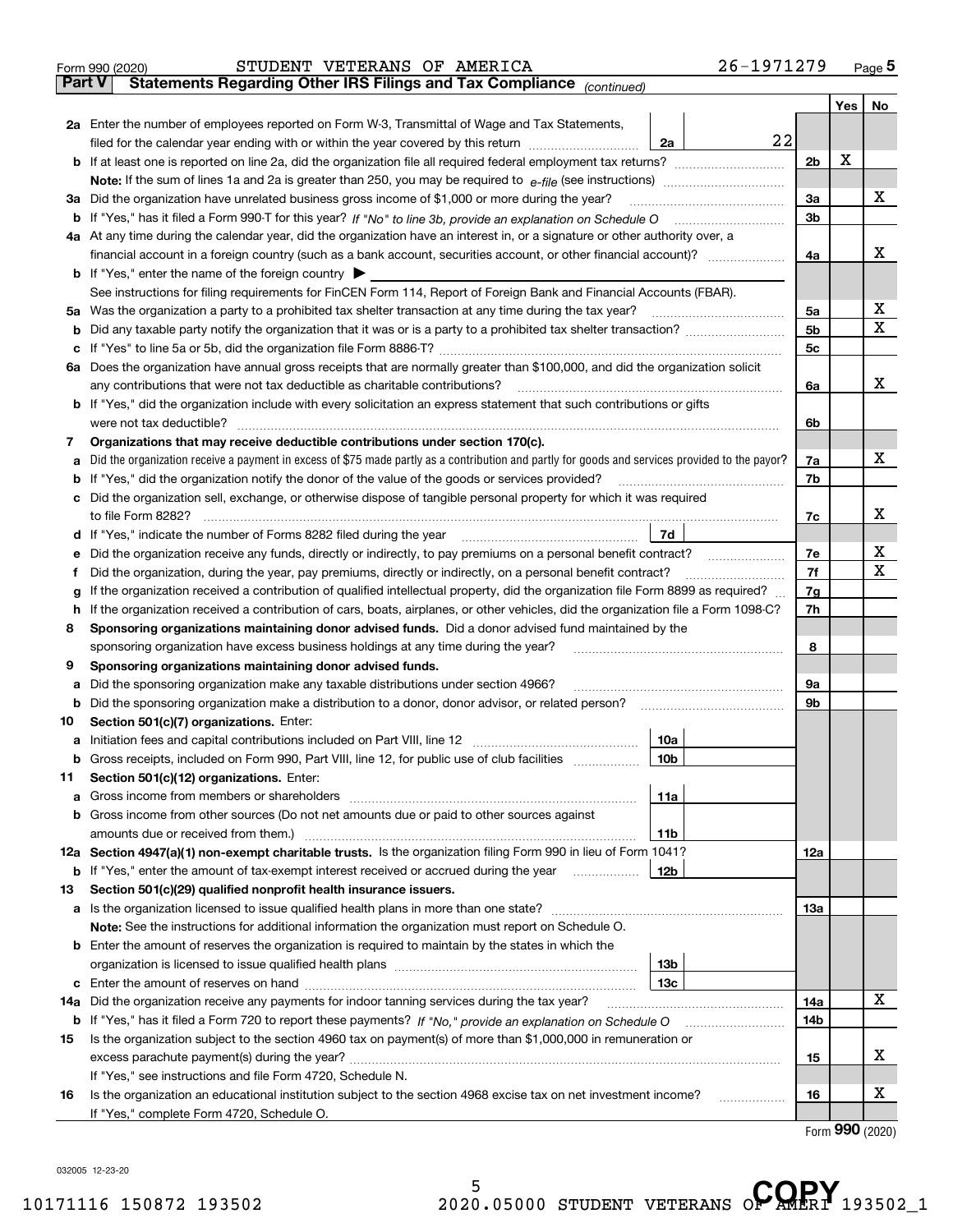|  | Form 990 (2020) |
|--|-----------------|
|  |                 |

STUDENT VETERANS OF AMERICA 26-1971279

*For each "Yes" response to lines 2 through 7b below, and for a "No" response to line 8a, 8b, or 10b below, describe the circumstances, processes, or changes on Schedule O. See instructions.* Form 990 (2020) **CONFICT STUDENT VETERANS OF AMERICA** 26-1971279 Page 6<br>**Part VI Governance, Management, and Disclosure** For each "Yes" response to lines 2 through 7b below, and for a "No" response

|    |                                                                                                                                                                                                                                |                 | <b>Yes</b>              | No                        |
|----|--------------------------------------------------------------------------------------------------------------------------------------------------------------------------------------------------------------------------------|-----------------|-------------------------|---------------------------|
|    | 1a<br>1a Enter the number of voting members of the governing body at the end of the tax year                                                                                                                                   | 8               |                         |                           |
|    | If there are material differences in voting rights among members of the governing body, or if the governing                                                                                                                    |                 |                         |                           |
|    | body delegated broad authority to an executive committee or similar committee, explain on Schedule O.                                                                                                                          |                 |                         |                           |
| b  | Enter the number of voting members included on line 1a, above, who are independent<br>1b                                                                                                                                       | 7               |                         |                           |
| 2  | Did any officer, director, trustee, or key employee have a family relationship or a business relationship with any other                                                                                                       |                 |                         |                           |
|    | officer, director, trustee, or key employee?                                                                                                                                                                                   | $\mathbf{2}$    |                         | X                         |
| 3  | Did the organization delegate control over management duties customarily performed by or under the direct supervision                                                                                                          |                 |                         |                           |
|    |                                                                                                                                                                                                                                | 3               |                         |                           |
| 4  | Did the organization make any significant changes to its governing documents since the prior Form 990 was filed?                                                                                                               | 4               |                         | $rac{\text{X}}{\text{X}}$ |
| 5  |                                                                                                                                                                                                                                | 5               |                         | $\overline{\mathbf{x}}$   |
| 6  | Did the organization have members or stockholders?                                                                                                                                                                             | 6               |                         | $\overline{\mathbf{x}}$   |
| 7a | Did the organization have members, stockholders, or other persons who had the power to elect or appoint one or                                                                                                                 |                 |                         |                           |
|    |                                                                                                                                                                                                                                | 7a              |                         | X                         |
|    | <b>b</b> Are any governance decisions of the organization reserved to (or subject to approval by) members, stockholders, or                                                                                                    |                 |                         |                           |
|    | persons other than the governing body?                                                                                                                                                                                         | 7b              |                         | х                         |
| 8  | Did the organization contemporaneously document the meetings held or written actions undertaken during the year by the following:                                                                                              |                 |                         |                           |
|    |                                                                                                                                                                                                                                | 8a              | Х                       |                           |
|    |                                                                                                                                                                                                                                | 8b              |                         | X                         |
| 9  | Is there any officer, director, trustee, or key employee listed in Part VII, Section A, who cannot be reached at the                                                                                                           |                 |                         |                           |
|    |                                                                                                                                                                                                                                | 9               |                         | X                         |
|    | Section B. Policies (This Section B requests information about policies not required by the Internal Revenue Code.)                                                                                                            |                 |                         |                           |
|    |                                                                                                                                                                                                                                |                 | Yes                     | No                        |
|    |                                                                                                                                                                                                                                | 10a             | $\mathbf X$             |                           |
|    | b If "Yes," did the organization have written policies and procedures governing the activities of such chapters, affiliates,                                                                                                   |                 |                         |                           |
|    |                                                                                                                                                                                                                                | 10 <sub>b</sub> | X                       |                           |
|    | 11a Has the organization provided a complete copy of this Form 990 to all members of its governing body before filing the form?                                                                                                | 11a             | $\mathbf x$             |                           |
|    | <b>b</b> Describe in Schedule O the process, if any, used by the organization to review this Form 990.                                                                                                                         |                 |                         |                           |
|    |                                                                                                                                                                                                                                | 12a             | X                       |                           |
|    |                                                                                                                                                                                                                                | 12 <sub>b</sub> | $\overline{\mathbf{x}}$ |                           |
|    | c Did the organization regularly and consistently monitor and enforce compliance with the policy? If "Yes," describe                                                                                                           |                 |                         |                           |
|    | in Schedule O how this was done www.communication.com/www.communications.com/www.communications.com/                                                                                                                           | 12c             | X                       |                           |
| 13 |                                                                                                                                                                                                                                | 13              | $\mathbf x$             |                           |
| 14 |                                                                                                                                                                                                                                | 14              | $\mathbf x$             |                           |
| 15 | Did the process for determining compensation of the following persons include a review and approval by independent                                                                                                             |                 |                         |                           |
|    | persons, comparability data, and contemporaneous substantiation of the deliberation and decision?                                                                                                                              |                 |                         |                           |
|    |                                                                                                                                                                                                                                | 15a             |                         | x                         |
|    | b Other officers or key employees of the organization manufactured content to the organization manufactured by Other officers or key employees of the organization manufactured content of the organization manufactured by Ot | 15b             |                         | $\overline{\text{x}}$     |
|    | If "Yes" to line 15a or 15b, describe the process in Schedule O (see instructions).                                                                                                                                            |                 |                         |                           |
|    | 16a Did the organization invest in, contribute assets to, or participate in a joint venture or similar arrangement with a                                                                                                      |                 |                         |                           |
|    |                                                                                                                                                                                                                                | 16a             |                         | х                         |
|    | taxable entity during the year?<br>b If "Yes," did the organization follow a written policy or procedure requiring the organization to evaluate its participation                                                              |                 |                         |                           |
|    |                                                                                                                                                                                                                                |                 |                         |                           |
|    | in joint venture arrangements under applicable federal tax law, and take steps to safeguard the organization's                                                                                                                 |                 |                         |                           |
|    | <b>Section C. Disclosure</b>                                                                                                                                                                                                   | 16b             |                         |                           |
|    |                                                                                                                                                                                                                                |                 |                         |                           |
| 17 | List the states with which a copy of this Form 990 is required to be filed $\blacktriangleright M I$                                                                                                                           |                 |                         |                           |
| 18 | Section 6104 requires an organization to make its Forms 1023 (1024 or 1024-A, if applicable), 990, and 990-T (Section 501(c)(3)s only) available                                                                               |                 |                         |                           |
|    | for public inspection. Indicate how you made these available. Check all that apply.                                                                                                                                            |                 |                         |                           |
|    | $\boxed{\textbf{X}}$ Upon request<br>$\lfloor x \rfloor$ Own website<br>Another's website<br>Other (explain on Schedule O)                                                                                                     |                 |                         |                           |
| 19 | Describe on Schedule O whether (and if so, how) the organization made its governing documents, conflict of interest policy, and financial                                                                                      |                 |                         |                           |
|    | statements available to the public during the tax year.                                                                                                                                                                        |                 |                         |                           |
| 20 | State the name, address, and telephone number of the person who possesses the organization's books and records                                                                                                                 |                 |                         |                           |
|    | JARED S. LYON - (202) 223-4710                                                                                                                                                                                                 |                 |                         |                           |
|    | 20005<br>NO. 1200, WASHINGTON, DC<br>1012<br>14TH STREET, NW,                                                                                                                                                                  |                 |                         |                           |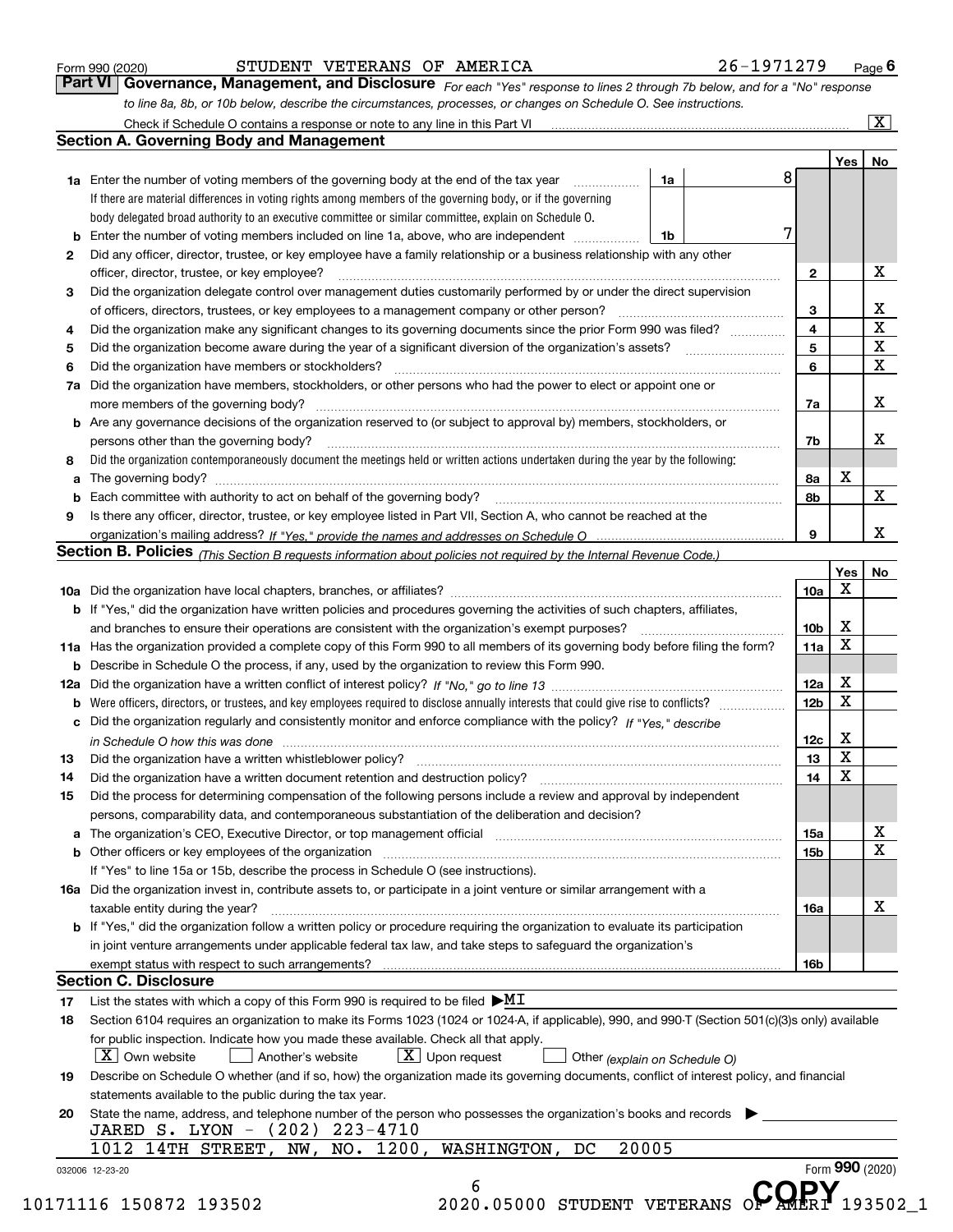$\mathcal{L}^{\text{max}}$ 

# **7Part VII Compensation of Officers, Directors, Trustees, Key Employees, Highest Compensated Employees, and Independent Contractors**

Check if Schedule O contains a response or note to any line in this Part VII

**Section A. Officers, Directors, Trustees, Key Employees, and Highest Compensated Employees**

**1a**  Complete this table for all persons required to be listed. Report compensation for the calendar year ending with or within the organization's tax year. **•** List all of the organization's current officers, directors, trustees (whether individuals or organizations), regardless of amount of compensation.

Enter -0- in columns (D), (E), and (F) if no compensation was paid.

 $\bullet$  List all of the organization's  $\,$ current key employees, if any. See instructions for definition of "key employee."

• List the organization's five current highest compensated employees (other than an officer, director, trustee, or key employee) who received report-■ List the organization's five current highest compensated employees (other than an officer, director, trustee, or key employee) who received report-<br>able compensation (Box 5 of Form W-2 and/or Box 7 of Form 1099-MISC) of

**•** List all of the organization's former officers, key employees, and highest compensated employees who received more than \$100,000 of reportable compensation from the organization and any related organizations.

**former directors or trustees**  ¥ List all of the organization's that received, in the capacity as a former director or trustee of the organization, more than \$10,000 of reportable compensation from the organization and any related organizations.

See instructions for the order in which to list the persons above.

Check this box if neither the organization nor any related organization compensated any current officer, director, or trustee.  $\mathcal{L}^{\text{max}}$ 

| (A)                                       | (B)           |                                |                                                              |             | (C)          |                                  |        | (D)             | (E)             | (F)             |
|-------------------------------------------|---------------|--------------------------------|--------------------------------------------------------------|-------------|--------------|----------------------------------|--------|-----------------|-----------------|-----------------|
| Name and title                            | Average       |                                |                                                              |             | Position     |                                  |        | Reportable      | Reportable      | Estimated       |
|                                           | hours per     |                                | (do not check more than one<br>box, unless person is both an |             |              |                                  |        | compensation    | compensation    | amount of       |
|                                           | week          |                                | officer and a director/trustee)                              |             |              |                                  |        | from            | from related    | other           |
|                                           | (list any     |                                |                                                              |             |              |                                  |        | the             | organizations   | compensation    |
|                                           | hours for     |                                |                                                              |             |              |                                  |        | organization    | (W-2/1099-MISC) | from the        |
|                                           | related       |                                |                                                              |             |              |                                  |        | (W-2/1099-MISC) |                 | organization    |
|                                           | organizations |                                |                                                              |             |              |                                  |        |                 |                 | and related     |
|                                           | below         | Individual trustee or director | Institutional trustee                                        | Officer     | Key employee | Highest compensated<br> employee | Former |                 |                 | organizations   |
|                                           | line)         |                                |                                                              |             |              |                                  |        |                 |                 |                 |
| JARED S. LYON<br>(1)<br>PRESIDENT AND CEO | 40.00         | X                              |                                                              | $\mathbf X$ |              |                                  |        |                 | 0.              |                 |
| <b>LAUREN AUGUSTINE</b><br>(2)            | 40.00         |                                |                                                              |             |              |                                  |        | 224,548.        |                 | <u>15,417.</u>  |
| VP OF GOVERNMENT AFFAIRS                  |               |                                |                                                              |             |              | X                                |        | 131,820.        | $\mathbf 0$ .   | <u>9,051.</u>   |
| WILLIAM HUBBARD<br>(3)                    | 40.00         |                                |                                                              |             |              |                                  |        |                 |                 |                 |
| CHIEF OF STAFF                            |               |                                |                                                              |             |              | X                                |        | 143,931.        | $\mathbf 0$ .   | 9,883.          |
| CHRIS CATE<br>(4)                         | 40.00         |                                |                                                              |             |              |                                  |        |                 |                 |                 |
| VP OF RESEARCH                            |               |                                |                                                              |             |              | X                                |        | 106,432.        | $\mathbf 0$ .   | 7,307.          |
| RYAN RABAC<br>(5)                         | 40.00         |                                |                                                              |             |              |                                  |        |                 |                 |                 |
| VP OF COMMUNICATIONS AND MARKETING        |               |                                |                                                              |             |              | X                                |        | 107,691.        | $\mathbf 0$ .   | $0_{.}$         |
| PAMELA ERICKSON<br>(6)                    | 10.00         |                                |                                                              |             |              |                                  |        |                 |                 |                 |
| CHAIRMAN                                  |               | X                              |                                                              | $\mathbf X$ |              |                                  |        | 0.              | 0.              | $0_{.}$         |
| MAJOR GENERAL CHRIS CORTEZ<br>(7)         | 10.00         |                                |                                                              |             |              |                                  |        |                 |                 |                 |
| VICE CHAIR                                |               | X                              |                                                              | $\mathbf X$ |              |                                  |        | 0.              | 0.              | $0_{.}$         |
| FRANK GAUDIO<br>(8)                       | 10.00         |                                |                                                              |             |              |                                  |        |                 |                 |                 |
| TREASURER - AS OF 01/2020                 |               | X                              |                                                              | $\mathbf X$ |              |                                  |        | 0.              | 0.              | $0_{.}$         |
| <b>JOHN FAKHOURY</b><br>(9)               | 10.00         |                                |                                                              |             |              |                                  |        |                 |                 |                 |
| TREASURER - UNTIL 01/2020                 |               | X                              |                                                              | $\mathbf X$ |              |                                  |        | 0.              | 0.              | $0_{.}$         |
| (10) DR. KIERSTEN DOWNS                   | 10.00         |                                |                                                              |             |              |                                  |        |                 |                 |                 |
| SECRETARY - UNTIL 01/2020                 |               | $\mathbf X$                    |                                                              | $\mathbf X$ |              |                                  |        | 0.              | 0.              | $0_{.}$         |
| (11) GENERAL GEORGE W. CASEY, JR.         | 5.00          |                                |                                                              |             |              |                                  |        |                 |                 |                 |
| BOARD MEMBER                              |               | X                              |                                                              |             |              |                                  |        | 0.              | 0.              | $0_{.}$         |
| (12) J. FORD HUFFMAN                      | 5.00          |                                |                                                              |             |              |                                  |        |                 |                 |                 |
| <b>BOARD MEMBER</b>                       |               | X                              |                                                              |             |              |                                  |        | 0.              | 0.              | 0.              |
| (13) SHERRY SHI                           | 5.00          |                                |                                                              |             |              |                                  |        |                 |                 |                 |
| BOARD MEMBER<br>(14) FONTAINE STEGALL     | 5.00          | X                              |                                                              |             |              |                                  |        | 0.              | 0.              | 0.              |
| <b>BOARD MEMBER</b>                       |               | Χ                              |                                                              |             |              |                                  |        | 0.              | $\mathbf 0$ .   | $0_{.}$         |
|                                           |               |                                |                                                              |             |              |                                  |        |                 |                 |                 |
|                                           |               |                                |                                                              |             |              |                                  |        |                 |                 |                 |
|                                           |               |                                |                                                              |             |              |                                  |        |                 |                 |                 |
|                                           |               |                                |                                                              |             |              |                                  |        |                 |                 |                 |
|                                           |               |                                |                                                              |             |              |                                  |        |                 |                 |                 |
|                                           |               |                                |                                                              |             |              |                                  |        |                 |                 |                 |
| 032007 12-23-20                           |               |                                |                                                              |             |              |                                  |        |                 |                 | Form 990 (2020) |
|                                           |               |                                |                                                              |             |              |                                  |        |                 | CODV            |                 |

10171116 150872 193502 2020.05000 STUDENT VETERANS OP AMERI 193502\_1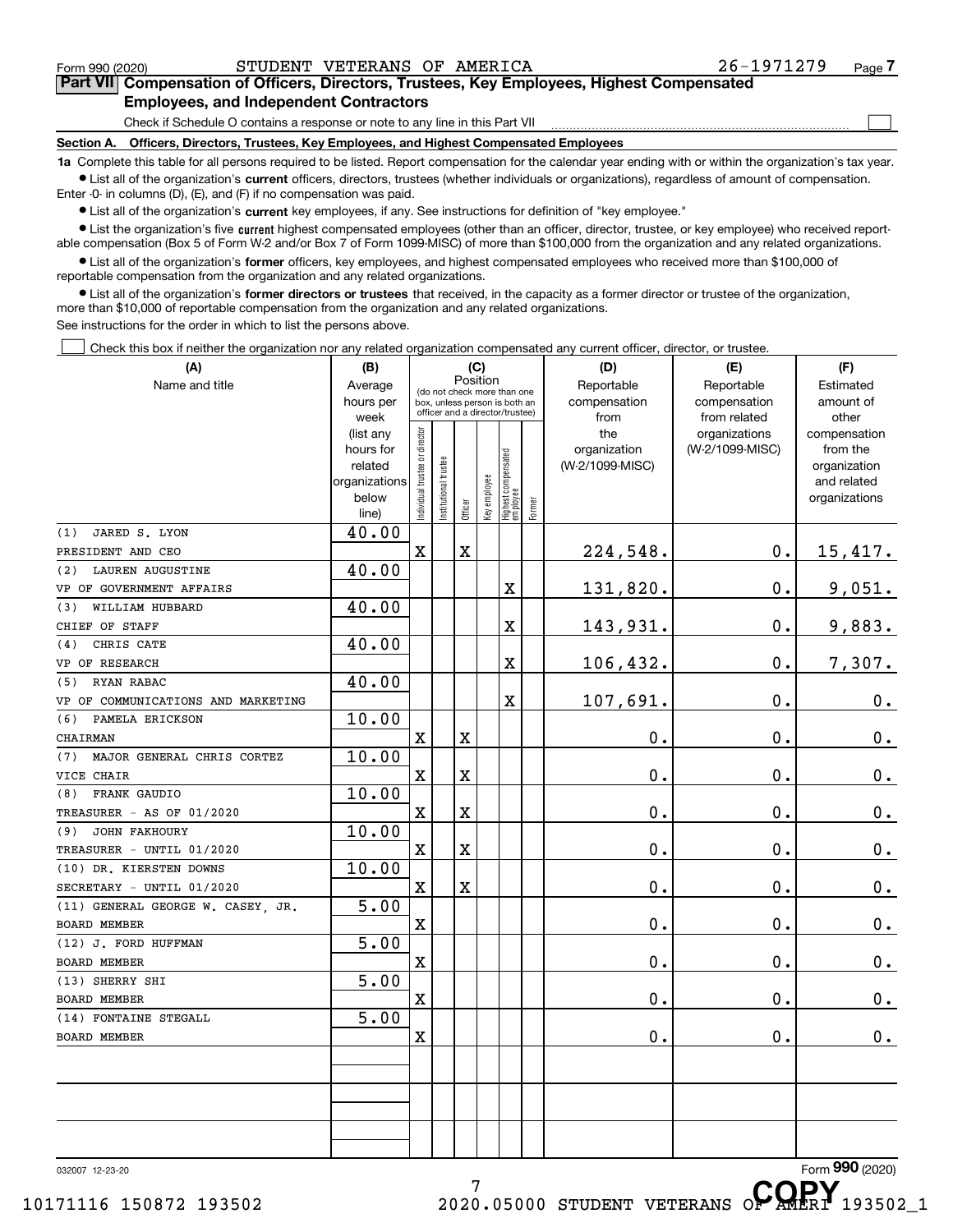| STUDENT VETERANS OF AMERICA<br>Form 990 (2020)                                                                                                                                                                                              |                                                                          |                                |                                                                                                 |          |              |                                 |        |                                                                                     | 26-1971279                                                                            |                                                 |                                                                                    | Page 8          |
|---------------------------------------------------------------------------------------------------------------------------------------------------------------------------------------------------------------------------------------------|--------------------------------------------------------------------------|--------------------------------|-------------------------------------------------------------------------------------------------|----------|--------------|---------------------------------|--------|-------------------------------------------------------------------------------------|---------------------------------------------------------------------------------------|-------------------------------------------------|------------------------------------------------------------------------------------|-----------------|
| <b>Part VII</b><br>Section A. Officers, Directors, Trustees, Key Employees, and Highest Compensated Employees (continued)                                                                                                                   |                                                                          |                                |                                                                                                 |          |              |                                 |        |                                                                                     |                                                                                       |                                                 |                                                                                    |                 |
| (A)<br>Name and title                                                                                                                                                                                                                       | (B)<br>Average<br>hours per<br>week<br>(list any<br>hours for<br>related | Individual trustee or director | (do not check more than one<br>box, unless person is both an<br>officer and a director/trustee) | Position | (C)          |                                 |        | (D)<br>Reportable<br>compensation<br>from<br>the<br>organization<br>(W-2/1099-MISC) | (E)<br>Reportable<br>compensation<br>from related<br>organizations<br>(W-2/1099-MISC) |                                                 | (F)<br>Estimated<br>amount of<br>other<br>compensation<br>from the<br>organization |                 |
|                                                                                                                                                                                                                                             | organizations<br>below<br>line)                                          |                                | Institutional trustee                                                                           | Officer  | key employee | Highest compensated<br>employee | Former |                                                                                     |                                                                                       |                                                 | and related<br>organizations                                                       |                 |
|                                                                                                                                                                                                                                             |                                                                          |                                |                                                                                                 |          |              |                                 |        |                                                                                     |                                                                                       |                                                 |                                                                                    |                 |
|                                                                                                                                                                                                                                             |                                                                          |                                |                                                                                                 |          |              |                                 |        |                                                                                     |                                                                                       |                                                 |                                                                                    |                 |
|                                                                                                                                                                                                                                             |                                                                          |                                |                                                                                                 |          |              |                                 |        |                                                                                     |                                                                                       |                                                 |                                                                                    |                 |
| 1b Subtotal                                                                                                                                                                                                                                 |                                                                          |                                |                                                                                                 |          |              |                                 |        | 714,422.                                                                            |                                                                                       | $0$ .                                           |                                                                                    | 41,658.         |
| c Total from continuation sheets to Part VII, Section A manufactor continuum<br>Total number of individuals (including but not limited to those listed above) who received more than \$100,000 of reportable<br>2                           |                                                                          |                                |                                                                                                 |          |              |                                 |        | 0.<br>$\overline{714}$ , 422.                                                       |                                                                                       | $\overline{0}$ .<br>$\overline{\mathfrak{0}}$ . |                                                                                    | 0.<br>41,658.   |
| compensation from the organization                                                                                                                                                                                                          |                                                                          |                                |                                                                                                 |          |              |                                 |        |                                                                                     |                                                                                       |                                                 | Yes                                                                                | 5<br>No         |
| Did the organization list any former officer, director, trustee, key employee, or highest compensated employee on<br>з<br>line 1a? If "Yes," complete Schedule J for such individual manufactured contained and the Yes," complete Schedule |                                                                          |                                |                                                                                                 |          |              |                                 |        |                                                                                     |                                                                                       | 3                                               |                                                                                    | х               |
| For any individual listed on line 1a, is the sum of reportable compensation and other compensation from the organization<br>4                                                                                                               |                                                                          |                                |                                                                                                 |          |              |                                 |        |                                                                                     |                                                                                       | 4                                               | X                                                                                  |                 |
| Did any person listed on line 1a receive or accrue compensation from any unrelated organization or individual for services<br>5                                                                                                             |                                                                          |                                |                                                                                                 |          |              |                                 |        |                                                                                     |                                                                                       | 5                                               |                                                                                    | X               |
| <b>Section B. Independent Contractors</b><br>Complete this table for your five highest compensated independent contractors that received more than \$100,000 of compensation from<br>1                                                      |                                                                          |                                |                                                                                                 |          |              |                                 |        |                                                                                     |                                                                                       |                                                 |                                                                                    |                 |
| the organization. Report compensation for the calendar year ending with or within the organization's tax year.                                                                                                                              |                                                                          |                                |                                                                                                 |          |              |                                 |        |                                                                                     |                                                                                       |                                                 |                                                                                    |                 |
| (A)<br>Name and business address                                                                                                                                                                                                            |                                                                          |                                |                                                                                                 |          |              |                                 |        | (B)<br>Description of services                                                      |                                                                                       |                                                 | (C)<br>Compensation                                                                |                 |
| JW MARRIOTT L.A. LIVE, 900 W OLYMPIC<br>BOULEVARD, LOS ANGELES, CA 90015                                                                                                                                                                    |                                                                          |                                |                                                                                                 |          |              |                                 |        | HOTEL AND CONFERENCE<br>SERVICES                                                    |                                                                                       |                                                 |                                                                                    | 304, 203.       |
| MARCUM LLP, 1899 L STREET, NW, SUITE 850,<br>WASHINGTON, DC 20036                                                                                                                                                                           |                                                                          |                                |                                                                                                 |          |              |                                 |        | ACCOUNTING, TAX, AND<br>HR SERVICES                                                 |                                                                                       |                                                 |                                                                                    | 206,542.        |
| BRAND KNEW, LLC, 10351 SANTA MONICA<br>BOULEVARD, #202, LOS ANGELES, CA 90025                                                                                                                                                               |                                                                          |                                |                                                                                                 |          |              |                                 |        | <b>BRANDING AND</b><br>CONSULTING SERVICES                                          |                                                                                       |                                                 |                                                                                    | 175,342.        |
|                                                                                                                                                                                                                                             |                                                                          |                                |                                                                                                 |          |              |                                 |        |                                                                                     |                                                                                       |                                                 |                                                                                    |                 |
| Total number of independent contractors (including but not limited to those listed above) who received more than<br>2<br>\$100,000 of compensation from the organization                                                                    |                                                                          |                                |                                                                                                 |          | 3            |                                 |        |                                                                                     |                                                                                       |                                                 |                                                                                    |                 |
|                                                                                                                                                                                                                                             |                                                                          |                                |                                                                                                 |          |              |                                 |        |                                                                                     |                                                                                       |                                                 |                                                                                    | Form 990 (2020) |

032008 12-23-20

8 10171116 150872 193502 <sup>8</sup> 2020.05000 STUDENT VETERANS O**F AMERI** 193502\_1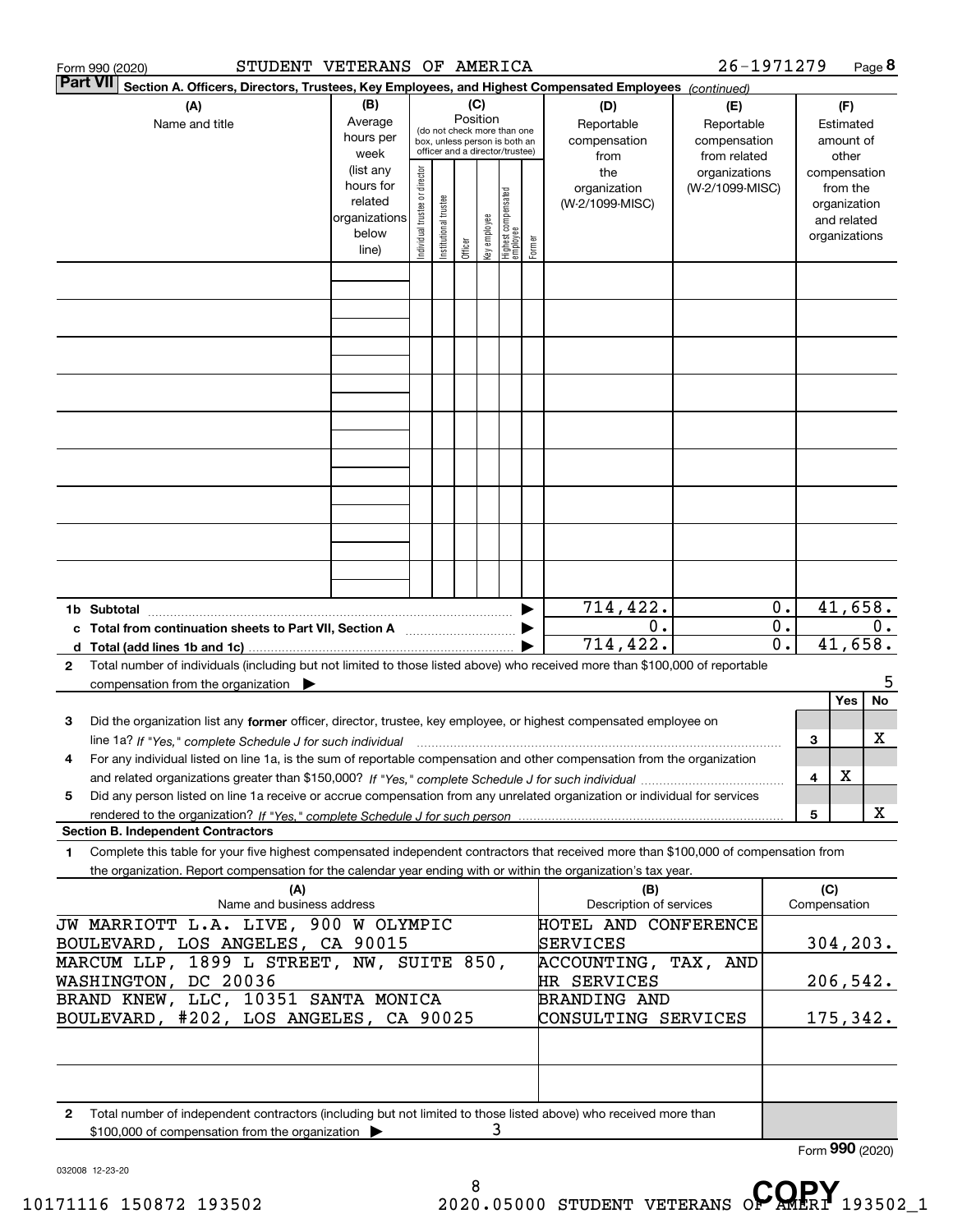|                                                           |                  |   | Form 990 (2020)                                                               |    |                             |                        | STUDENT VETERANS OF AMERICA |                                  |                                                                                         | 26-1971279                    | Page 9                                                          |
|-----------------------------------------------------------|------------------|---|-------------------------------------------------------------------------------|----|-----------------------------|------------------------|-----------------------------|----------------------------------|-----------------------------------------------------------------------------------------|-------------------------------|-----------------------------------------------------------------|
|                                                           | <b>Part VIII</b> |   | <b>Statement of Revenue</b>                                                   |    |                             |                        |                             |                                  |                                                                                         |                               |                                                                 |
|                                                           |                  |   | Check if Schedule O contains a response or note to any line in this Part VIII |    |                             |                        |                             |                                  | $\begin{array}{ c c c c }\hline \text{(B)} & \text{(C)} & \text{(C)}\hline \end{array}$ |                               |                                                                 |
|                                                           |                  |   |                                                                               |    |                             |                        |                             | (A)<br>Total revenue             | Related or exempt<br>function revenue                                                   | Unrelated<br>business revenue | (D)<br>Revenue excluded<br>from tax under<br>sections 512 - 514 |
|                                                           |                  |   | 1 a Federated campaigns                                                       |    | 1a                          |                        |                             |                                  |                                                                                         |                               |                                                                 |
| Contributions, Gifts, Grants<br>and Other Similar Amounts |                  | b | Membership dues                                                               |    | 1 <sub>b</sub>              |                        |                             |                                  |                                                                                         |                               |                                                                 |
|                                                           |                  | c | Fundraising events                                                            |    | 1 <sub>c</sub>              |                        |                             |                                  |                                                                                         |                               |                                                                 |
|                                                           |                  |   | d Related organizations                                                       |    | 1 <sub>d</sub>              |                        |                             |                                  |                                                                                         |                               |                                                                 |
|                                                           |                  | е | Government grants (contributions)                                             |    | 1e                          |                        |                             |                                  |                                                                                         |                               |                                                                 |
|                                                           |                  |   | All other contributions, gifts, grants, and                                   |    |                             |                        |                             |                                  |                                                                                         |                               |                                                                 |
|                                                           |                  |   | similar amounts not included above                                            |    | 1f                          |                        | 3,311,010.                  |                                  |                                                                                         |                               |                                                                 |
|                                                           |                  |   | Noncash contributions included in lines 1a-1f                                 |    | $1g$ \$                     |                        |                             | $\overline{3}$ , 311, 010.       |                                                                                         |                               |                                                                 |
|                                                           |                  |   |                                                                               |    |                             |                        | <b>Business Code</b>        |                                  |                                                                                         |                               |                                                                 |
|                                                           |                  |   | 2 a CONFERENCE FEES                                                           |    |                             |                        | 900099                      | 884,822.                         | 263,992.                                                                                |                               | 620,830.                                                        |
| Program Service<br>Revenue                                |                  | b | <b>BUSINESS ROUNDTABLE</b>                                                    |    |                             |                        | 900099                      | 135,000.                         |                                                                                         |                               | 135,000.                                                        |
|                                                           |                  | c | the contract of the contract of the contract of the contract of the           |    |                             |                        |                             |                                  |                                                                                         |                               |                                                                 |
|                                                           |                  | d | the control of the control of the control of the control of the control of    |    |                             |                        |                             |                                  |                                                                                         |                               |                                                                 |
|                                                           |                  | е |                                                                               |    |                             |                        |                             |                                  |                                                                                         |                               |                                                                 |
|                                                           |                  | f | All other program service revenue                                             |    |                             |                        |                             |                                  |                                                                                         |                               |                                                                 |
|                                                           |                  | a |                                                                               |    |                             |                        | $\blacktriangleright$       | 1,019,822.                       |                                                                                         |                               |                                                                 |
|                                                           | 3                |   | Investment income (including dividends, interest, and                         |    |                             |                        |                             |                                  |                                                                                         |                               |                                                                 |
|                                                           |                  |   |                                                                               |    |                             |                        |                             | 1,545.                           |                                                                                         |                               | 1,545.                                                          |
|                                                           | 4<br>5           |   | Income from investment of tax-exempt bond proceeds                            |    |                             |                        |                             |                                  |                                                                                         |                               |                                                                 |
|                                                           |                  |   |                                                                               |    | (i) Real                    |                        | (ii) Personal               |                                  |                                                                                         |                               |                                                                 |
|                                                           | 6а               |   | Gross rents                                                                   | 6a |                             |                        |                             |                                  |                                                                                         |                               |                                                                 |
|                                                           |                  | b | Less: rental expenses                                                         | 6b |                             |                        |                             |                                  |                                                                                         |                               |                                                                 |
|                                                           |                  | c | Rental income or (loss)                                                       | 6c |                             |                        |                             |                                  |                                                                                         |                               |                                                                 |
|                                                           |                  |   | d Net rental income or (loss)                                                 |    |                             |                        |                             |                                  |                                                                                         |                               |                                                                 |
|                                                           |                  |   | 7 a Gross amount from sales of                                                |    | (i) Securities              |                        | (ii) Other                  |                                  |                                                                                         |                               |                                                                 |
|                                                           |                  |   | assets other than inventory                                                   | 7a | 67,558.                     |                        |                             |                                  |                                                                                         |                               |                                                                 |
|                                                           |                  |   | <b>b</b> Less: cost or other basis                                            |    |                             |                        |                             |                                  |                                                                                         |                               |                                                                 |
| evenue                                                    |                  |   | and sales expenses                                                            | 7c | $ 7b $ 69,323.<br>$-1,765.$ |                        |                             |                                  |                                                                                         |                               |                                                                 |
|                                                           |                  |   | c Gain or (loss)                                                              |    |                             |                        |                             | $-1, 765.$                       |                                                                                         |                               | $-1,765.$                                                       |
| Œ                                                         |                  |   | 8 a Gross income from fundraising events (not                                 |    |                             |                        |                             |                                  |                                                                                         |                               |                                                                 |
| Other                                                     |                  |   | including \$                                                                  |    |                             |                        |                             |                                  |                                                                                         |                               |                                                                 |
|                                                           |                  |   | contributions reported on line 1c). See                                       |    |                             |                        |                             |                                  |                                                                                         |                               |                                                                 |
|                                                           |                  |   |                                                                               |    |                             | 8a                     |                             |                                  |                                                                                         |                               |                                                                 |
|                                                           |                  |   | <b>b</b> Less: direct expenses <b>constants b</b>                             |    |                             | 8b                     |                             |                                  |                                                                                         |                               |                                                                 |
|                                                           |                  |   | c Net income or (loss) from fundraising events                                |    |                             |                        |                             |                                  |                                                                                         |                               |                                                                 |
|                                                           |                  |   | 9 a Gross income from gaming activities. See                                  |    |                             |                        |                             |                                  |                                                                                         |                               |                                                                 |
|                                                           |                  |   |                                                                               |    |                             | 9a                     |                             |                                  |                                                                                         |                               |                                                                 |
|                                                           |                  |   | <b>b</b> Less: direct expenses <b>manually</b>                                |    |                             | 9 <sub>b</sub>         |                             |                                  |                                                                                         |                               |                                                                 |
|                                                           |                  |   | c Net income or (loss) from gaming activities                                 |    |                             |                        |                             |                                  |                                                                                         |                               |                                                                 |
|                                                           |                  |   | 10 a Gross sales of inventory, less returns                                   |    |                             |                        | 556.                        |                                  |                                                                                         |                               |                                                                 |
|                                                           |                  |   |                                                                               |    |                             | 10a<br>10 <sub>b</sub> | 189.                        |                                  |                                                                                         |                               |                                                                 |
|                                                           |                  |   | c Net income or (loss) from sales of inventory                                |    |                             |                        |                             | 367.                             |                                                                                         | 367.                          |                                                                 |
|                                                           |                  |   |                                                                               |    |                             |                        | <b>Business Code</b>        |                                  |                                                                                         |                               |                                                                 |
|                                                           |                  |   | 11 a SUBLEASE INCOME                                                          |    |                             |                        | 900099                      | 11,772.                          |                                                                                         |                               | 11,772.                                                         |
|                                                           |                  |   | <b>b REIMBURSEMENTS/REBATES</b>                                               |    |                             |                        | 900099                      | 11, 173.                         |                                                                                         |                               | 11, 173.                                                        |
| Revenue                                                   |                  | c |                                                                               |    |                             |                        |                             |                                  |                                                                                         |                               |                                                                 |
| Miscellaneous                                             |                  |   |                                                                               |    |                             |                        |                             |                                  |                                                                                         |                               |                                                                 |
|                                                           |                  |   |                                                                               |    |                             |                        | $\blacktriangleright$       | $\overline{22}$ , 945.           |                                                                                         |                               |                                                                 |
|                                                           | 12               |   |                                                                               |    |                             |                        |                             | $\blacktriangleright$ 4,353,924. | 263,992.                                                                                |                               | $367.$ 778, 555.                                                |
|                                                           | 032009 12-23-20  |   |                                                                               |    |                             |                        |                             | 9                                |                                                                                         |                               | Form 990 (2020)<br>CODV                                         |
|                                                           |                  |   |                                                                               |    |                             |                        |                             |                                  |                                                                                         |                               |                                                                 |

10171116 150872 193502 2020.05000 STUDENT VETERANS O**F AMERI** 193502\_1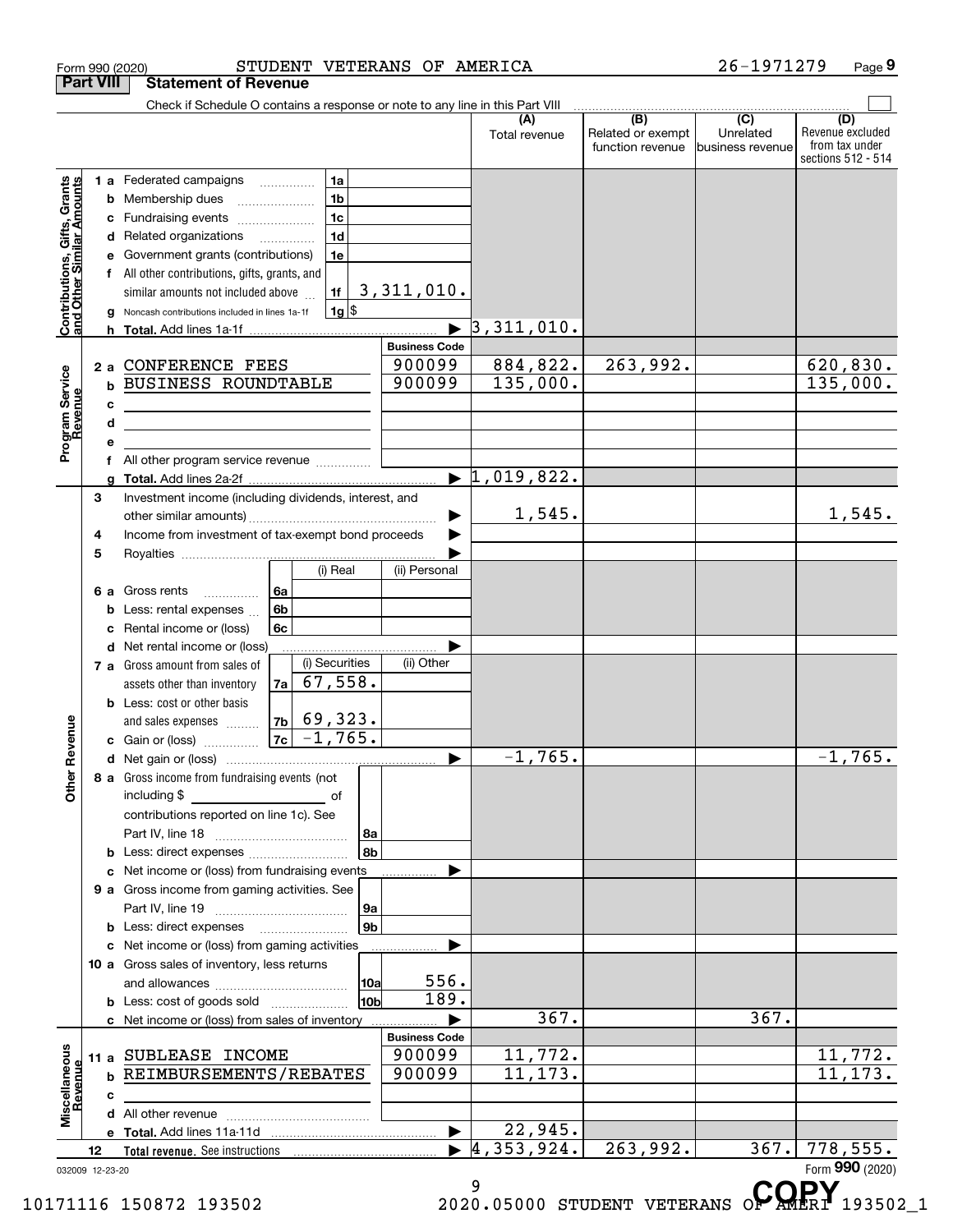Form 990 (2020) STUDENT VETERANS OF AMERICA 2 6-1971279 Page **Porm 990 (2020)**<br>**Part IX | Statement of Functional Expenses** 

|              | Section 501(c)(3) and 501(c)(4) organizations must complete all columns. All other organizations must complete column (A).                                                                                 |                       |                                    |                                           |                                |
|--------------|------------------------------------------------------------------------------------------------------------------------------------------------------------------------------------------------------------|-----------------------|------------------------------------|-------------------------------------------|--------------------------------|
|              | Check if Schedule O contains a response or note to any line in this Part IX                                                                                                                                |                       |                                    |                                           | $\overline{\mathbf{X}}$        |
|              | Do not include amounts reported on lines 6b,<br>7b, 8b, 9b, and 10b of Part VIII.                                                                                                                          | (A)<br>Total expenses | (B)<br>Program service<br>expenses | (C)<br>Management and<br>general expenses | (D)<br>Fundraising<br>expenses |
| 1            | Grants and other assistance to domestic organizations                                                                                                                                                      |                       |                                    |                                           |                                |
|              | and domestic governments. See Part IV, line 21                                                                                                                                                             | 20,492.               | 20,492.                            |                                           |                                |
| $\mathbf{2}$ | Grants and other assistance to domestic                                                                                                                                                                    |                       |                                    |                                           |                                |
|              | individuals. See Part IV, line 22                                                                                                                                                                          | 144,000.              | 144,000.                           |                                           |                                |
| 3            | Grants and other assistance to foreign                                                                                                                                                                     |                       |                                    |                                           |                                |
|              | organizations, foreign governments, and foreign                                                                                                                                                            |                       |                                    |                                           |                                |
|              | individuals. See Part IV, lines 15 and 16                                                                                                                                                                  |                       |                                    |                                           |                                |
| 4            | Benefits paid to or for members                                                                                                                                                                            |                       |                                    |                                           |                                |
| 5            | Compensation of current officers, directors,                                                                                                                                                               |                       |                                    |                                           |                                |
|              | trustees, and key employees                                                                                                                                                                                | 239,965.              | 143,979.                           | 47,993.                                   | 47,993.                        |
| 6            | Compensation not included above to disqualified                                                                                                                                                            |                       |                                    |                                           |                                |
|              | persons (as defined under section 4958(f)(1)) and                                                                                                                                                          |                       |                                    |                                           |                                |
|              | persons described in section 4958(c)(3)(B)<br>.                                                                                                                                                            |                       |                                    |                                           |                                |
| 7            |                                                                                                                                                                                                            | 1, 274, 622.          | 1,112,902.                         | 87,128.                                   | 74,592.                        |
| 8            | Pension plan accruals and contributions (include                                                                                                                                                           |                       |                                    |                                           |                                |
|              | section 401(k) and 403(b) employer contributions)                                                                                                                                                          | 871.<br>101, 116.     | 762.<br>87,693.                    | 59.<br>7,199.                             | $\frac{50}{6,224}$             |
| 9            |                                                                                                                                                                                                            | 106,859.              | 88,930.                            | 9,411.                                    | 8,518.                         |
| 10           |                                                                                                                                                                                                            |                       |                                    |                                           |                                |
| 11           | Fees for services (nonemployees):                                                                                                                                                                          |                       |                                    |                                           |                                |
| a            |                                                                                                                                                                                                            | 1,404.                |                                    | 1,404.                                    |                                |
| b            |                                                                                                                                                                                                            | 188, 201.             |                                    | 188, 201.                                 |                                |
| c            |                                                                                                                                                                                                            |                       |                                    |                                           |                                |
| d<br>е       | Professional fundraising services. See Part IV, line 17                                                                                                                                                    |                       |                                    |                                           |                                |
| f            | Investment management fees                                                                                                                                                                                 | 420.                  |                                    | 420.                                      |                                |
| g            | Other. (If line 11g amount exceeds 10% of line 25,                                                                                                                                                         |                       |                                    |                                           |                                |
|              | column (A) amount, list line 11g expenses on Sch O.)                                                                                                                                                       | 782,996.              | 566,736.                           | 155,908.                                  | 60, 352.                       |
| 12           |                                                                                                                                                                                                            | 34,171.               | 31,026.                            | 1,376.                                    | 1,769.                         |
| 13           |                                                                                                                                                                                                            | 64,500.               | 66,616.                            | $-7,569.$                                 | 5,453.                         |
| 14           |                                                                                                                                                                                                            | 92,547.               | 84,811.                            | 4,061.                                    | 3,675.                         |
| 15           |                                                                                                                                                                                                            |                       |                                    |                                           |                                |
| 16           |                                                                                                                                                                                                            | 218,793.              | 181,646.                           | 19,499.                                   | 17,648.                        |
| 17           |                                                                                                                                                                                                            | 59,550.               | 59,512.                            | $\overline{20}$ .                         | 18.                            |
|              | Payments of travel or entertainment expenses                                                                                                                                                               |                       |                                    |                                           |                                |
|              | for any federal, state, or local public officials                                                                                                                                                          |                       |                                    |                                           |                                |
| 19           | Conferences, conventions, and meetings                                                                                                                                                                     | 818,432.              | 818,009.                           | 222.                                      | $\overline{201}$ .             |
| 20           | Interest                                                                                                                                                                                                   |                       |                                    |                                           |                                |
| 21           |                                                                                                                                                                                                            |                       |                                    |                                           |                                |
| 22           | Depreciation, depletion, and amortization                                                                                                                                                                  | 84, 155.              | 70,035.                            | 7,412.                                    | 6,708.                         |
| 23           | Insurance                                                                                                                                                                                                  | 1,904.                |                                    | 1,904.                                    |                                |
| 24           | Other expenses. Itemize expenses not covered<br>above (List miscellaneous expenses on line 24e. If<br>line 24e amount exceeds 10% of line 25, column (A)<br>amount, list line 24e expenses on Schedule O.) |                       |                                    |                                           |                                |
|              | a DUES & SUBSCRIPTIONS                                                                                                                                                                                     | 91,124.               | 84,009.                            |                                           | 7,115.                         |
| b            | <b>AWARDS &amp; GIFTS</b>                                                                                                                                                                                  | 49,539.               | 45,671.                            |                                           | 3,868.                         |
| c            | <b>BAD DEBT EXPENSE</b>                                                                                                                                                                                    | $\overline{5,998}$ .  |                                    | 5,998.                                    |                                |
| d            |                                                                                                                                                                                                            |                       |                                    |                                           |                                |
|              | e All other expenses                                                                                                                                                                                       |                       |                                    |                                           |                                |
| 25           | Total functional expenses. Add lines 1 through 24e                                                                                                                                                         | 4,381,659.            | 3,606,829.                         | 530,646.                                  | 244, 184.                      |
| 26           | Joint costs. Complete this line only if the organization                                                                                                                                                   |                       |                                    |                                           |                                |
|              | reported in column (B) joint costs from a combined                                                                                                                                                         |                       |                                    |                                           |                                |
|              | educational campaign and fundraising solicitation.                                                                                                                                                         |                       |                                    |                                           |                                |
|              | Check here $\blacktriangleright$<br>if following SOP 98-2 (ASC 958-720)                                                                                                                                    |                       |                                    |                                           |                                |

032010 12-23-20

10 10171116 150872 193502 2020.05000 STUDENT VETERANS OP AMERI 193502\_1

Form **990** (2020)<br>████*█*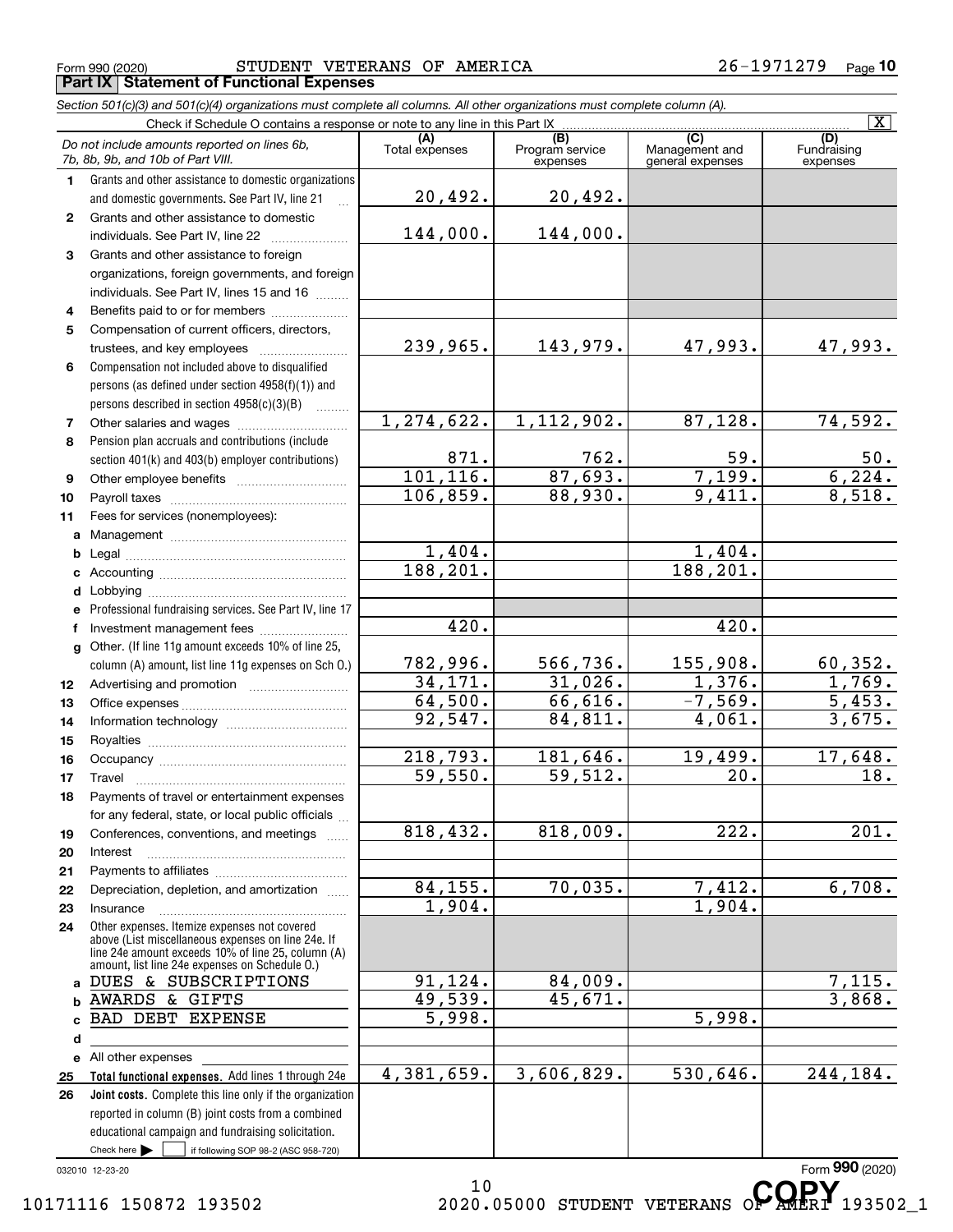**33**

**Liabilities**

Total liabilities and net assets/fund balances

# Form 990 (2020) STUDENT VETERANS OF AMERICA 2 6-1971279 Page

Check if Schedule O contains a response or note to any line in this Part X

**Part X** Balance Sheet

**(A) (B)** Beginning of year | | End of year  $122, 257. | 1 | 113, 493.$ **11**Cash - non-interest-bearing ~~~~~~~~~~~~~~~~~~~~~~~~~  $1,299,818. | 2 | 1,590,402.$ **22**Savings and temporary cash investments ~~~~~~~~~~~~~~~~~~ $855, 419.$   $3 \mid 643, 695.$ **33** Pledges and grants receivable, net  $\ldots$  **multimes contained and grants receivable**, net **multimes contained and grants receivable**, net **multimes contained and grants receivable** Accounts receivable, net ~~~~~~~~~~~~~~~~~~~~~~~~~~  $61,904. | 4 | 44,814.$ **445**Loans and other receivables from any current or former officer, director, trustee, key employee, creator or founder, substantial contributor, or 35% controlled entity or family member of any of these persons ............................ **5**Loans and other receivables from other disqualified persons (as defined **6**under section  $4958(f)(1)$ , and persons described in section  $4958(c)(3)(B)$ **677**Notes and loans receivable, net ~~~~~~~~~~~~~~~~~~~~~~~**Assets 88**Inventories for sale or use ~~~~~~~~~~~~~~~~~~~~~~~~~~604,819. 173,610. **99**Prepaid expenses and deferred charges ~~~~~~~~~~~~~~~~~~ **10a**Land, buildings, and equipment: cost or other 759,126. basis. Complete Part VI of Schedule D www.ptimes.  $415,572.$  309,995.  $10c$  343,554. **10cb** Less: accumulated depreciation  $\ldots$  **10b** 305,341. **1111**Investments - publicly traded securities ~~~~~~~~~~~~~~~~~~~ 306,651. **1212**Investments - other securities. See Part IV, line 11 ~~~~~~~~~~~~~~ **1313**Investments - program-related. See Part IV, line 11 [2010] [2010] [2010] [2010] [2010] [2010] [2010] [2010] [2 **1414**Intangible assets …………………………………………………………………………………… Other assets. See Part IV, line 11 ~~~~~~~~~~~~~~~~~~~~~~ 28,147. 28,147. **1515** $\frac{3,589,010. \mid 16}{44,366. \mid 17}$  89,158. **Total assets. 1616**Add lines 1 through 15 (must equal line 33) Accounts payable and accrued expenses ~~~~~~~~~~~~~~~~~~  $44,366$ . **17171818**Grants payable ~~~~~~~~~~~~~~~~~~~~~~~~~~~~~~~ 676,780. 96,221. **1919**Deferred revenue ~~~~~~~~~~~~~~~~~~~~~~~~~~~~~~ **2020**Tax-exempt bond liabilities …………………………………………………………… Escrow or custodial account liability. Complete Part IV of Schedule D **212122**Loans and other payables to any current or former officer, director, iabilities trustee, key employee, creator or founder, substantial contributor, or 35% controlled entity or family member of any of these persons ~~~~~~~~~**2223**Secured mortgages and notes payable to unrelated third parties **23**293,347. Unsecured notes and loans payable to unrelated third parties **242425**Other liabilities (including federal income tax, payables to related third parties, and other liabilities not included on lines 17-24). Complete Part X  $305, 728. |25|$  254,833. **25**of Schedule D ~~~~~~~~~~~~~~~~~~~~~~~~~~~~~~~  $1,026,874. |26 | 733,559.$ **2626Total liabilities. Organizations that follow FASB ASC 958, check here** Add lines 17 through 25 | X Assets or Fund Balances **Net Assets or Fund Balances and complete lines 27, 28, 32, and 33.**  $70,483. |z_7|$  132,075. **2727**Net assets without donor restrictions <sub>…………………………………………………</sub>……  $2,491,653. |28 | 2,377,422.$ **2828**Net assets with donor restrictions ~~~~~~~~~~~~~~~~~~~~~~**Organizations that do not follow FASB ASC 958, check here** | **and complete lines 29 through 33. 2929**Capital stock or trust principal, or current funds ~~~~~~~~~~~~~~~Paid-in or capital surplus, or land, building, or equipment fund **303031**Retained earnings, endowment, accumulated income, or other funds **31**ğ Total net assets or fund balances ~~~~~~~~~~~~~~~~~~~~~~  $\frac{2,562,136.$   $\boxed{32}}$   $\boxed{2,509,497.}$ <br>3,589,010.  $\boxed{33}$   $\boxed{3,243,056.}$ **3232**

 $\mathcal{L}^{\text{max}}$ 

Form (2020) **990**



 $3,589,010.$ 

**33**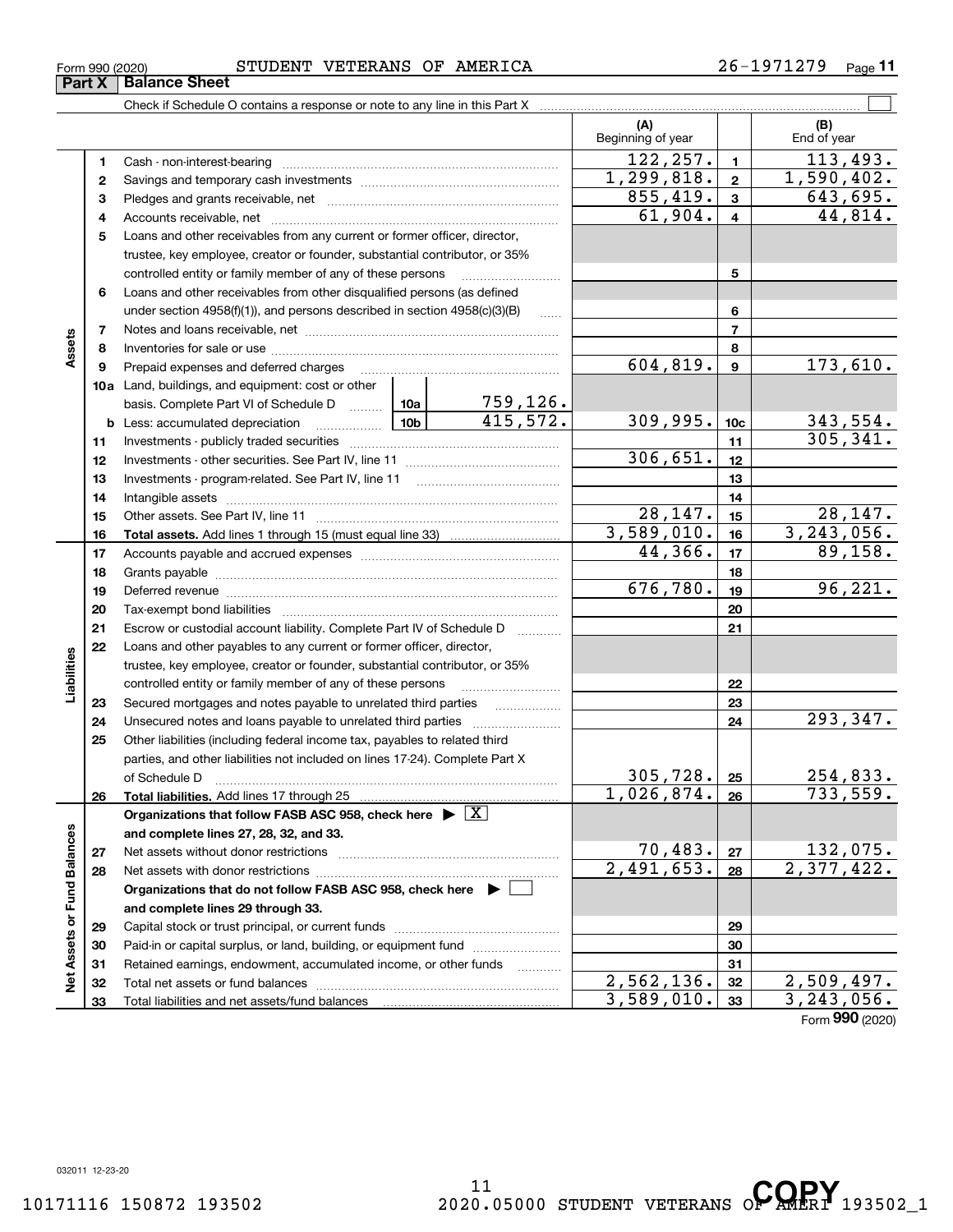|    | STUDENT VETERANS OF AMERICA<br>Form 990 (2020)                                                                                                                                                                                 |                | 26-1971279     |            | $Page$ 12  |
|----|--------------------------------------------------------------------------------------------------------------------------------------------------------------------------------------------------------------------------------|----------------|----------------|------------|------------|
|    | <b>Reconciliation of Net Assets</b><br>Part XI                                                                                                                                                                                 |                |                |            |            |
|    |                                                                                                                                                                                                                                |                |                |            |            |
|    |                                                                                                                                                                                                                                |                |                |            |            |
| 1  |                                                                                                                                                                                                                                | 1.             | 4,353,924.     |            |            |
| 2  |                                                                                                                                                                                                                                | $\mathbf{2}$   | 4,381,659.     |            |            |
| 3  | Revenue less expenses. Subtract line 2 from line 1                                                                                                                                                                             | 3              |                |            | $-27,735.$ |
| 4  |                                                                                                                                                                                                                                | $\overline{4}$ | 2,562,136.     |            |            |
| 5  |                                                                                                                                                                                                                                | 5              |                |            | 96.        |
| 6  | Donated services and use of facilities [111] processes and the service of facilities [11] processes and use of facilities [11] processes and the service of facilities [11] processes and the service of the service of the se | 6              | $-25,000.$     |            |            |
| 7  | Investment expenses www.communication.com/www.communication.com/www.communication.com/www.com                                                                                                                                  | $\overline{7}$ |                |            |            |
| 8  | Prior period adjustments www.communication.communication.com/news/communication.com/news/communication.com/new                                                                                                                 | 8              |                |            |            |
| 9  | Other changes in net assets or fund balances (explain on Schedule O)                                                                                                                                                           | 9              |                |            | 0.         |
| 10 | Net assets or fund balances at end of year. Combine lines 3 through 9 (must equal Part X, line 32,                                                                                                                             |                |                |            |            |
|    | column (B))                                                                                                                                                                                                                    | 10             | 2,509,497.     |            |            |
|    | Part XII Financial Statements and Reporting                                                                                                                                                                                    |                |                |            |            |
|    |                                                                                                                                                                                                                                |                |                |            |            |
|    |                                                                                                                                                                                                                                |                |                | <b>Yes</b> | <b>No</b>  |
| 1  | $\boxed{\textbf{X}}$ Accrual<br>Accounting method used to prepare the Form 990: <u>[</u> Cash<br>Other                                                                                                                         |                |                |            |            |
|    | If the organization changed its method of accounting from a prior year or checked "Other," explain in Schedule O.                                                                                                              |                |                |            |            |
|    | 2a Were the organization's financial statements compiled or reviewed by an independent accountant?                                                                                                                             |                | 2a             |            | x          |
|    | If "Yes," check a box below to indicate whether the financial statements for the year were compiled or reviewed on a                                                                                                           |                |                |            |            |
|    | separate basis, consolidated basis, or both:                                                                                                                                                                                   |                |                |            |            |
|    | Separate basis<br><b>Consolidated basis</b><br>Both consolidated and separate basis                                                                                                                                            |                |                |            |            |
|    | <b>b</b> Were the organization's financial statements audited by an independent accountant?                                                                                                                                    |                | 2 <sub>b</sub> | Х          |            |
|    | If "Yes," check a box below to indicate whether the financial statements for the year were audited on a separate basis,                                                                                                        |                |                |            |            |
|    | consolidated basis, or both:                                                                                                                                                                                                   |                |                |            |            |
|    | $\vert X \vert$ Separate basis<br><b>Consolidated basis</b><br>Both consolidated and separate basis                                                                                                                            |                |                |            |            |
|    | c If "Yes" to line 2a or 2b, does the organization have a committee that assumes responsibility for oversight of the audit,                                                                                                    |                |                |            |            |
|    |                                                                                                                                                                                                                                |                | 2c             | x          |            |
|    | If the organization changed either its oversight process or selection process during the tax year, explain on Schedule O.                                                                                                      |                |                |            |            |
|    | 3a As a result of a federal award, was the organization required to undergo an audit or audits as set forth in the Single Audit                                                                                                |                |                |            |            |
|    |                                                                                                                                                                                                                                |                | За             |            | x          |
|    | <b>b</b> If "Yes," did the organization undergo the required audit or audits? If the organization did not undergo the required audit                                                                                           |                |                |            |            |
|    |                                                                                                                                                                                                                                |                | 3b             |            |            |

Form (2020) **990**

032012 12-23-20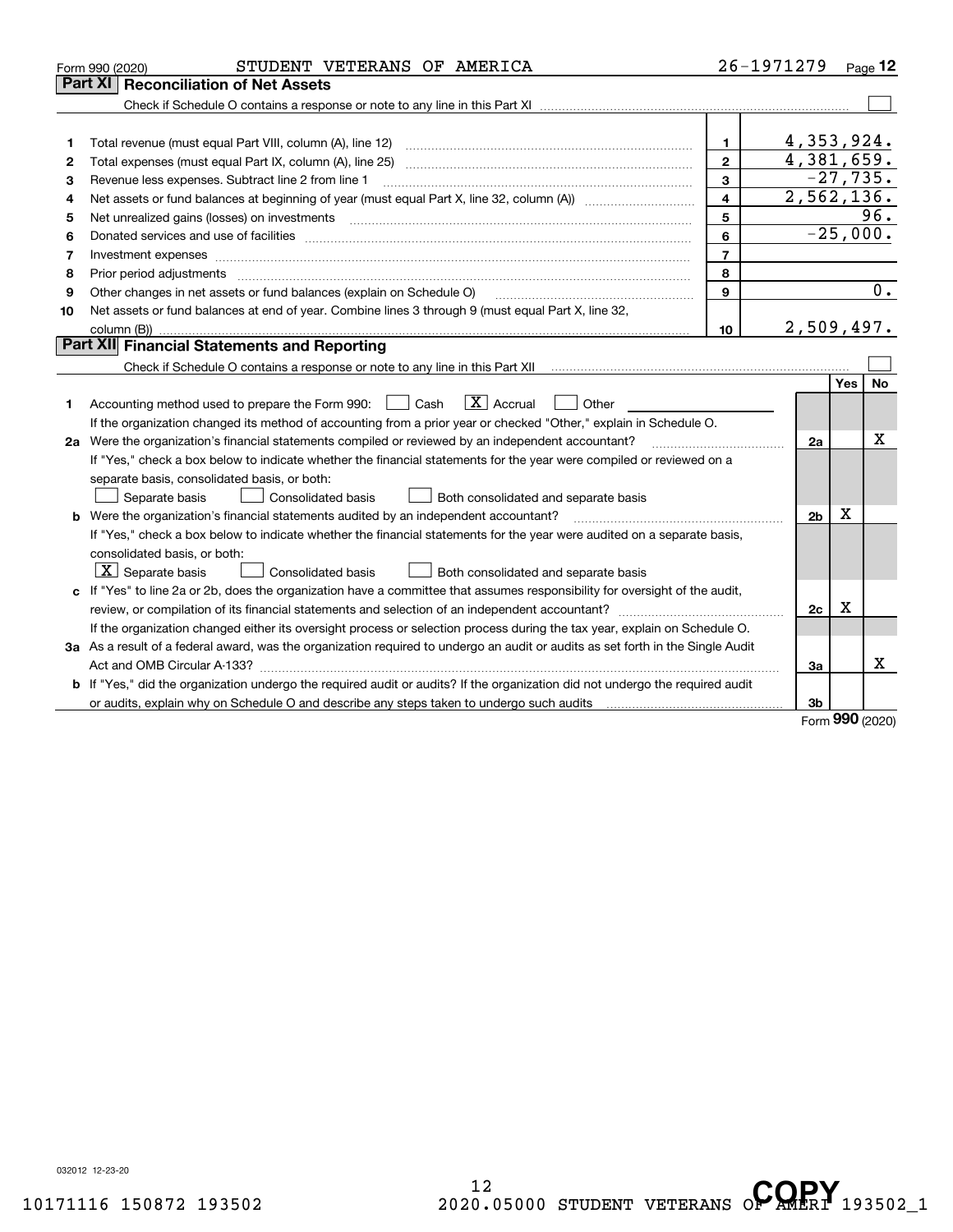| <b>SCHEDULE A</b> |  |
|-------------------|--|
|-------------------|--|

Department of the Treasury Internal Revenue Service

**(Form 990 or 990-EZ)**

# **Public Charity Status and Public Support**

**Complete if the organization is a section 501(c)(3) organization or a section 4947(a)(1) nonexempt charitable trust. | Attach to Form 990 or Form 990-EZ.** 

|  |  | Go to www.irs.gov/Form990 for instructions and the latest information. |
|--|--|------------------------------------------------------------------------|

| OMB No. 1545-0047                   |
|-------------------------------------|
| 020                                 |
| <b>Open to Public</b><br>Inspection |

| Name of the organization |  |
|--------------------------|--|
|--------------------------|--|

|                |                     | Name of the organization                                                                                                                                                                                                                                  |          |                                                       |                                                                |     |                            | <b>Employer identification number</b> |
|----------------|---------------------|-----------------------------------------------------------------------------------------------------------------------------------------------------------------------------------------------------------------------------------------------------------|----------|-------------------------------------------------------|----------------------------------------------------------------|-----|----------------------------|---------------------------------------|
|                |                     |                                                                                                                                                                                                                                                           |          | STUDENT VETERANS OF AMERICA                           |                                                                |     |                            | 26-1971279                            |
| Part I         |                     | Reason for Public Charity Status. (All organizations must complete this part.) See instructions.                                                                                                                                                          |          |                                                       |                                                                |     |                            |                                       |
|                |                     | The organization is not a private foundation because it is: (For lines 1 through 12, check only one box.)                                                                                                                                                 |          |                                                       |                                                                |     |                            |                                       |
| 1              |                     | A church, convention of churches, or association of churches described in section 170(b)(1)(A)(i).                                                                                                                                                        |          |                                                       |                                                                |     |                            |                                       |
| 2              |                     | A school described in section 170(b)(1)(A)(ii). (Attach Schedule E (Form 990 or 990-EZ).)                                                                                                                                                                 |          |                                                       |                                                                |     |                            |                                       |
| 3              |                     | A hospital or a cooperative hospital service organization described in section 170(b)(1)(A)(iii).                                                                                                                                                         |          |                                                       |                                                                |     |                            |                                       |
| 4              |                     | A medical research organization operated in conjunction with a hospital described in section 170(b)(1)(A)(iii). Enter the hospital's name,                                                                                                                |          |                                                       |                                                                |     |                            |                                       |
|                |                     | city, and state:                                                                                                                                                                                                                                          |          |                                                       |                                                                |     |                            |                                       |
| 5              |                     | An organization operated for the benefit of a college or university owned or operated by a governmental unit described in                                                                                                                                 |          |                                                       |                                                                |     |                            |                                       |
|                |                     | section 170(b)(1)(A)(iv). (Complete Part II.)                                                                                                                                                                                                             |          |                                                       |                                                                |     |                            |                                       |
| 6              |                     | A federal, state, or local government or governmental unit described in section 170(b)(1)(A)(v).                                                                                                                                                          |          |                                                       |                                                                |     |                            |                                       |
| $\overline{7}$ | $\lfloor x \rfloor$ | An organization that normally receives a substantial part of its support from a governmental unit or from the general public described in                                                                                                                 |          |                                                       |                                                                |     |                            |                                       |
|                |                     | section 170(b)(1)(A)(vi). (Complete Part II.)                                                                                                                                                                                                             |          |                                                       |                                                                |     |                            |                                       |
| 8              |                     | A community trust described in section 170(b)(1)(A)(vi). (Complete Part II.)                                                                                                                                                                              |          |                                                       |                                                                |     |                            |                                       |
| 9              |                     | An agricultural research organization described in section 170(b)(1)(A)(ix) operated in conjunction with a land-grant college                                                                                                                             |          |                                                       |                                                                |     |                            |                                       |
|                |                     | or university or a non-land-grant college of agriculture (see instructions). Enter the name, city, and state of the college or                                                                                                                            |          |                                                       |                                                                |     |                            |                                       |
|                |                     | university:                                                                                                                                                                                                                                               |          |                                                       |                                                                |     |                            |                                       |
| 10             |                     | An organization that normally receives (1) more than 33 1/3% of its support from contributions, membership fees, and gross receipts from                                                                                                                  |          |                                                       |                                                                |     |                            |                                       |
|                |                     | activities related to its exempt functions, subject to certain exceptions; and (2) no more than 33 1/3% of its support from gross investment                                                                                                              |          |                                                       |                                                                |     |                            |                                       |
|                |                     | income and unrelated business taxable income (less section 511 tax) from businesses acquired by the organization after June 30, 1975.                                                                                                                     |          |                                                       |                                                                |     |                            |                                       |
|                |                     | See section 509(a)(2). (Complete Part III.)                                                                                                                                                                                                               |          |                                                       |                                                                |     |                            |                                       |
| 11             |                     | An organization organized and operated exclusively to test for public safety. See section 509(a)(4).                                                                                                                                                      |          |                                                       |                                                                |     |                            |                                       |
| 12             |                     | An organization organized and operated exclusively for the benefit of, to perform the functions of, or to carry out the purposes of one or                                                                                                                |          |                                                       |                                                                |     |                            |                                       |
|                |                     | more publicly supported organizations described in section 509(a)(1) or section 509(a)(2). See section 509(a)(3). Check the box in                                                                                                                        |          |                                                       |                                                                |     |                            |                                       |
|                |                     | lines 12a through 12d that describes the type of supporting organization and complete lines 12e, 12f, and 12g.                                                                                                                                            |          |                                                       |                                                                |     |                            |                                       |
| а              |                     | Type I. A supporting organization operated, supervised, or controlled by its supported organization(s), typically by giving                                                                                                                               |          |                                                       |                                                                |     |                            |                                       |
|                |                     | the supported organization(s) the power to regularly appoint or elect a majority of the directors or trustees of the supporting                                                                                                                           |          |                                                       |                                                                |     |                            |                                       |
|                |                     | organization. You must complete Part IV, Sections A and B.                                                                                                                                                                                                |          |                                                       |                                                                |     |                            |                                       |
| b              |                     | Type II. A supporting organization supervised or controlled in connection with its supported organization(s), by having                                                                                                                                   |          |                                                       |                                                                |     |                            |                                       |
|                |                     | control or management of the supporting organization vested in the same persons that control or manage the supported                                                                                                                                      |          |                                                       |                                                                |     |                            |                                       |
|                |                     | organization(s). You must complete Part IV, Sections A and C.                                                                                                                                                                                             |          |                                                       |                                                                |     |                            |                                       |
| с              |                     | Type III functionally integrated. A supporting organization operated in connection with, and functionally integrated with,                                                                                                                                |          |                                                       |                                                                |     |                            |                                       |
|                |                     | its supported organization(s) (see instructions). You must complete Part IV, Sections A, D, and E.                                                                                                                                                        |          |                                                       |                                                                |     |                            |                                       |
| d              |                     | Type III non-functionally integrated. A supporting organization operated in connection with its supported organization(s)<br>that is not functionally integrated. The organization generally must satisfy a distribution requirement and an attentiveness |          |                                                       |                                                                |     |                            |                                       |
|                |                     | requirement (see instructions). You must complete Part IV, Sections A and D, and Part V.                                                                                                                                                                  |          |                                                       |                                                                |     |                            |                                       |
| е              |                     | Check this box if the organization received a written determination from the IRS that it is a Type I, Type II, Type III                                                                                                                                   |          |                                                       |                                                                |     |                            |                                       |
|                |                     | functionally integrated, or Type III non-functionally integrated supporting organization.                                                                                                                                                                 |          |                                                       |                                                                |     |                            |                                       |
|                |                     | f Enter the number of supported organizations                                                                                                                                                                                                             |          |                                                       |                                                                |     |                            |                                       |
|                |                     | g Provide the following information about the supported organization(s).                                                                                                                                                                                  |          |                                                       |                                                                |     |                            |                                       |
|                |                     | (i) Name of supported                                                                                                                                                                                                                                     | (ii) EIN | (iii) Type of organization                            | (iv) Is the organization listed<br>in your governing document? |     | (v) Amount of monetary     | (vi) Amount of other                  |
|                |                     | organization                                                                                                                                                                                                                                              |          | (described on lines 1-10<br>above (see instructions)) | Yes                                                            | No. | support (see instructions) | support (see instructions)            |
|                |                     |                                                                                                                                                                                                                                                           |          |                                                       |                                                                |     |                            |                                       |
|                |                     |                                                                                                                                                                                                                                                           |          |                                                       |                                                                |     |                            |                                       |
|                |                     |                                                                                                                                                                                                                                                           |          |                                                       |                                                                |     |                            |                                       |
|                |                     |                                                                                                                                                                                                                                                           |          |                                                       |                                                                |     |                            |                                       |
|                |                     |                                                                                                                                                                                                                                                           |          |                                                       |                                                                |     |                            |                                       |
|                |                     |                                                                                                                                                                                                                                                           |          |                                                       |                                                                |     |                            |                                       |
|                |                     |                                                                                                                                                                                                                                                           |          |                                                       |                                                                |     |                            |                                       |
|                |                     |                                                                                                                                                                                                                                                           |          |                                                       |                                                                |     |                            |                                       |
|                |                     |                                                                                                                                                                                                                                                           |          |                                                       |                                                                |     |                            |                                       |
|                |                     |                                                                                                                                                                                                                                                           |          |                                                       |                                                                |     |                            |                                       |
| Total          |                     |                                                                                                                                                                                                                                                           |          |                                                       |                                                                |     |                            |                                       |

LHA For Paperwork Reduction Act Notice, see the Instructions for Form 990 or 990-EZ. <sub>032021</sub> o1-25-21 Schedule A (Form 990 or 990-EZ) 2020 13

10171116 150872 193502 2020.05000 STUDENT VETERANS OP AMERI 193502\_1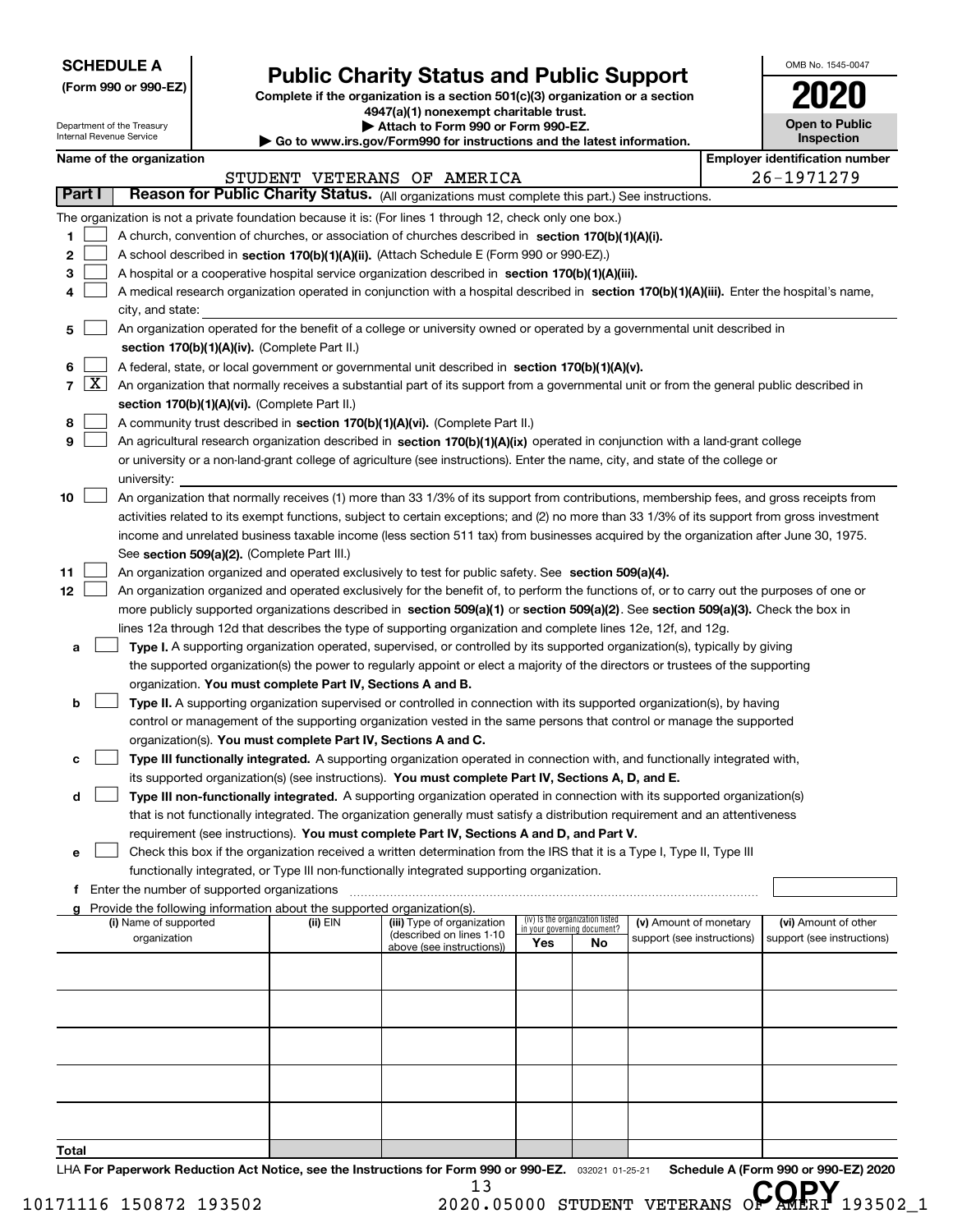## Schedule A (Form 990 or 990-EZ) 2020 Page STUDENT VETERANS OF AMERICA 26-1971279

26-1971279 Page 2

(Complete only if you checked the box on line 5, 7, or 8 of Part I or if the organization failed to qualify under Part III. If the organization fails to qualify under the tests listed below, please complete Part III.) **Part II Support Schedule for Organizations Described in Sections 170(b)(1)(A)(iv) and 170(b)(1)(A)(vi)** 

|    | <b>Section A. Public Support</b>                                                                                                                                                                                               |                      |                      |                        |                        |                                      |                                 |
|----|--------------------------------------------------------------------------------------------------------------------------------------------------------------------------------------------------------------------------------|----------------------|----------------------|------------------------|------------------------|--------------------------------------|---------------------------------|
|    | Calendar year (or fiscal year beginning in)                                                                                                                                                                                    | (a) 2016             | (b) 2017             | $(c)$ 2018             | $(d)$ 2019             | (e) 2020                             | (f) Total                       |
|    | 1 Gifts, grants, contributions, and                                                                                                                                                                                            |                      |                      |                        |                        |                                      |                                 |
|    | membership fees received. (Do not<br>include any "unusual grants.")                                                                                                                                                            | 1471687.             | 3880093.             | 2062269.               | 2063296.               |                                      | 3311010.12788355.               |
|    |                                                                                                                                                                                                                                |                      |                      |                        |                        |                                      |                                 |
|    | 2 Tax revenues levied for the organ-<br>ization's benefit and either paid to                                                                                                                                                   |                      |                      |                        |                        |                                      |                                 |
|    | or expended on its behalf                                                                                                                                                                                                      |                      |                      |                        |                        |                                      |                                 |
|    | 3 The value of services or facilities                                                                                                                                                                                          |                      |                      |                        |                        |                                      |                                 |
|    | furnished by a governmental unit to                                                                                                                                                                                            |                      |                      |                        |                        |                                      |                                 |
|    | the organization without charge                                                                                                                                                                                                |                      |                      |                        |                        |                                      |                                 |
|    | 4 Total. Add lines 1 through 3                                                                                                                                                                                                 | 1471687.             | 3880093.             | 2062269.               | 2063296.               |                                      | 3311010.12788355.               |
| 5. | The portion of total contributions                                                                                                                                                                                             |                      |                      |                        |                        |                                      |                                 |
|    | by each person (other than a                                                                                                                                                                                                   |                      |                      |                        |                        |                                      |                                 |
|    | governmental unit or publicly                                                                                                                                                                                                  |                      |                      |                        |                        |                                      |                                 |
|    | supported organization) included                                                                                                                                                                                               |                      |                      |                        |                        |                                      |                                 |
|    | on line 1 that exceeds 2% of the                                                                                                                                                                                               |                      |                      |                        |                        |                                      |                                 |
|    | amount shown on line 11,                                                                                                                                                                                                       |                      |                      |                        |                        |                                      |                                 |
|    | column (f)                                                                                                                                                                                                                     |                      |                      |                        |                        |                                      | 3798972.                        |
|    |                                                                                                                                                                                                                                |                      |                      |                        |                        |                                      | 8989383.                        |
|    | 6 Public support. Subtract line 5 from line 4.<br><b>Section B. Total Support</b>                                                                                                                                              |                      |                      |                        |                        |                                      |                                 |
|    |                                                                                                                                                                                                                                |                      |                      |                        |                        |                                      |                                 |
|    | Calendar year (or fiscal year beginning in)                                                                                                                                                                                    | (a) 2016<br>1471687. | (b) 2017<br>3880093. | $(c)$ 2018<br>2062269. | $(d)$ 2019<br>2063296. | (e) 2020                             | (f) Total<br>3311010.12788355.  |
|    | <b>7</b> Amounts from line 4                                                                                                                                                                                                   |                      |                      |                        |                        |                                      |                                 |
|    | 8 Gross income from interest,                                                                                                                                                                                                  |                      |                      |                        |                        |                                      |                                 |
|    | dividends, payments received on                                                                                                                                                                                                |                      |                      |                        |                        |                                      |                                 |
|    | securities loans, rents, royalties,                                                                                                                                                                                            |                      |                      |                        |                        |                                      |                                 |
|    | and income from similar sources                                                                                                                                                                                                | 8,862.               | 28,649.              | 28,042.                | 23,721.                | 13,317.                              | 102,591.                        |
|    | <b>9</b> Net income from unrelated business                                                                                                                                                                                    |                      |                      |                        |                        |                                      |                                 |
|    | activities, whether or not the                                                                                                                                                                                                 |                      |                      |                        |                        |                                      |                                 |
|    | business is regularly carried on                                                                                                                                                                                               |                      |                      |                        |                        |                                      |                                 |
|    | 10 Other income. Do not include gain                                                                                                                                                                                           |                      |                      |                        |                        |                                      |                                 |
|    | or loss from the sale of capital                                                                                                                                                                                               |                      |                      |                        |                        |                                      |                                 |
|    | assets (Explain in Part VI.)                                                                                                                                                                                                   |                      |                      | 2,317.                 |                        |                                      | 2,317.                          |
|    | 11 Total support. Add lines 7 through 10                                                                                                                                                                                       |                      |                      |                        |                        |                                      | 12893263.                       |
|    | 12 Gross receipts from related activities, etc. (see instructions)                                                                                                                                                             |                      |                      |                        |                        | 12                                   | 3,454,977.                      |
|    | 13 First 5 years. If the Form 990 is for the organization's first, second, third, fourth, or fifth tax year as a section 501(c)(3)                                                                                             |                      |                      |                        |                        |                                      |                                 |
|    | organization, check this box and stop here manufactured and according to the state of the state of the state of the state of the state of the state of the state of the state of the state of the state of the state of the st |                      |                      |                        |                        |                                      |                                 |
|    | Section C. Computation of Public Support Percentage                                                                                                                                                                            |                      |                      |                        |                        |                                      |                                 |
|    |                                                                                                                                                                                                                                |                      |                      |                        |                        | 14                                   | 69.72<br>$\frac{9}{6}$          |
|    |                                                                                                                                                                                                                                |                      |                      |                        |                        | 15                                   | 49.79<br>%                      |
|    | 16a 33 1/3% support test - 2020. If the organization did not check the box on line 13, and line 14 is 33 1/3% or more, check this box and                                                                                      |                      |                      |                        |                        |                                      |                                 |
|    | stop here. The organization qualifies as a publicly supported organization                                                                                                                                                     |                      |                      |                        |                        |                                      | $\blacktriangleright$ $\vert$ X |
|    | b 33 1/3% support test - 2019. If the organization did not check a box on line 13 or 16a, and line 15 is 33 1/3% or more, check this box                                                                                       |                      |                      |                        |                        |                                      |                                 |
|    | and stop here. The organization qualifies as a publicly supported organization                                                                                                                                                 |                      |                      |                        |                        |                                      |                                 |
|    | 17a 10% -facts-and-circumstances test - 2020. If the organization did not check a box on line 13, 16a, or 16b, and line 14 is 10% or more,                                                                                     |                      |                      |                        |                        |                                      |                                 |
|    | and if the organization meets the facts-and-circumstances test, check this box and stop here. Explain in Part VI how the organization                                                                                          |                      |                      |                        |                        |                                      |                                 |
|    | meets the facts-and-circumstances test. The organization qualifies as a publicly supported organization                                                                                                                        |                      |                      |                        |                        |                                      |                                 |
|    | <b>b 10% -facts-and-circumstances test - 2019.</b> If the organization did not check a box on line 13, 16a, 16b, or 17a, and line 15 is 10% or                                                                                 |                      |                      |                        |                        |                                      |                                 |
|    | more, and if the organization meets the facts-and-circumstances test, check this box and stop here. Explain in Part VI how the                                                                                                 |                      |                      |                        |                        |                                      |                                 |
|    | organization meets the facts-and-circumstances test. The organization qualifies as a publicly supported organization                                                                                                           |                      |                      |                        |                        |                                      |                                 |
|    | 18 Private foundation. If the organization did not check a box on line 13, 16a, 16b, 17a, or 17b, check this box and see instructions                                                                                          |                      |                      |                        |                        |                                      |                                 |
|    |                                                                                                                                                                                                                                |                      |                      |                        |                        | Schodule A (Form 000 or 000 EZ) 2020 |                                 |

**Schedule A (Form 990 or 990-EZ) 2020**

032022 01-25-21

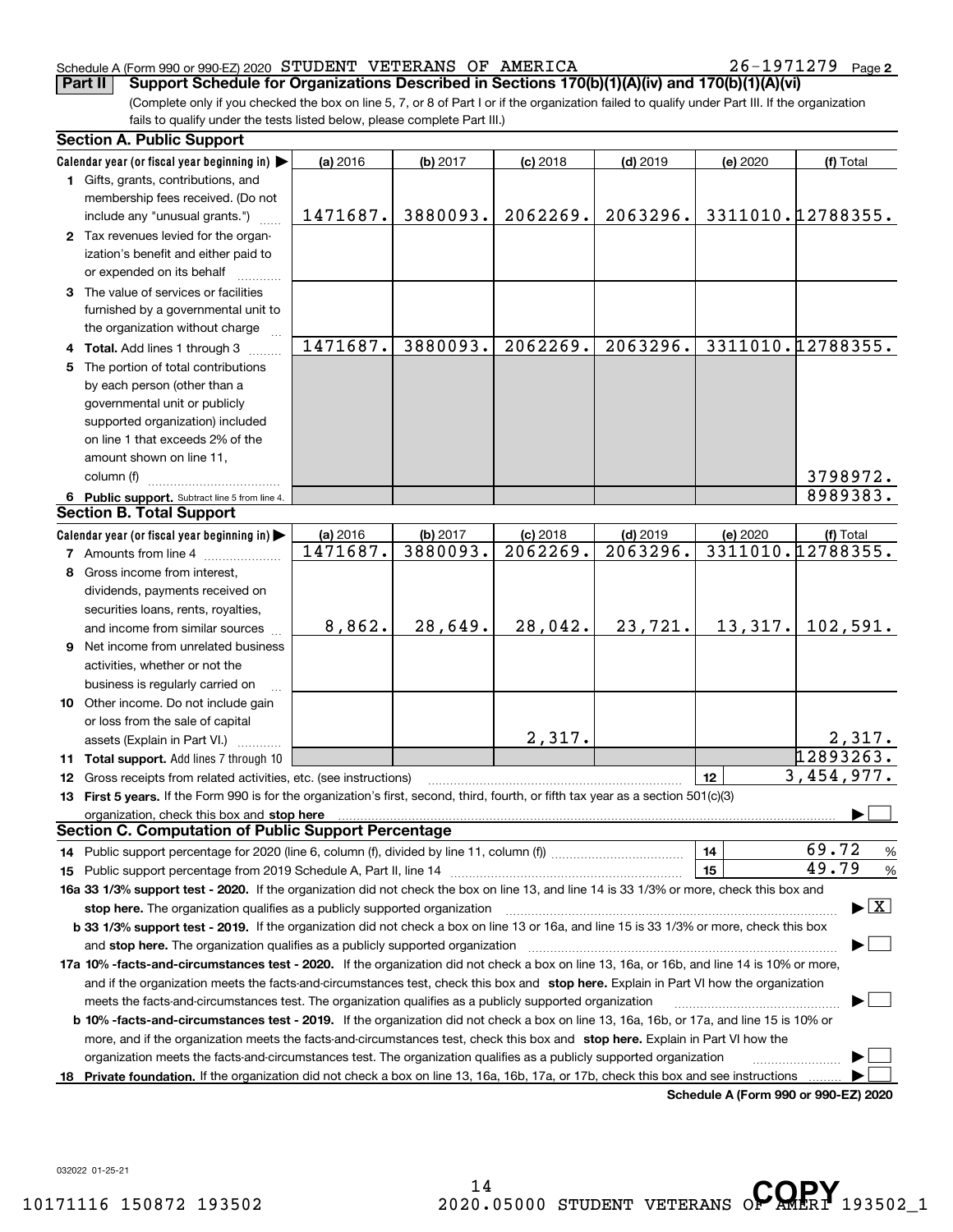## Schedule A (Form 990 or 990-EZ) 2020 Page STUDENT VETERANS OF AMERICA 26-1971279 **Part III** | Support Schedule for Organizations Described in Section 509(a)(2)

(Complete only if you checked the box on line 10 of Part I or if the organization failed to qualify under Part II. If the organization fails to qualify under the tests listed below, please complete Part II.)

| Calendar year (or fiscal year beginning in) $\blacktriangleright$                                                                                | (a) 2016 | (b) 2017   | $(c)$ 2018 | $(d)$ 2019 | (e) 2020 | (f) Total |
|--------------------------------------------------------------------------------------------------------------------------------------------------|----------|------------|------------|------------|----------|-----------|
| 1 Gifts, grants, contributions, and                                                                                                              |          |            |            |            |          |           |
| membership fees received. (Do not                                                                                                                |          |            |            |            |          |           |
| include any "unusual grants.")                                                                                                                   |          |            |            |            |          |           |
| 2 Gross receipts from admissions,<br>merchandise sold or services per-                                                                           |          |            |            |            |          |           |
| formed, or facilities furnished in<br>any activity that is related to the<br>organization's tax-exempt purpose                                   |          |            |            |            |          |           |
| Gross receipts from activities that<br>З.                                                                                                        |          |            |            |            |          |           |
| are not an unrelated trade or bus-                                                                                                               |          |            |            |            |          |           |
| iness under section 513                                                                                                                          |          |            |            |            |          |           |
| 4 Tax revenues levied for the organ-                                                                                                             |          |            |            |            |          |           |
| ization's benefit and either paid to<br>or expended on its behalf<br>.                                                                           |          |            |            |            |          |           |
| The value of services or facilities<br>5.                                                                                                        |          |            |            |            |          |           |
| furnished by a governmental unit to<br>the organization without charge                                                                           |          |            |            |            |          |           |
| <b>6 Total.</b> Add lines 1 through 5                                                                                                            |          |            |            |            |          |           |
| 7a Amounts included on lines 1, 2, and                                                                                                           |          |            |            |            |          |           |
| 3 received from disqualified persons                                                                                                             |          |            |            |            |          |           |
| <b>b</b> Amounts included on lines 2 and 3 received                                                                                              |          |            |            |            |          |           |
| from other than disqualified persons that<br>exceed the greater of \$5,000 or 1% of the                                                          |          |            |            |            |          |           |
| amount on line 13 for the year                                                                                                                   |          |            |            |            |          |           |
| c Add lines 7a and 7b                                                                                                                            |          |            |            |            |          |           |
| 8 Public support. (Subtract line 7c from line 6.)<br><b>Section B. Total Support</b>                                                             |          |            |            |            |          |           |
| Calendar year (or fiscal year beginning in)                                                                                                      | (a) 2016 |            | $(c)$ 2018 |            |          |           |
| 9 Amounts from line 6                                                                                                                            |          | (b) $2017$ |            | $(d)$ 2019 | (e) 2020 | (f) Total |
| 10a Gross income from interest,<br>dividends, payments received on<br>securities loans, rents, royalties,                                        |          |            |            |            |          |           |
| and income from similar sources                                                                                                                  |          |            |            |            |          |           |
| <b>b</b> Unrelated business taxable income<br>(less section 511 taxes) from businesses                                                           |          |            |            |            |          |           |
| acquired after June 30, 1975                                                                                                                     |          |            |            |            |          |           |
| c Add lines 10a and 10b                                                                                                                          |          |            |            |            |          |           |
| <b>11</b> Net income from unrelated business<br>activities not included in line 10b,<br>whether or not the business is                           |          |            |            |            |          |           |
| regularly carried on<br>12 Other income. Do not include gain<br>or loss from the sale of capital                                                 |          |            |            |            |          |           |
| assets (Explain in Part VI.)                                                                                                                     |          |            |            |            |          |           |
| 13 Total support. (Add lines 9, 10c, 11, and 12.)                                                                                                |          |            |            |            |          |           |
| 14 First 5 years. If the Form 990 is for the organization's first, second, third, fourth, or fifth tax year as a section 501(c)(3) organization, |          |            |            |            |          |           |
|                                                                                                                                                  |          |            |            |            |          |           |
| <b>Section C. Computation of Public Support Percentage</b>                                                                                       |          |            |            |            |          |           |
| 15 Public support percentage for 2020 (line 8, column (f), divided by line 13, column (f))                                                       |          |            |            |            | 15       | %         |
| 16 Public support percentage from 2019 Schedule A, Part III, line 15                                                                             |          |            |            |            | 16       | %         |
|                                                                                                                                                  |          |            |            |            |          |           |
| <b>Section D. Computation of Investment Income Percentage</b>                                                                                    |          |            |            |            | 17       | %         |
|                                                                                                                                                  |          |            |            |            | 18       | %         |
| Investment income percentage from 2019 Schedule A, Part III, line 17<br>18                                                                       |          |            |            |            |          |           |
| 19a 33 1/3% support tests - 2020. If the organization did not check the box on line 14, and line 15 is more than 33 1/3%, and line 17 is not     |          |            |            |            |          |           |
| more than 33 1/3%, check this box and stop here. The organization qualifies as a publicly supported organization                                 |          |            |            |            |          |           |
| <b>b 33 1/3% support tests - 2019.</b> If the organization did not check a box on line 14 or line 19a, and line 16 is more than 33 1/3%, and     |          |            |            |            |          |           |
| line 18 is not more than 33 1/3%, check this box and stop here. The organization qualifies as a publicly supported organization                  |          |            |            |            |          |           |
|                                                                                                                                                  |          |            |            |            |          |           |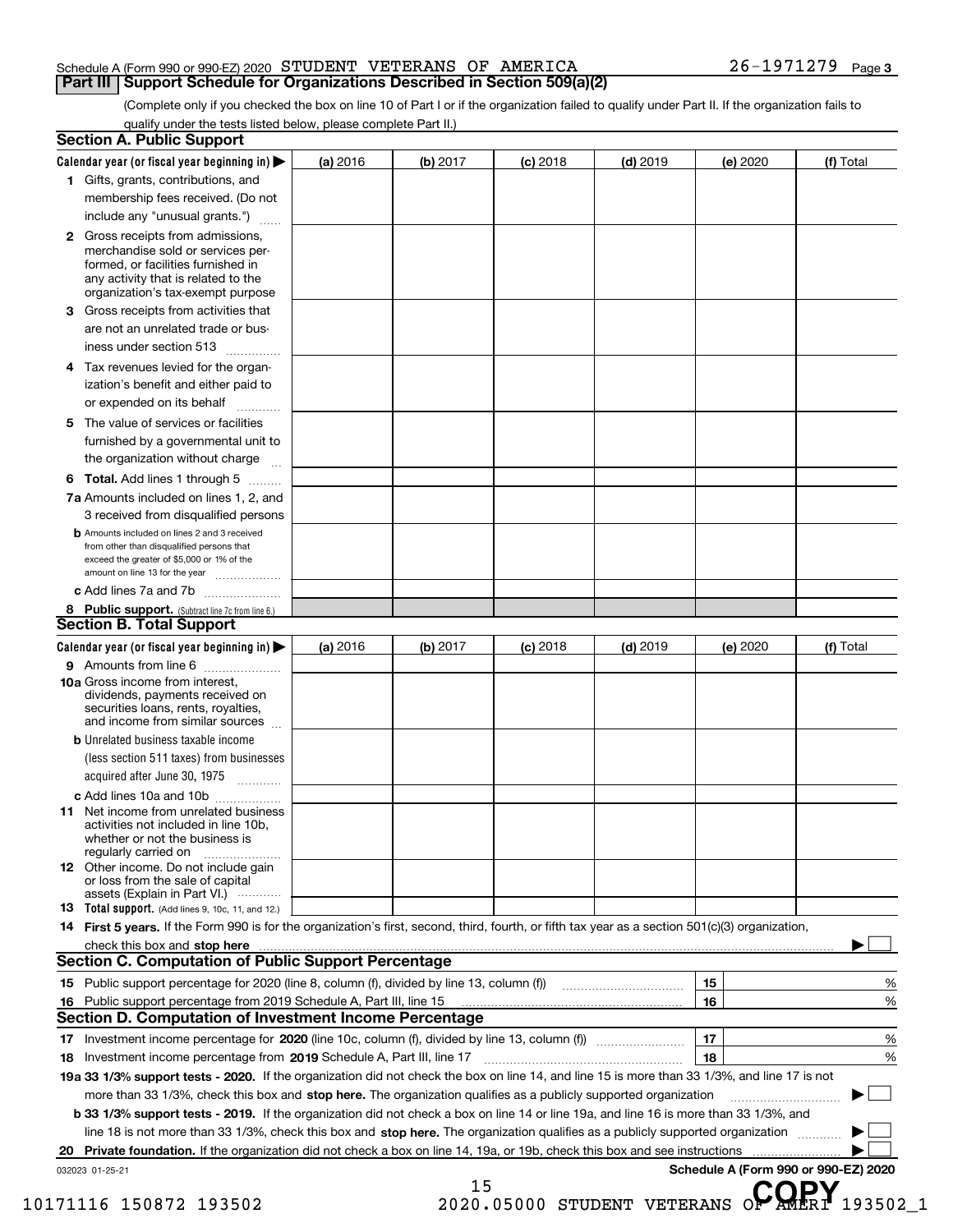# Schedule A (Form 990 or 990-EZ) 2020 Page STUDENT VETERANS OF AMERICA 26-1971279

# **Part IV Supporting Organizations**

(Complete only if you checked a box in line 12 on Part I. If you checked box 12a, Part I, complete Sections A and B. If you checked box 12b, Part I, complete Sections A and C. If you checked box 12c, Part I, complete Sections A, D, and E. If you checked box 12d, Part I, complete Sections A and D, and complete Part V.)

# **Section A. All Supporting Organizations**

- **1** Are all of the organization's supported organizations listed by name in the organization's governing documents? If "No," describe in **Part VI** how the supported organizations are designated. If designated by *class or purpose, describe the designation. If historic and continuing relationship, explain.*
- **2** Did the organization have any supported organization that does not have an IRS determination of status under section 509(a)(1) or (2)? If "Yes," explain in Part VI how the organization determined that the supported *organization was described in section 509(a)(1) or (2).*
- **3a** Did the organization have a supported organization described in section 501(c)(4), (5), or (6)? If "Yes," answer *lines 3b and 3c below.*
- **b** Did the organization confirm that each supported organization qualified under section 501(c)(4), (5), or (6) and satisfied the public support tests under section 509(a)(2)? If "Yes," describe in **Part VI** when and how the *organization made the determination.*
- **c**Did the organization ensure that all support to such organizations was used exclusively for section 170(c)(2)(B) purposes? If "Yes," explain in **Part VI** what controls the organization put in place to ensure such use.
- **4a***If* Was any supported organization not organized in the United States ("foreign supported organization")? *"Yes," and if you checked box 12a or 12b in Part I, answer lines 4b and 4c below.*
- **b** Did the organization have ultimate control and discretion in deciding whether to make grants to the foreign supported organization? If "Yes," describe in **Part VI** how the organization had such control and discretion *despite being controlled or supervised by or in connection with its supported organizations.*
- **c** Did the organization support any foreign supported organization that does not have an IRS determination under sections 501(c)(3) and 509(a)(1) or (2)? If "Yes," explain in **Part VI** what controls the organization used *to ensure that all support to the foreign supported organization was used exclusively for section 170(c)(2)(B) purposes.*
- **5a** Did the organization add, substitute, or remove any supported organizations during the tax year? If "Yes," answer lines 5b and 5c below (if applicable). Also, provide detail in **Part VI,** including (i) the names and EIN *numbers of the supported organizations added, substituted, or removed; (ii) the reasons for each such action; (iii) the authority under the organization's organizing document authorizing such action; and (iv) how the action was accomplished (such as by amendment to the organizing document).*
- **b** Type I or Type II only. Was any added or substituted supported organization part of a class already designated in the organization's organizing document?
- **cSubstitutions only.**  Was the substitution the result of an event beyond the organization's control?
- **6** Did the organization provide support (whether in the form of grants or the provision of services or facilities) to **Part VI.** *If "Yes," provide detail in* support or benefit one or more of the filing organization's supported organizations? anyone other than (i) its supported organizations, (ii) individuals that are part of the charitable class benefited by one or more of its supported organizations, or (iii) other supporting organizations that also
- **7**Did the organization provide a grant, loan, compensation, or other similar payment to a substantial contributor *If "Yes," complete Part I of Schedule L (Form 990 or 990-EZ).* regard to a substantial contributor? (as defined in section 4958(c)(3)(C)), a family member of a substantial contributor, or a 35% controlled entity with
- **8** Did the organization make a loan to a disqualified person (as defined in section 4958) not described in line 7? *If "Yes," complete Part I of Schedule L (Form 990 or 990-EZ).*
- **9a** Was the organization controlled directly or indirectly at any time during the tax year by one or more in section 509(a)(1) or (2))? If "Yes," *provide detail in* <code>Part VI.</code> disqualified persons, as defined in section 4946 (other than foundation managers and organizations described
- **b** Did one or more disqualified persons (as defined in line 9a) hold a controlling interest in any entity in which the supporting organization had an interest? If "Yes," provide detail in P**art VI**.
- **c**Did a disqualified person (as defined in line 9a) have an ownership interest in, or derive any personal benefit from, assets in which the supporting organization also had an interest? If "Yes," provide detail in P**art VI.**
- **10a** Was the organization subject to the excess business holdings rules of section 4943 because of section supporting organizations)? If "Yes," answer line 10b below. 4943(f) (regarding certain Type II supporting organizations, and all Type III non-functionally integrated
- **b** Did the organization have any excess business holdings in the tax year? (Use Schedule C, Form 4720, to *determine whether the organization had excess business holdings.)*

032024 01-25-21

**1**

**Yes No**

**10b**

16

10171116 150872 193502 2020.05000 STUDENT VETERANS O**F AMERI** 193502\_1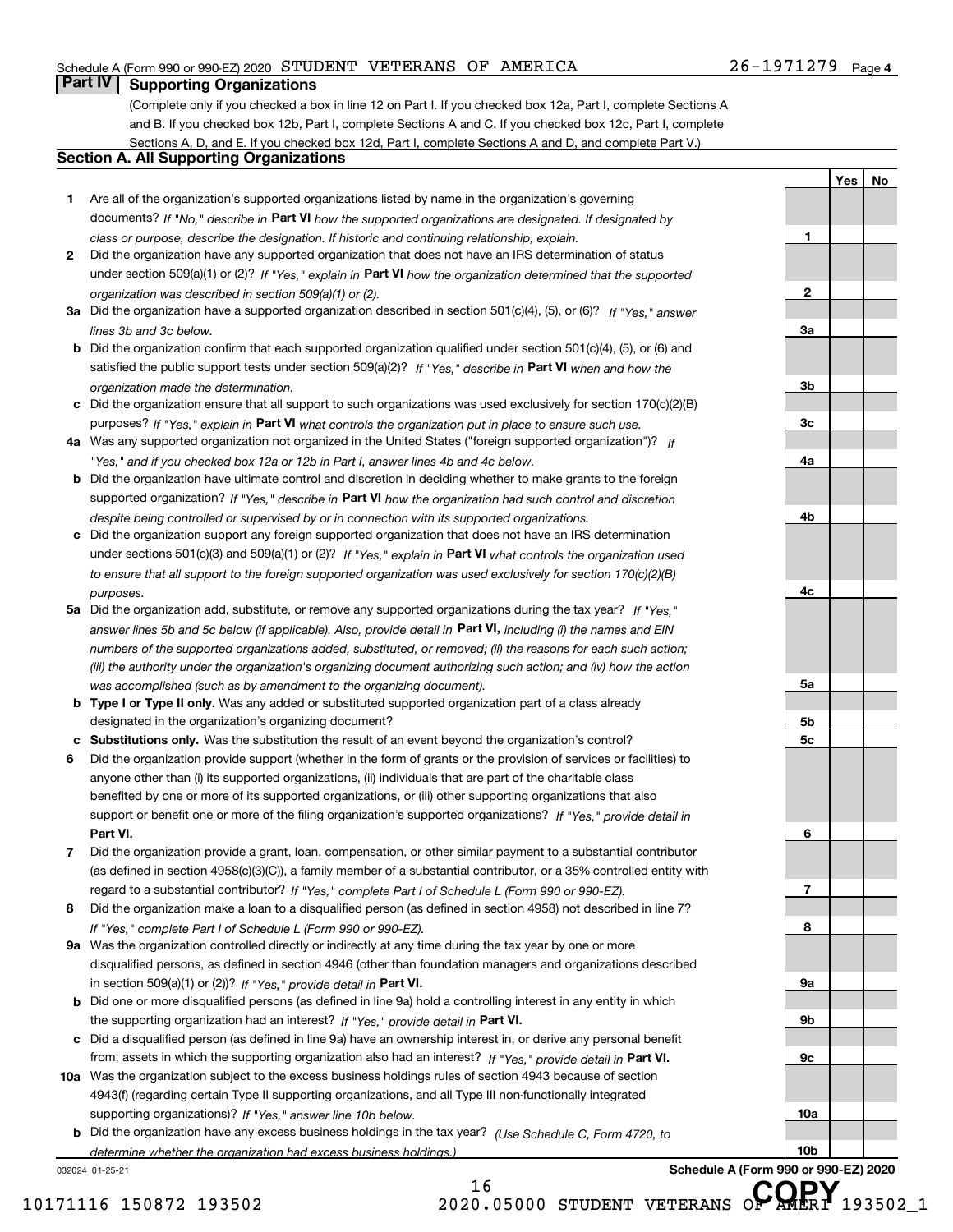# Schedule A (Form 990 or 990-EZ) 2020 Page STUDENT VETERANS OF AMERICA 26-1971279

|    | SCREQUIE A (FORM 990 OF 990-EZ) ZUZU SILOIDENII VEILEIKAINS OF<br>aminica<br>1 J J 1 4 J J                                                                                                                                                                 |     | Page 5 |
|----|------------------------------------------------------------------------------------------------------------------------------------------------------------------------------------------------------------------------------------------------------------|-----|--------|
|    | <b>Part IV</b><br><b>Supporting Organizations (continued)</b>                                                                                                                                                                                              |     |        |
|    |                                                                                                                                                                                                                                                            | Yes | No     |
| 11 | Has the organization accepted a gift or contribution from any of the following persons?                                                                                                                                                                    |     |        |
|    | a A person who directly or indirectly controls, either alone or together with persons described in lines 11b and                                                                                                                                           |     |        |
|    | 11c below, the governing body of a supported organization?<br>11a                                                                                                                                                                                          |     |        |
|    | 11 <sub>b</sub><br><b>b</b> A family member of a person described in line 11a above?                                                                                                                                                                       |     |        |
| c  | A 35% controlled entity of a person described in line 11a or 11b above? If "Yes" to line 11a, 11b, or 11c, provide                                                                                                                                         |     |        |
|    | 11c<br>detail in Part VI.                                                                                                                                                                                                                                  |     |        |
|    | <b>Section B. Type I Supporting Organizations</b>                                                                                                                                                                                                          |     |        |
|    |                                                                                                                                                                                                                                                            | Yes | No     |
| 1  | Did the governing body, members of the governing body, officers acting in their official capacity, or membership of one or                                                                                                                                 |     |        |
|    | more supported organizations have the power to regularly appoint or elect at least a majority of the organization's officers,                                                                                                                              |     |        |
|    | directors, or trustees at all times during the tax year? If "No," describe in Part VI how the supported organization(s)                                                                                                                                    |     |        |
|    | effectively operated, supervised, or controlled the organization's activities. If the organization had more than one supported<br>organization, describe how the powers to appoint and/or remove officers, directors, or trustees were allocated among the |     |        |
|    | 1<br>supported organizations and what conditions or restrictions, if any, applied to such powers during the tax year.                                                                                                                                      |     |        |
| 2  | Did the organization operate for the benefit of any supported organization other than the supported                                                                                                                                                        |     |        |
|    | organization(s) that operated, supervised, or controlled the supporting organization? If "Yes," explain in                                                                                                                                                 |     |        |
|    | Part VI how providing such benefit carried out the purposes of the supported organization(s) that operated,                                                                                                                                                |     |        |
|    | $\mathbf{2}$<br>supervised, or controlled the supporting organization.                                                                                                                                                                                     |     |        |
|    | Section C. Type II Supporting Organizations                                                                                                                                                                                                                |     |        |
|    |                                                                                                                                                                                                                                                            | Yes | No     |
| 1. | Were a majority of the organization's directors or trustees during the tax year also a majority of the directors                                                                                                                                           |     |        |
|    | or trustees of each of the organization's supported organization(s)? If "No." describe in Part VI how control                                                                                                                                              |     |        |
|    | or management of the supporting organization was vested in the same persons that controlled or managed                                                                                                                                                     |     |        |
|    | 1<br>the supported organization(s).                                                                                                                                                                                                                        |     |        |
|    | Section D. All Type III Supporting Organizations                                                                                                                                                                                                           |     |        |
|    |                                                                                                                                                                                                                                                            | Yes | No     |
| 1. | Did the organization provide to each of its supported organizations, by the last day of the fifth month of the                                                                                                                                             |     |        |
|    | organization's tax year, (i) a written notice describing the type and amount of support provided during the prior tax                                                                                                                                      |     |        |
|    | year, (ii) a copy of the Form 990 that was most recently filed as of the date of notification, and (iii) copies of the                                                                                                                                     |     |        |
|    | 1<br>organization's governing documents in effect on the date of notification, to the extent not previously provided?                                                                                                                                      |     |        |
|    |                                                                                                                                                                                                                                                            |     |        |
| 2  | Were any of the organization's officers, directors, or trustees either (i) appointed or elected by the supported                                                                                                                                           |     |        |
|    | organization(s) or (ii) serving on the governing body of a supported organization? If "No," explain in Part VI how<br>$\mathbf{2}$                                                                                                                         |     |        |
|    | the organization maintained a close and continuous working relationship with the supported organization(s).                                                                                                                                                |     |        |
| 3  | By reason of the relationship described in line 2, above, did the organization's supported organizations have a                                                                                                                                            |     |        |
|    | significant voice in the organization's investment policies and in directing the use of the organization's                                                                                                                                                 |     |        |
|    | income or assets at all times during the tax year? If "Yes," describe in Part VI the role the organization's                                                                                                                                               |     |        |
|    | 3<br>supported organizations played in this regard.<br>Section E. Type III Functionally Integrated Supporting Organizations                                                                                                                                |     |        |
|    |                                                                                                                                                                                                                                                            |     |        |
| 1. | Check the box next to the method that the organization used to satisfy the Integral Part Test during the year (see instructions).                                                                                                                          |     |        |
| a  | The organization satisfied the Activities Test. Complete line 2 below.                                                                                                                                                                                     |     |        |
| b  | The organization is the parent of each of its supported organizations. Complete line 3 below.                                                                                                                                                              |     |        |
| c  | The organization supported a governmental entity. Describe in Part VI how you supported a governmental entity (see instructions).                                                                                                                          |     |        |

- **2**Activities Test.
- **Activities Test. Answer lines 2a and 2b below.**<br>**a** Did substantially all of the organization's activities during the tax year directly further the exempt purposes of **b** Did the activities described in line 2a, above, constitute activities that, but for the organization's involvement, the supported organization(s) to which the organization was responsive? If "Yes," then in **Part VI identify those supported organizations and explain**  *how these activities directly furthered their exempt purposes, how the organization was responsive to those supported organizations, and how the organization determined that these activities constituted substantially all of its activities.* one or more of the organization's supported organization(s) would have been engaged in? If "Yes," e*xplain in* 
	- **Part VI**  *the reasons for the organization's position that its supported organization(s) would have engaged in these activities but for the organization's involvement.*
- **3** Parent of Supported Organizations. Answer lines 3a and 3b below.

**a** Did the organization have the power to regularly appoint or elect a majority of the officers, directors, or trustees of each of the supported organizations? If "Yes" or "No" provide details in **Part VI.** 

032025 01-25-21 **b** Did the organization exercise a substantial degree of direction over the policies, programs, and activities of each **Part VI**  *If "Yes," describe in the role played by the organization in this regard.* of its supported organizations?

**Schedule A (Form 990 or 990-EZ) 2020**

**2a**

**2b**

**3a**

**3b**

10171116 150872 193502 2020.05000 STUDENT VETERANS O**F AMERI** 193502\_1

17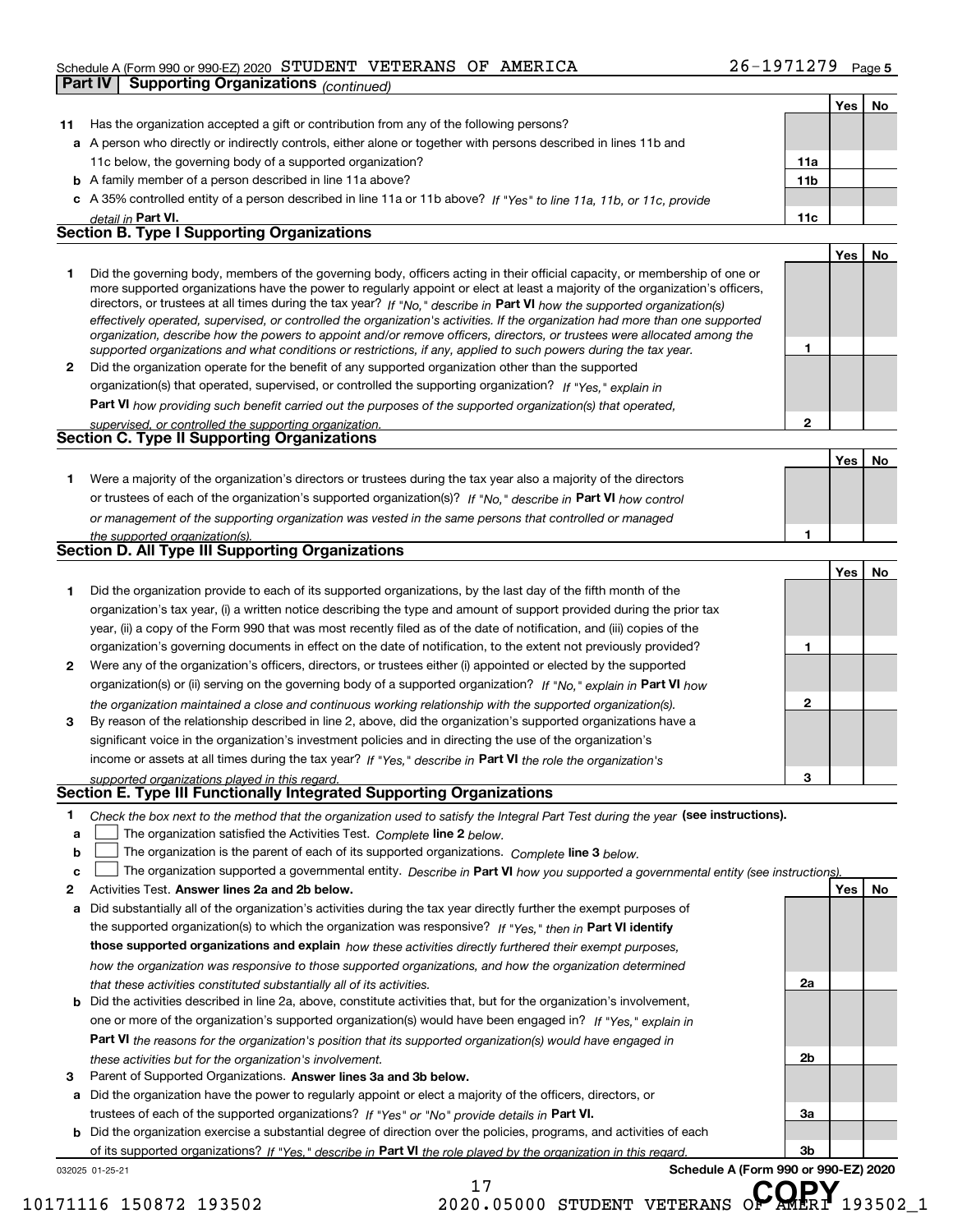|  | Schedule A (Form 990 or 990-EZ) 2020 STUDENT VETERANS OF AMERICA |  |                                                                                  | $26 - 1971279$ Page 6 |  |
|--|------------------------------------------------------------------|--|----------------------------------------------------------------------------------|-----------------------|--|
|  |                                                                  |  | Part V   Type III Non-Functionally Integrated 509(a)(3) Supporting Organizations |                       |  |

The Check here if the organization satisfied the Integral Part Test as a qualifying trust on Nov. 20, 1970 (explain in **Part VI). See instructions.**<br>All other Type III pen functionally integrated supporting examizations mu All other Type III non-functionally integrated supporting organizations must complete Sections A through E.

|              | Section A - Adjusted Net Income                                                                                                   | (A) Prior Year           | (B) Current Year<br>(optional) |                                |
|--------------|-----------------------------------------------------------------------------------------------------------------------------------|--------------------------|--------------------------------|--------------------------------|
| 1            | Net short-term capital gain                                                                                                       | 1                        |                                |                                |
| 2            | Recoveries of prior-year distributions                                                                                            | $\mathbf{2}$             |                                |                                |
| 3            | Other gross income (see instructions)                                                                                             | 3                        |                                |                                |
| 4            | Add lines 1 through 3.                                                                                                            | 4                        |                                |                                |
| 5            | Depreciation and depletion                                                                                                        | 5                        |                                |                                |
| 6            | Portion of operating expenses paid or incurred for production or                                                                  |                          |                                |                                |
|              | collection of gross income or for management, conservation, or                                                                    |                          |                                |                                |
|              | maintenance of property held for production of income (see instructions)                                                          | 6                        |                                |                                |
| 7            | Other expenses (see instructions)                                                                                                 | $\overline{\phantom{a}}$ |                                |                                |
| 8            | Adjusted Net Income (subtract lines 5, 6, and 7 from line 4)                                                                      | 8                        |                                |                                |
|              | <b>Section B - Minimum Asset Amount</b>                                                                                           |                          | (A) Prior Year                 | (B) Current Year<br>(optional) |
| 1            | Aggregate fair market value of all non-exempt-use assets (see                                                                     |                          |                                |                                |
|              | instructions for short tax year or assets held for part of year):                                                                 |                          |                                |                                |
|              | <b>a</b> Average monthly value of securities                                                                                      | 1a                       |                                |                                |
|              | <b>b</b> Average monthly cash balances                                                                                            | 1 <sub>b</sub>           |                                |                                |
|              | c Fair market value of other non-exempt-use assets                                                                                | 1c                       |                                |                                |
|              | <b>d</b> Total (add lines 1a, 1b, and 1c)                                                                                         | 1d                       |                                |                                |
|              | e Discount claimed for blockage or other factors                                                                                  |                          |                                |                                |
|              | (explain in detail in Part VI):                                                                                                   |                          |                                |                                |
| $\mathbf{2}$ | Acquisition indebtedness applicable to non-exempt-use assets                                                                      | $\mathbf{2}$             |                                |                                |
| 3            | Subtract line 2 from line 1d.                                                                                                     | 3                        |                                |                                |
| 4            | Cash deemed held for exempt use. Enter 0.015 of line 3 (for greater amount,                                                       |                          |                                |                                |
|              | see instructions)                                                                                                                 | 4                        |                                |                                |
| 5            | Net value of non-exempt-use assets (subtract line 4 from line 3)                                                                  | 5                        |                                |                                |
| 6            | Multiply line 5 by 0.035.                                                                                                         | 6                        |                                |                                |
| 7            | Recoveries of prior-year distributions                                                                                            | $\overline{7}$           |                                |                                |
| 8            | Minimum Asset Amount (add line 7 to line 6)                                                                                       | 8                        |                                |                                |
|              | <b>Section C - Distributable Amount</b>                                                                                           |                          |                                | <b>Current Year</b>            |
| п.           | Adjusted net income for prior year (from Section A, line 8, column A)                                                             | 1                        |                                |                                |
| 2            | Enter 0.85 of line 1.                                                                                                             | $\mathbf{2}$             |                                |                                |
| 3            | Minimum asset amount for prior year (from Section B, line 8, column A)                                                            | 3                        |                                |                                |
| 4            | Enter greater of line 2 or line 3.                                                                                                | 4                        |                                |                                |
| 5            | Income tax imposed in prior year                                                                                                  | 5                        |                                |                                |
| 6            | <b>Distributable Amount.</b> Subtract line 5 from line 4, unless subject to                                                       |                          |                                |                                |
|              | emergency temporary reduction (see instructions).                                                                                 | 6                        |                                |                                |
| 7            | Check here if the current year is the organization's first as a non-functionally integrated Type III supporting organization (see |                          |                                |                                |

instructions).

**1**

**Schedule A (Form 990 or 990-EZ) 2020**

032026 01-25-21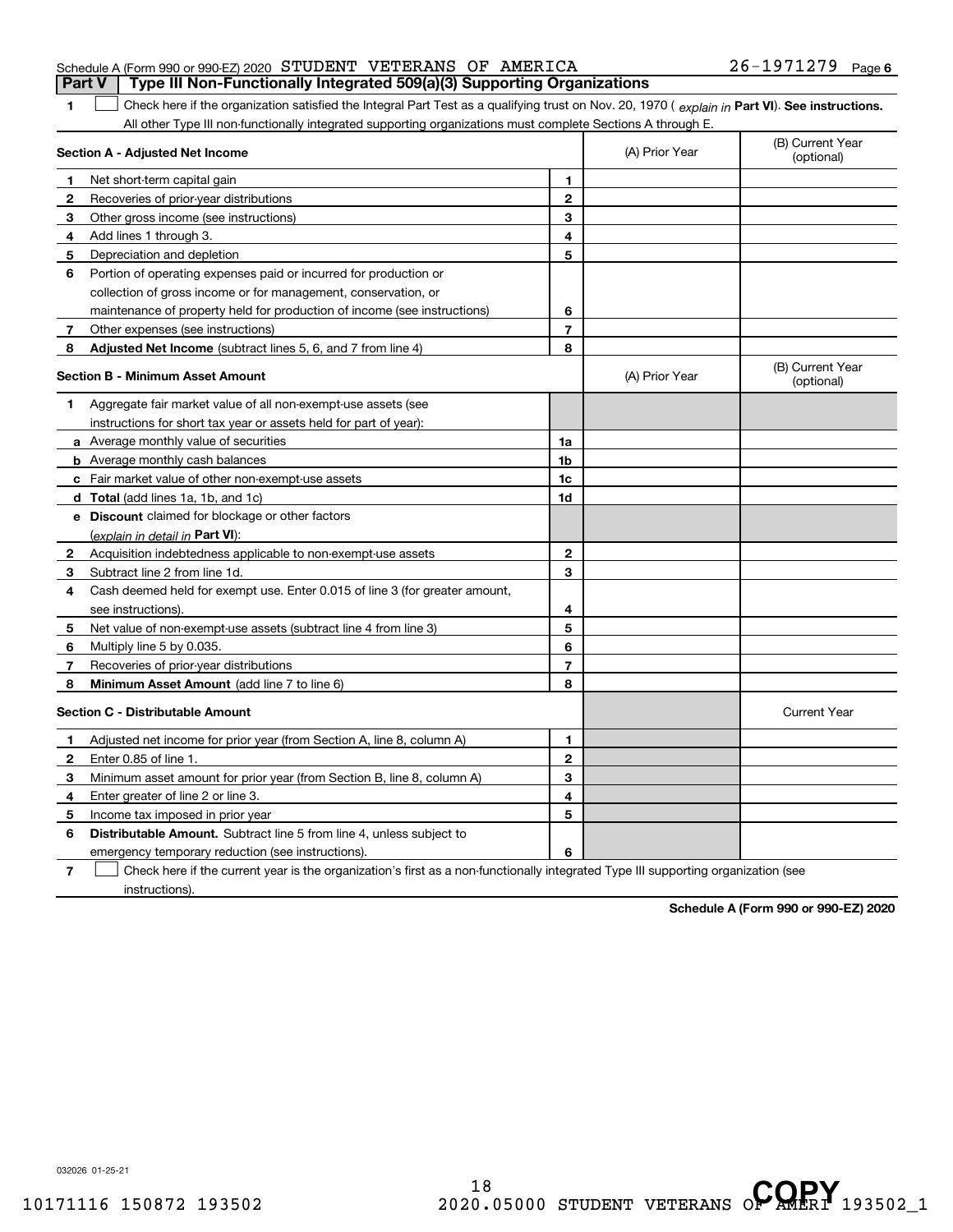## Schedule A (Form 990 or 990-EZ) 2020 Page STUDENT VETERANS OF AMERICA 26-1971279

| <b>Part V</b> | Type III Non-Functionally Integrated 509(a)(3) Supporting Organizations                    |                             | (continued)                           |    |                                         |
|---------------|--------------------------------------------------------------------------------------------|-----------------------------|---------------------------------------|----|-----------------------------------------|
|               | <b>Section D - Distributions</b>                                                           |                             |                                       |    | <b>Current Year</b>                     |
| 1             | Amounts paid to supported organizations to accomplish exempt purposes                      |                             | 1                                     |    |                                         |
| 2             | Amounts paid to perform activity that directly furthers exempt purposes of supported       |                             |                                       |    |                                         |
|               | organizations, in excess of income from activity                                           |                             | 2                                     |    |                                         |
| 3             | Administrative expenses paid to accomplish exempt purposes of supported organizations      |                             | 3                                     |    |                                         |
| 4             | Amounts paid to acquire exempt-use assets                                                  |                             |                                       | 4  |                                         |
| 5             | Qualified set-aside amounts (prior IRS approval required - provide details in Part VI)     |                             |                                       | 5  |                                         |
| 6             | Other distributions (describe in Part VI). See instructions.                               |                             |                                       | 6  |                                         |
| 7             | Total annual distributions. Add lines 1 through 6.                                         |                             |                                       | 7  |                                         |
| 8             | Distributions to attentive supported organizations to which the organization is responsive |                             |                                       |    |                                         |
|               | (provide details in Part VI). See instructions.                                            |                             |                                       | 8  |                                         |
| 9             | Distributable amount for 2020 from Section C, line 6                                       |                             |                                       | 9  |                                         |
| 10            | Line 8 amount divided by line 9 amount                                                     |                             |                                       | 10 |                                         |
|               |                                                                                            | (i)                         | (ii)                                  |    | (iii)                                   |
|               | <b>Section E - Distribution Allocations</b> (see instructions)                             | <b>Excess Distributions</b> | <b>Underdistributions</b><br>Pre-2020 |    | <b>Distributable</b><br>Amount for 2020 |
| 1             | Distributable amount for 2020 from Section C, line 6                                       |                             |                                       |    |                                         |
| 2             | Underdistributions, if any, for years prior to 2020 (reason-                               |                             |                                       |    |                                         |
|               | able cause required - explain in Part VI). See instructions.                               |                             |                                       |    |                                         |
| 3             | Excess distributions carryover, if any, to 2020                                            |                             |                                       |    |                                         |
|               | <b>a</b> From 2015                                                                         |                             |                                       |    |                                         |
|               | <b>b</b> From 2016                                                                         |                             |                                       |    |                                         |
|               | c From 2017                                                                                |                             |                                       |    |                                         |
|               | <b>d</b> From 2018                                                                         |                             |                                       |    |                                         |
|               | e From 2019                                                                                |                             |                                       |    |                                         |
|               | f Total of lines 3a through 3e                                                             |                             |                                       |    |                                         |
|               | g Applied to underdistributions of prior years                                             |                             |                                       |    |                                         |
|               | <b>h</b> Applied to 2020 distributable amount                                              |                             |                                       |    |                                         |
|               | Carryover from 2015 not applied (see instructions)                                         |                             |                                       |    |                                         |
|               | Remainder. Subtract lines 3g, 3h, and 3i from line 3f.                                     |                             |                                       |    |                                         |
| 4             | Distributions for 2020 from Section D,                                                     |                             |                                       |    |                                         |
|               | line $7:$                                                                                  |                             |                                       |    |                                         |
|               | a Applied to underdistributions of prior years                                             |                             |                                       |    |                                         |
|               | <b>b</b> Applied to 2020 distributable amount                                              |                             |                                       |    |                                         |
|               | c Remainder. Subtract lines 4a and 4b from line 4.                                         |                             |                                       |    |                                         |
| 5             | Remaining underdistributions for years prior to 2020, if                                   |                             |                                       |    |                                         |
|               | any. Subtract lines 3g and 4a from line 2. For result greater                              |                             |                                       |    |                                         |
|               | than zero, explain in Part VI. See instructions.                                           |                             |                                       |    |                                         |
| 6             | Remaining underdistributions for 2020. Subtract lines 3h                                   |                             |                                       |    |                                         |
|               | and 4b from line 1. For result greater than zero, explain in                               |                             |                                       |    |                                         |
|               | Part VI. See instructions.                                                                 |                             |                                       |    |                                         |
| 7             | Excess distributions carryover to 2021. Add lines 3j                                       |                             |                                       |    |                                         |
|               | and 4c.                                                                                    |                             |                                       |    |                                         |
| 8             | Breakdown of line 7:                                                                       |                             |                                       |    |                                         |
|               | a Excess from 2016                                                                         |                             |                                       |    |                                         |
|               | <b>b</b> Excess from 2017                                                                  |                             |                                       |    |                                         |
|               | c Excess from 2018                                                                         |                             |                                       |    |                                         |
|               | d Excess from 2019                                                                         |                             |                                       |    |                                         |
|               | e Excess from 2020                                                                         |                             |                                       |    |                                         |

**Schedule A (Form 990 or 990-EZ) 2020**

032027 01-25-21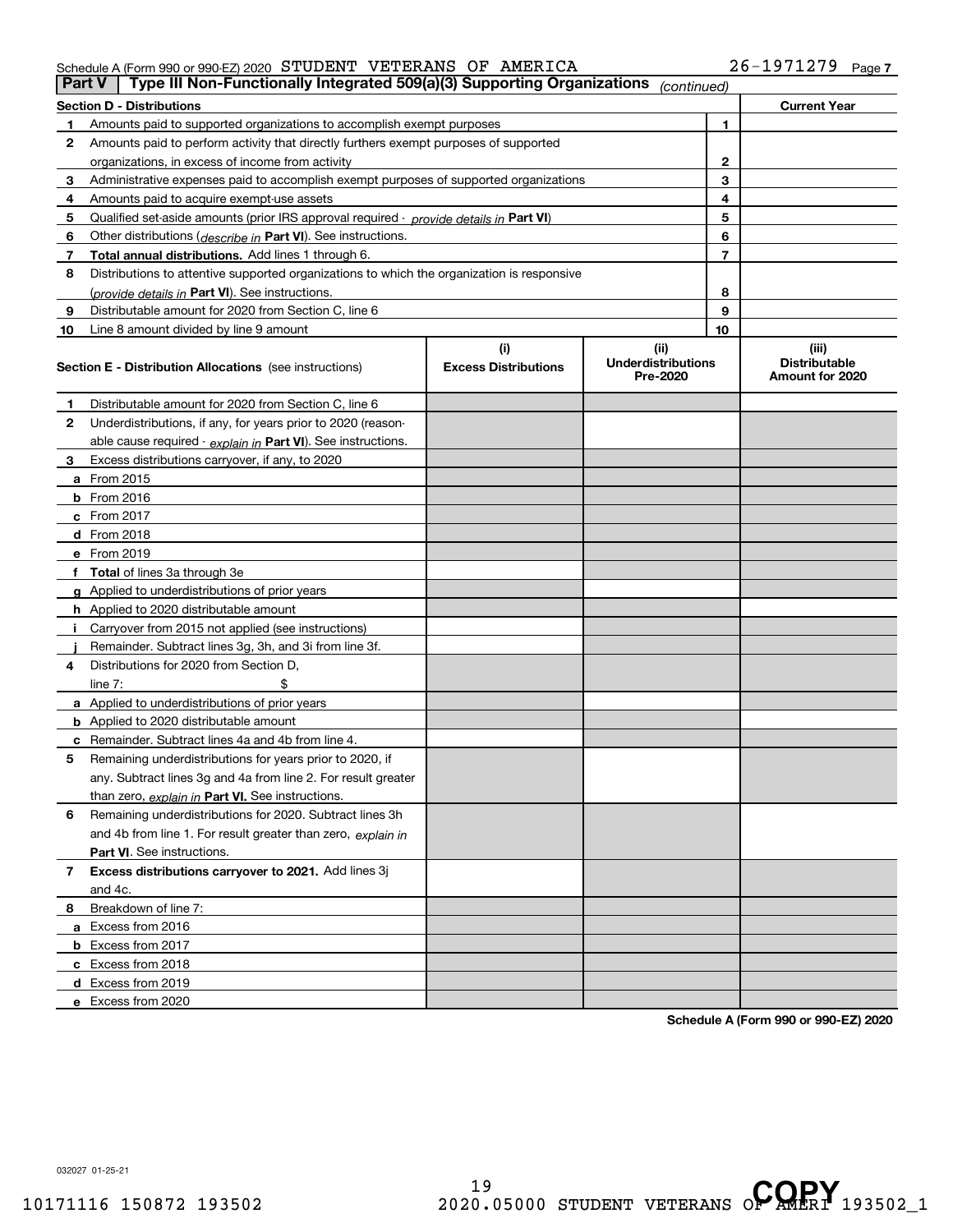| Schedule A (Form 990 or 990-EZ) 2020 STUDENT VETERANS OF AMERICA |  |  | $26 - 1971279$ Page 8 |  |
|------------------------------------------------------------------|--|--|-----------------------|--|
|                                                                  |  |  |                       |  |

Provide the explanations required by Part II, line 10; Part II, line 17a or 17b; Part III, line 12; Part IV, Section A, lines 1, 2, 3b, 3c, 4b, 4c, 5a, 6, 9a, 9b, 9c, 11a, 11b, and 11c; Part IV, Section B, lines 1 and 2; Part IV, Section C, line 1; Part IV, Section D, lines 2 and 3; Part IV, Section E, lines 1c, 2a, 2b, 3a, and 3b; Part V, line 1; Part V, Section B, line 1e; Part V, Section D, lines 5, 6, and 8; and Part V, Section E, lines 2, 5, and 6. Also complete this part for any additional information. (See instructions.) **Part VI Supplemental Information.** 

SCHEDULE A, PART II, LINE 10, EXPLANATION FOR OTHER INCOME:

| 2016 AMOUNT: \$ | 0.                                                                                                                                                                                                                                  |
|-----------------|-------------------------------------------------------------------------------------------------------------------------------------------------------------------------------------------------------------------------------------|
| 2017 AMOUNT: \$ | 0.                                                                                                                                                                                                                                  |
| 2018 AMOUNT: \$ | 2,317.                                                                                                                                                                                                                              |
| 2019 AMOUNT: \$ | 0.<br>and the control of the control of the control of the control of the control of the control of the control of the                                                                                                              |
| 2020 AMOUNT: \$ | 0.<br>the control of the control of the control of the control of the control of the control of the control of the control of the control of the control of the control of the control of the control of the control of the control |
|                 |                                                                                                                                                                                                                                     |
|                 |                                                                                                                                                                                                                                     |
|                 |                                                                                                                                                                                                                                     |
|                 |                                                                                                                                                                                                                                     |
|                 |                                                                                                                                                                                                                                     |
|                 |                                                                                                                                                                                                                                     |
|                 |                                                                                                                                                                                                                                     |
|                 |                                                                                                                                                                                                                                     |
|                 |                                                                                                                                                                                                                                     |
|                 |                                                                                                                                                                                                                                     |
|                 |                                                                                                                                                                                                                                     |
|                 |                                                                                                                                                                                                                                     |
|                 |                                                                                                                                                                                                                                     |
|                 |                                                                                                                                                                                                                                     |
|                 |                                                                                                                                                                                                                                     |
|                 |                                                                                                                                                                                                                                     |
|                 |                                                                                                                                                                                                                                     |
|                 |                                                                                                                                                                                                                                     |
|                 |                                                                                                                                                                                                                                     |
|                 |                                                                                                                                                                                                                                     |
|                 |                                                                                                                                                                                                                                     |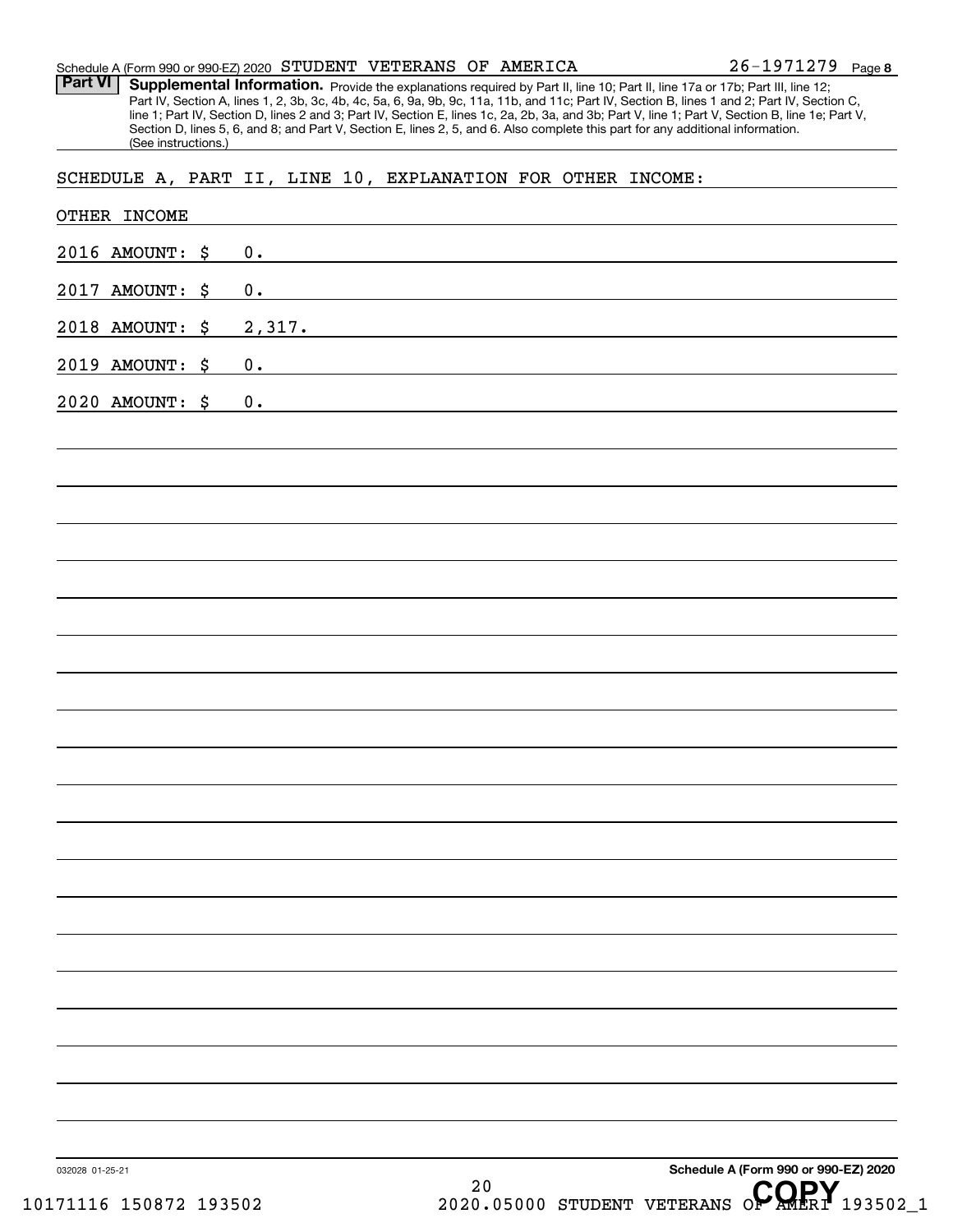Department of the Treasury Internal Revenue Service **(Form 990, 990-EZ, or 990-PF)**

Name of the organization

# \*\* PUBLIC DISCLOSURE COPY \*\*

# **Schedule B Schedule of Contributors**

**| Attach to Form 990, Form 990-EZ, or Form 990-PF. | Go to www.irs.gov/Form990 for the latest information.** OMB No. 1545-0047

**2020**

**Employer identification number**

| 26-1971279 |  |  |
|------------|--|--|
|------------|--|--|

| <b>Organization type (check one):</b> |                                                                           |  |  |  |  |
|---------------------------------------|---------------------------------------------------------------------------|--|--|--|--|
| Filers of:                            | Section:                                                                  |  |  |  |  |
| Form 990 or 990-EZ                    | $\lfloor x \rfloor$ 501(c)( 3) (enter number) organization                |  |  |  |  |
|                                       | 4947(a)(1) nonexempt charitable trust not treated as a private foundation |  |  |  |  |
|                                       | 527 political organization                                                |  |  |  |  |
| Form 990-PF                           | 501(c)(3) exempt private foundation                                       |  |  |  |  |
|                                       | 4947(a)(1) nonexempt charitable trust treated as a private foundation     |  |  |  |  |
|                                       | 501(c)(3) taxable private foundation                                      |  |  |  |  |

STUDENT VETERANS OF AMERICA

Check if your organization is covered by the **General Rule** or a **Special Rule.**<br>Nota: Only a section 501(c)(7), (8), or (10) erganization can chock boxes for be **Note:**  Only a section 501(c)(7), (8), or (10) organization can check boxes for both the General Rule and a Special Rule. See instructions.

## **General Rule**

 $\mathcal{L}^{\text{max}}$ 

For an organization filing Form 990, 990-EZ, or 990-PF that received, during the year, contributions totaling \$5,000 or more (in money or property) from any one contributor. Complete Parts I and II. See instructions for determining a contributor's total contributions.

#### **Special Rules**

any one contributor, during the year, total contributions of the greater of  $\,$  (1) \$5,000; or **(2)** 2% of the amount on (i) Form 990, Part VIII, line 1h;  $\boxed{\textbf{X}}$  For an organization described in section 501(c)(3) filing Form 990 or 990-EZ that met the 33 1/3% support test of the regulations under sections 509(a)(1) and 170(b)(1)(A)(vi), that checked Schedule A (Form 990 or 990-EZ), Part II, line 13, 16a, or 16b, and that received from or (ii) Form 990-EZ, line 1. Complete Parts I and II.

For an organization described in section 501(c)(7), (8), or (10) filing Form 990 or 990-EZ that received from any one contributor, during the year, total contributions of more than \$1,000 exclusively for religious, charitable, scientific, literary, or educational purposes, or for the prevention of cruelty to children or animals. Complete Parts I (entering "N/A" in column (b) instead of the contributor name and address), II, and III.  $\mathcal{L}^{\text{max}}$ 

purpose. Don't complete any of the parts unless the **General Rule** applies to this organization because it received *nonexclusively* year, contributions <sub>exclusively</sub> for religious, charitable, etc., purposes, but no such contributions totaled more than \$1,000. If this box is checked, enter here the total contributions that were received during the year for an  $\;$ exclusively religious, charitable, etc., For an organization described in section 501(c)(7), (8), or (10) filing Form 990 or 990-EZ that received from any one contributor, during the religious, charitable, etc., contributions totaling \$5,000 or more during the year  $\Box$ — $\Box$   $\Box$  $\mathcal{L}^{\text{max}}$ 

**Caution:**  An organization that isn't covered by the General Rule and/or the Special Rules doesn't file Schedule B (Form 990, 990-EZ, or 990-PF), but it **must** answer "No" on Part IV, line 2, of its Form 990; or check the box on line H of its Form 990-EZ or on its Form 990-PF, Part I, line 2, to<br>cortify that it doesn't meet the filipe requirements of Schodule B (Fer certify that it doesn't meet the filing requirements of Schedule B (Form 990, 990-EZ, or 990-PF).

**For Paperwork Reduction Act Notice, see the instructions for Form 990, 990-EZ, or 990-PF. Schedule B (Form 990, 990-EZ, or 990-PF) (2020)** LHA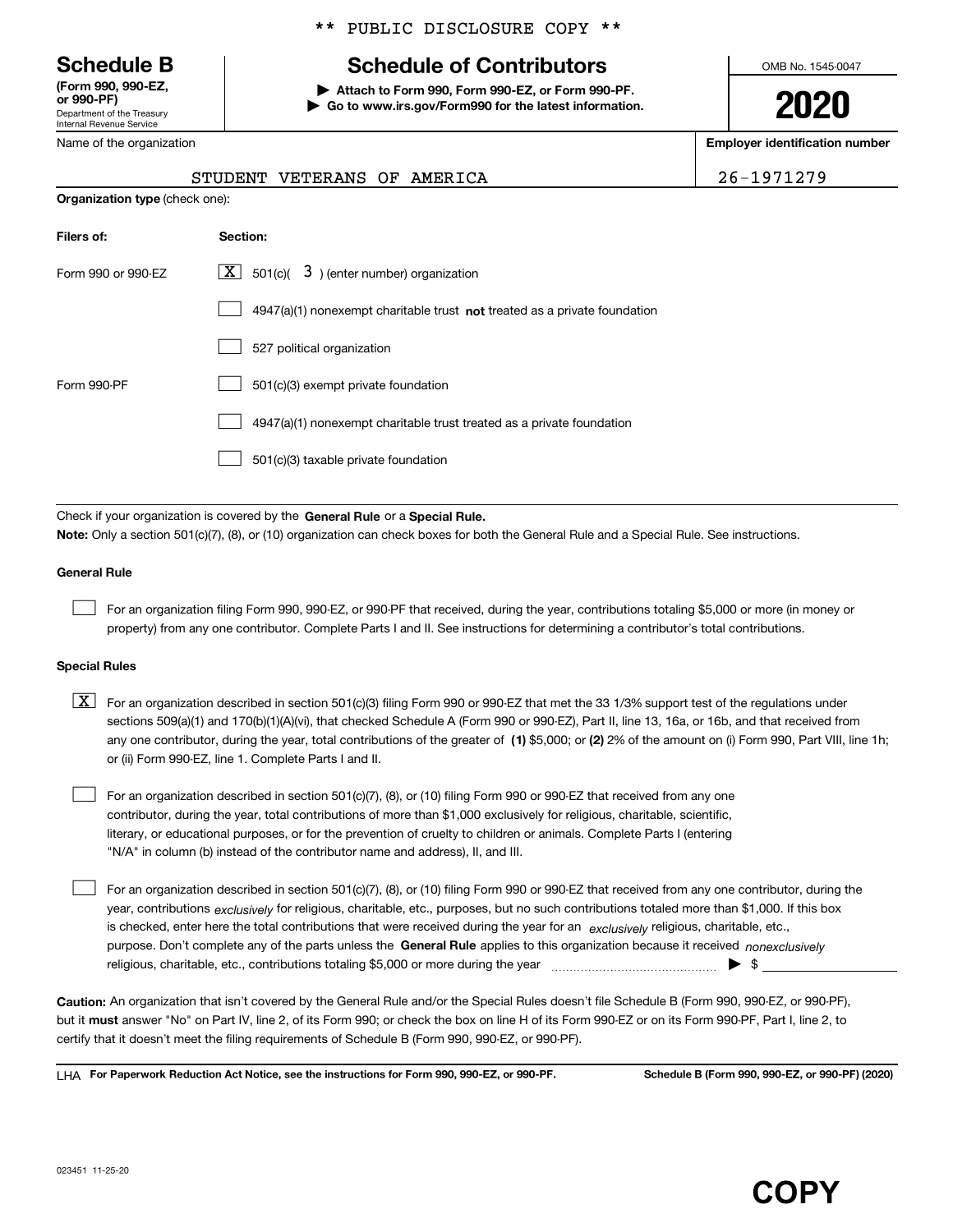# Schedule B (Form 990, 990-EZ, or 990-PF) (2020) **Page 2** Page 2 and the state of the state of the state of the state of the state of the state of the state of the state of the state of the state of the state of the state o

Name of organization

**Employer identification number**

STUDENT VETERANS OF AMERICA 26-1971279

#### 023452 11-25-20 **Schedule B (Form 990, 990-EZ, or 990-PF) (2020) (a)No.(b)Name, address, and ZIP + 4 (c)Total contributions (d)Type of contribution PersonPayrollNoncash (a)No.(b)Name, address, and ZIP + 4 (c)Total contributions (d)Type of contribution PersonPayrollNoncash (a)No.(b)Name, address, and ZIP + 4 (c)Total contributions (d)Type of contribution PersonPayrollNoncash (a) No.(b) Name, address, and ZIP + 4 (c) Total contributions (d) Type of contribution PersonPayrollNoncash(a) No.(b) Name, address, and ZIP + 4 (c) Total contributions (d) Type of contribution PersonPayrollNoncash(a) No.(b)Name, address, and ZIP + 4 (c) Total contributions (d)Type of contribution PersonPayrollNoncash Contributors** (see instructions). Use duplicate copies of Part I if additional space is needed. \$(Complete Part II for noncash contributions.) \$(Complete Part II for noncash contributions.) \$(Complete Part II for noncash contributions.) \$(Complete Part II for noncash contributions.) \$(Complete Part II for noncash contributions.) \$(Complete Part II for noncash contributions.) **29 Chedule B** (Form 990, 990-EZ, or 990-PF) (2020)<br> **28 Contributors** (See instructions). Use duplicate copies of Part I if additional space is needed.<br> **26 - 1971279**<br> **Part I Contributors** (see instructions). Use dupl  $|X|$  $\mathcal{L}^{\text{max}}$  $\mathcal{L}^{\text{max}}$  $\boxed{\text{X}}$  $\mathcal{L}^{\text{max}}$  $\mathcal{L}^{\text{max}}$  $|X|$  $\mathcal{L}^{\text{max}}$  $\mathcal{L}^{\text{max}}$  $\boxed{\text{X}}$  $\mathcal{L}^{\text{max}}$  $\mathcal{L}^{\text{max}}$  $\boxed{\text{X}}$  $\mathcal{L}^{\text{max}}$  $\mathcal{L}^{\text{max}}$  $\boxed{\text{X}}$  $\mathcal{L}^{\text{max}}$  $\mathcal{L}^{\text{max}}$  $\begin{array}{c|c|c|c|c|c} 1 & \hspace{1.5cm} & \hspace{1.5cm} & \hspace{1.5cm} & \hspace{1.5cm} & \hspace{1.5cm} & \hspace{1.5cm} & \hspace{1.5cm} & \hspace{1.5cm} & \hspace{1.5cm} & \hspace{1.5cm} & \hspace{1.5cm} & \hspace{1.5cm} & \hspace{1.5cm} & \hspace{1.5cm} & \hspace{1.5cm} & \hspace{1.5cm} & \hspace{1.5cm} & \hspace{1.5cm} & \hspace{1.5cm} & \hspace{1.5cm} &$ 1,111,778.  $2$  | Person  $\overline{\text{X}}$ 1,041,120.  $\overline{3}$  | Person  $\overline{X}$ 275,000.  $4$  | Person  $\overline{\text{X}}$ 150,000.  $\sim$  5 | Person X 114,600.  $\sim$  6 | Person X 100,000.

23 10131116 150872 193502 23<br>2020.05000 STUDENT VETERANS OP AMERI 193502\_1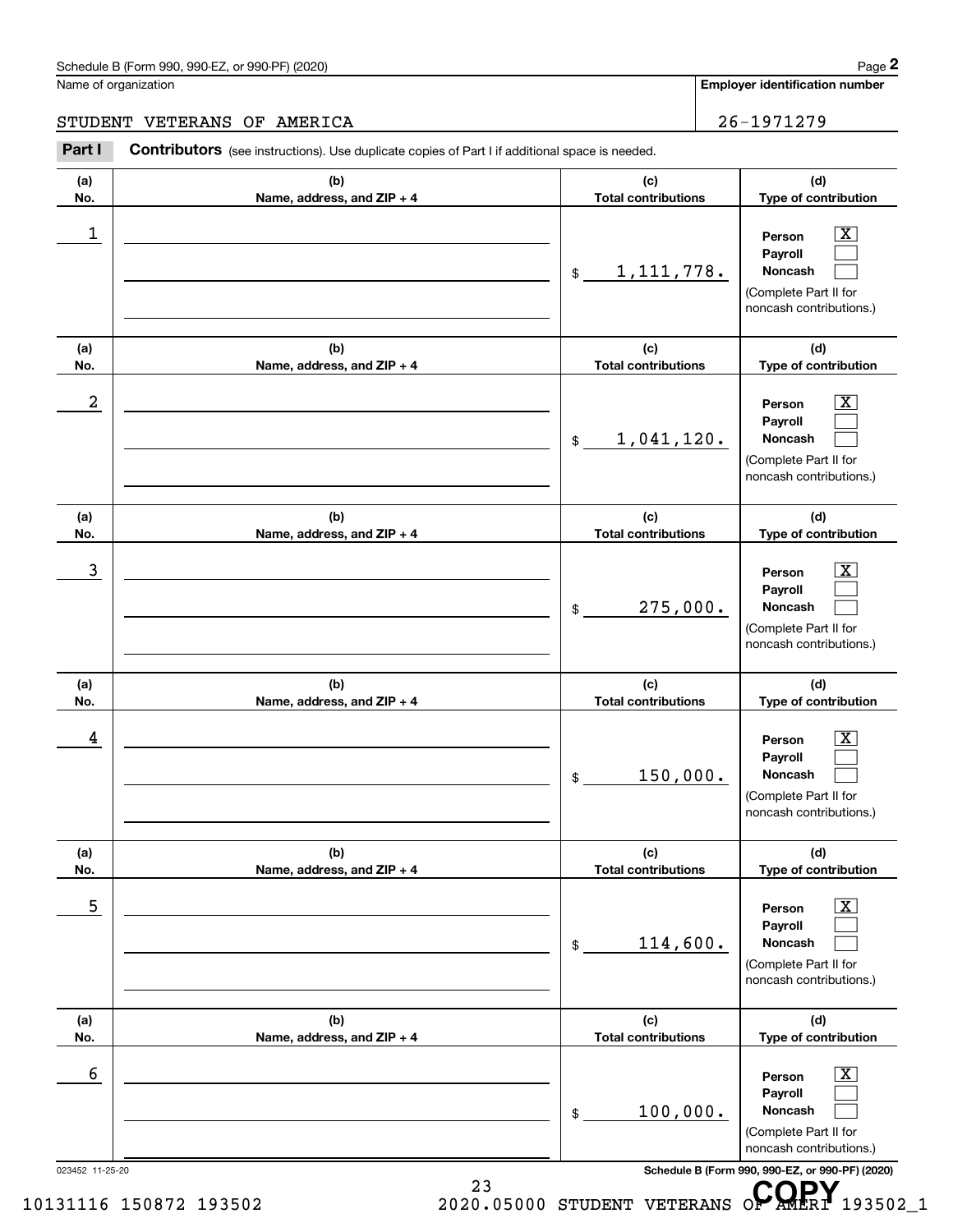# Schedule B (Form 990, 990-EZ, or 990-PF) (2020) Page 2

# STUDENT VETERANS OF AMERICA 26-1971279

|            | STUDENT VETERANS OF AMERICA                                                                    |                                   | 26-1971279                                                                                             |
|------------|------------------------------------------------------------------------------------------------|-----------------------------------|--------------------------------------------------------------------------------------------------------|
| Part I     | Contributors (see instructions). Use duplicate copies of Part I if additional space is needed. |                                   |                                                                                                        |
| (a)<br>No. | (b)<br>Name, address, and ZIP + 4                                                              | (c)<br><b>Total contributions</b> | (d)<br>Type of contribution                                                                            |
| 7          |                                                                                                | 100,000.<br>\$                    | $\boxed{\text{X}}$<br>Person<br>Payroll<br>Noncash<br>(Complete Part II for<br>noncash contributions.) |
| (a)<br>No. | (b)<br>Name, address, and ZIP + 4                                                              | (c)<br><b>Total contributions</b> | (d)<br>Type of contribution                                                                            |
| 8          |                                                                                                | 80,000.<br>\$                     | $\boxed{\text{X}}$<br>Person<br>Payroll<br>Noncash<br>(Complete Part II for<br>noncash contributions.) |
| (a)<br>No. | (b)<br>Name, address, and ZIP + 4                                                              | (c)<br><b>Total contributions</b> | (d)<br>Type of contribution                                                                            |
|            |                                                                                                | \$                                | Person<br>Payroll<br>Noncash<br>(Complete Part II for<br>noncash contributions.)                       |
| (a)<br>No. | (b)<br>Name, address, and ZIP + 4                                                              | (c)<br><b>Total contributions</b> | (d)<br>Type of contribution                                                                            |
|            |                                                                                                | \$                                | Person<br>Payroll<br>Noncash<br>(Complete Part II for<br>noncash contributions.)                       |
| (a)<br>No. | (b)<br>Name, address, and ZIP + 4                                                              | (c)<br><b>Total contributions</b> | (d)<br>Type of contribution                                                                            |
|            |                                                                                                | \$                                | Person<br>Payroll<br>Noncash<br>(Complete Part II for<br>noncash contributions.)                       |
| (a)<br>No. | (b)<br>Name, address, and ZIP + 4                                                              | (c)<br><b>Total contributions</b> | (d)<br>Type of contribution                                                                            |
|            |                                                                                                | \$                                | Person<br>Payroll<br>Noncash<br>(Complete Part II for<br>noncash contributions.)                       |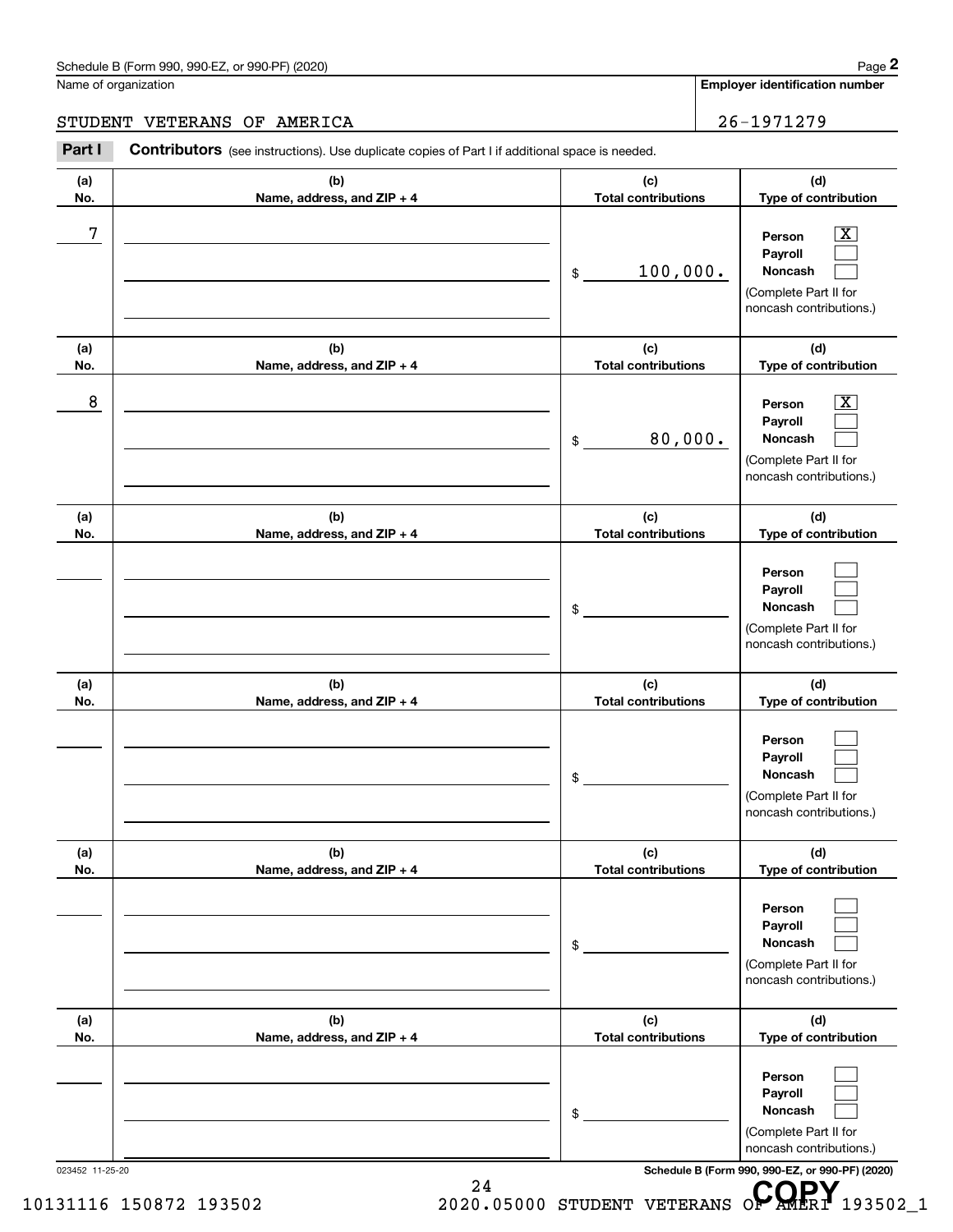|                              | Schedule B (Form 990, 990-EZ, or 990-PF) (2020)                                                     |                                                 | Page 3                                                  |
|------------------------------|-----------------------------------------------------------------------------------------------------|-------------------------------------------------|---------------------------------------------------------|
|                              | Name of organization                                                                                |                                                 | <b>Employer identification number</b>                   |
|                              | STUDENT VETERANS OF AMERICA                                                                         |                                                 | 26-1971279                                              |
| Part II                      | Noncash Property (see instructions). Use duplicate copies of Part II if additional space is needed. |                                                 |                                                         |
| (a)<br>No.<br>from<br>Part I | (b)<br>Description of noncash property given                                                        | (c)<br>FMV (or estimate)<br>(See instructions.) | (d)<br>Date received                                    |
|                              |                                                                                                     | \$                                              |                                                         |
| (a)<br>No.<br>from<br>Part I | (b)<br>Description of noncash property given                                                        | (c)<br>FMV (or estimate)<br>(See instructions.) | (d)<br>Date received                                    |
|                              |                                                                                                     | \$                                              |                                                         |
| (a)<br>No.<br>from<br>Part I | (b)<br>Description of noncash property given                                                        | (c)<br>FMV (or estimate)<br>(See instructions.) | (d)<br>Date received                                    |
|                              |                                                                                                     | \$                                              |                                                         |
| (a)<br>No.<br>from<br>Part I | (b)<br>Description of noncash property given                                                        | (c)<br>FMV (or estimate)<br>(See instructions.) | (d)<br>Date received                                    |
|                              |                                                                                                     | \$                                              |                                                         |
| (a)<br>No.<br>from<br>Part I | (b)<br>Description of noncash property given                                                        | (c)<br>FMV (or estimate)<br>(See instructions.) | (d)<br>Date received                                    |
|                              |                                                                                                     | \$                                              |                                                         |
| (a)<br>No.<br>from<br>Part I | (b)<br>Description of noncash property given                                                        | (c)<br>FMV (or estimate)<br>(See instructions.) | (d)<br>Date received                                    |
|                              |                                                                                                     | \$                                              |                                                         |
| 023453 11-25-20              | 25                                                                                                  |                                                 | Schedule B (Form 990, 990-EZ, or 990-PF) (2020)<br>CODV |

# 10131116 150872 193502 25<br>2020.05000 STUDENT VETERANS OP AMERI 193502\_1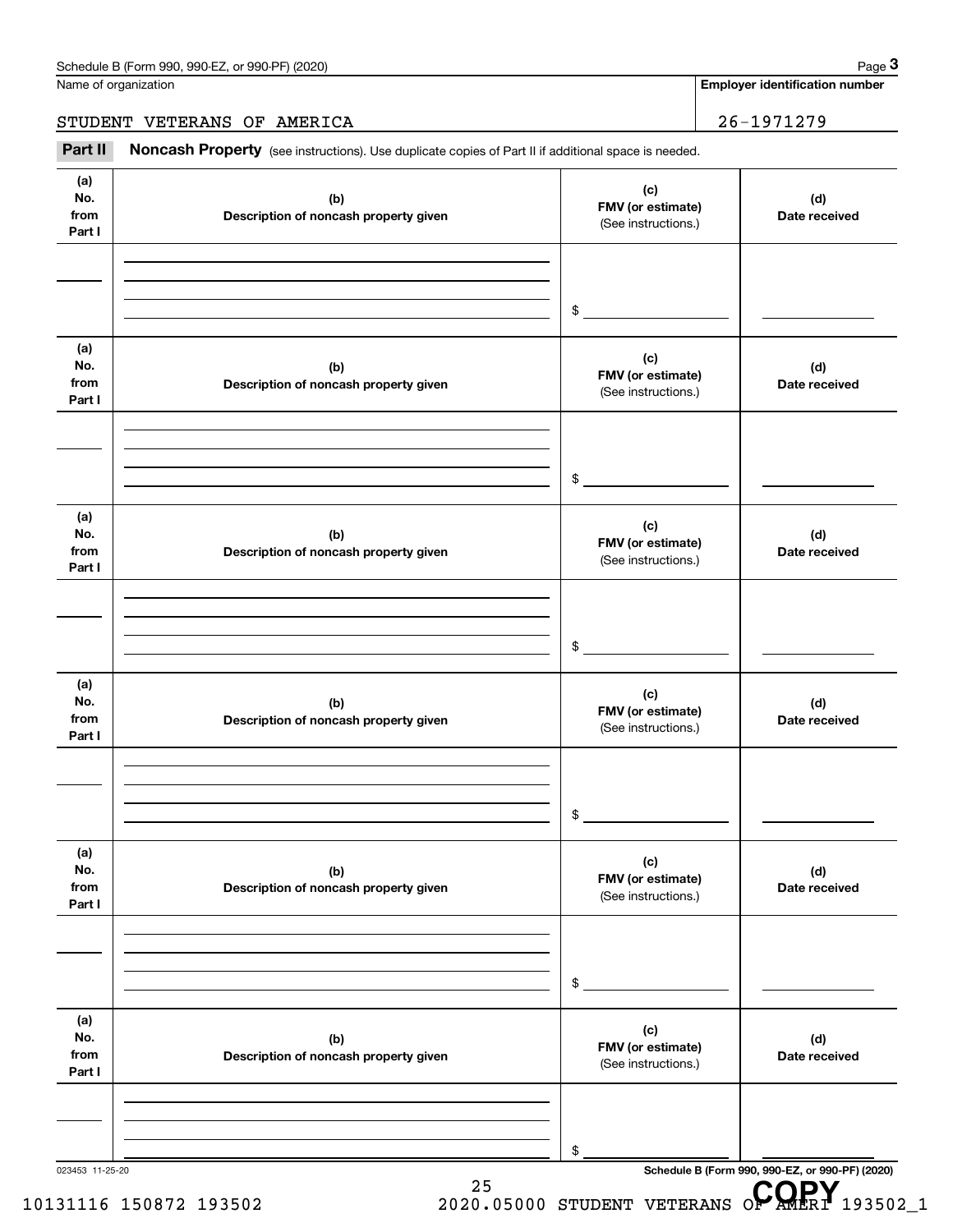|                           | Schedule B (Form 990, 990-EZ, or 990-PF) (2020)                                                                                                                               |                      | Page 4                                                                                                                                                                                                                                                                                                                                              |
|---------------------------|-------------------------------------------------------------------------------------------------------------------------------------------------------------------------------|----------------------|-----------------------------------------------------------------------------------------------------------------------------------------------------------------------------------------------------------------------------------------------------------------------------------------------------------------------------------------------------|
| Name of organization      |                                                                                                                                                                               |                      | <b>Employer identification number</b>                                                                                                                                                                                                                                                                                                               |
|                           | STUDENT VETERANS OF AMERICA                                                                                                                                                   |                      | 26-1971279                                                                                                                                                                                                                                                                                                                                          |
| Part III                  | from any one contributor. Complete columns (a) through (e) and the following line entry. For organizations<br>Use duplicate copies of Part III if additional space is needed. |                      | Exclusively religious, charitable, etc., contributions to organizations described in section 501(c)(7), (8), or (10) that total more than \$1,000 for the year<br>completing Part III, enter the total of exclusively religious, charitable, etc., contributions of \$1,000 or less for the year. (Enter this info. once.) $\blacktriangleright$ \$ |
| (a) No.<br>from<br>Part I | (b) Purpose of gift                                                                                                                                                           | (c) Use of gift      | (d) Description of how gift is held                                                                                                                                                                                                                                                                                                                 |
|                           |                                                                                                                                                                               |                      |                                                                                                                                                                                                                                                                                                                                                     |
|                           |                                                                                                                                                                               | (e) Transfer of gift |                                                                                                                                                                                                                                                                                                                                                     |
|                           | Transferee's name, address, and ZIP + 4                                                                                                                                       |                      | Relationship of transferor to transferee                                                                                                                                                                                                                                                                                                            |
| (a) No.                   |                                                                                                                                                                               |                      |                                                                                                                                                                                                                                                                                                                                                     |
| from<br>Part I            | (b) Purpose of gift                                                                                                                                                           | (c) Use of gift      | (d) Description of how gift is held                                                                                                                                                                                                                                                                                                                 |
|                           |                                                                                                                                                                               |                      |                                                                                                                                                                                                                                                                                                                                                     |
|                           |                                                                                                                                                                               | (e) Transfer of gift |                                                                                                                                                                                                                                                                                                                                                     |
|                           | Transferee's name, address, and $ZIP + 4$                                                                                                                                     |                      | Relationship of transferor to transferee                                                                                                                                                                                                                                                                                                            |
|                           |                                                                                                                                                                               |                      |                                                                                                                                                                                                                                                                                                                                                     |
| (a) No.<br>from<br>Part I | (b) Purpose of gift                                                                                                                                                           | (c) Use of gift      | (d) Description of how gift is held                                                                                                                                                                                                                                                                                                                 |
|                           |                                                                                                                                                                               |                      |                                                                                                                                                                                                                                                                                                                                                     |
|                           |                                                                                                                                                                               | (e) Transfer of gift |                                                                                                                                                                                                                                                                                                                                                     |
|                           | Transferee's name, address, and ZIP + 4                                                                                                                                       |                      | Relationship of transferor to transferee                                                                                                                                                                                                                                                                                                            |
|                           |                                                                                                                                                                               |                      |                                                                                                                                                                                                                                                                                                                                                     |
| (a) No.<br>from<br>Part I | (b) Purpose of gift                                                                                                                                                           | (c) Use of gift      | (d) Description of how gift is held                                                                                                                                                                                                                                                                                                                 |
|                           |                                                                                                                                                                               |                      |                                                                                                                                                                                                                                                                                                                                                     |
|                           |                                                                                                                                                                               | (e) Transfer of gift |                                                                                                                                                                                                                                                                                                                                                     |
|                           | Transferee's name, address, and ZIP + 4                                                                                                                                       |                      | Relationship of transferor to transferee                                                                                                                                                                                                                                                                                                            |
|                           |                                                                                                                                                                               |                      |                                                                                                                                                                                                                                                                                                                                                     |

26

023454 11-25-20

**Schedule B (Form 990, 990-EZ, or 990-PF) (2020)**

10131116 150872 193502 2020.05000 STUDENT VETERANS OP AMERI 193502\_1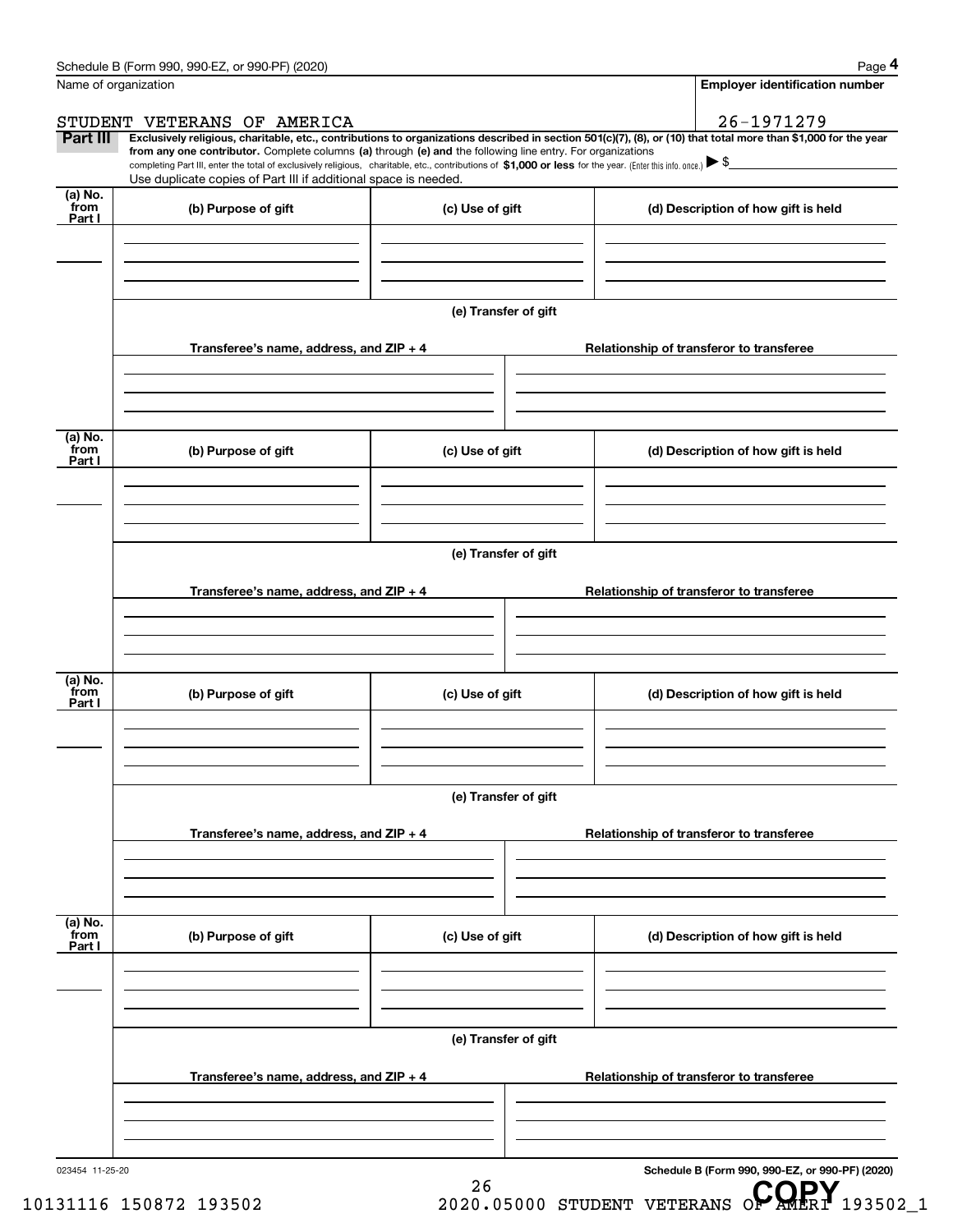| <b>SCHEDULE C</b>                                      | <b>Political Campaign and Lobbying Activities</b>                             | OMB No. 1545-0047                                                                                                                                                                                                                                                             |           |                                                     |                                                     |  |  |
|--------------------------------------------------------|-------------------------------------------------------------------------------|-------------------------------------------------------------------------------------------------------------------------------------------------------------------------------------------------------------------------------------------------------------------------------|-----------|-----------------------------------------------------|-----------------------------------------------------|--|--|
| (Form 990 or 990-EZ)                                   | For Organizations Exempt From Income Tax Under section 501(c) and section 527 |                                                                                                                                                                                                                                                                               |           |                                                     |                                                     |  |  |
|                                                        |                                                                               |                                                                                                                                                                                                                                                                               |           |                                                     |                                                     |  |  |
| Department of the Treasury<br>Internal Revenue Service |                                                                               | Complete if the organization is described below.<br>> Attach to Form 990 or Form 990-EZ.<br>Go to www.irs.gov/Form990 for instructions and the latest information.                                                                                                            |           |                                                     | <b>Open to Public</b><br>Inspection                 |  |  |
|                                                        |                                                                               | If the organization answered "Yes," on Form 990, Part IV, line 3, or Form 990-EZ, Part V, line 46 (Political Campaign Activities), then                                                                                                                                       |           |                                                     |                                                     |  |  |
|                                                        |                                                                               | • Section 501(c)(3) organizations: Complete Parts I-A and B. Do not complete Part I-C.                                                                                                                                                                                        |           |                                                     |                                                     |  |  |
|                                                        |                                                                               | • Section 501(c) (other than section 501(c)(3)) organizations: Complete Parts I-A and C below. Do not complete Part I-B.                                                                                                                                                      |           |                                                     |                                                     |  |  |
| • Section 527 organizations: Complete Part I-A only.   |                                                                               |                                                                                                                                                                                                                                                                               |           |                                                     |                                                     |  |  |
|                                                        |                                                                               | If the organization answered "Yes," on Form 990, Part IV, line 4, or Form 990-EZ, Part VI, line 47 (Lobbying Activities), then<br>• Section 501(c)(3) organizations that have filed Form 5768 (election under section 501(h)): Complete Part II-A. Do not complete Part II-B. |           |                                                     |                                                     |  |  |
|                                                        |                                                                               | • Section 501(c)(3) organizations that have NOT filed Form 5768 (election under section 501(h)): Complete Part II-B. Do not complete Part II-A.                                                                                                                               |           |                                                     |                                                     |  |  |
|                                                        |                                                                               | If the organization answered "Yes," on Form 990, Part IV, line 5 (Proxy Tax) (See separate instructions) or Form 990-EZ, Part V, line 35c (Proxy                                                                                                                              |           |                                                     |                                                     |  |  |
| Tax) (See separate instructions), then                 |                                                                               |                                                                                                                                                                                                                                                                               |           |                                                     |                                                     |  |  |
|                                                        |                                                                               | • Section 501(c)(4), (5), or (6) organizations: Complete Part III.                                                                                                                                                                                                            |           |                                                     |                                                     |  |  |
| Name of organization                                   |                                                                               |                                                                                                                                                                                                                                                                               |           |                                                     | <b>Employer identification number</b>               |  |  |
|                                                        |                                                                               | STUDENT VETERANS OF AMERICA                                                                                                                                                                                                                                                   |           |                                                     | 26-1971279                                          |  |  |
| Part I-A                                               |                                                                               | Complete if the organization is exempt under section 501(c) or is a section 527 organization.                                                                                                                                                                                 |           |                                                     |                                                     |  |  |
|                                                        |                                                                               |                                                                                                                                                                                                                                                                               |           |                                                     |                                                     |  |  |
| 1.                                                     |                                                                               | Provide a description of the organization's direct and indirect political campaign activities in Part IV.                                                                                                                                                                     |           |                                                     |                                                     |  |  |
| Political campaign activity expenditures<br>2          |                                                                               |                                                                                                                                                                                                                                                                               |           | $\blacktriangleright$ \$                            |                                                     |  |  |
| Volunteer hours for political campaign activities<br>з |                                                                               |                                                                                                                                                                                                                                                                               |           |                                                     |                                                     |  |  |
| Part I-B                                               |                                                                               | Complete if the organization is exempt under section 501(c)(3).                                                                                                                                                                                                               |           |                                                     |                                                     |  |  |
| 1.                                                     |                                                                               | Enter the amount of any excise tax incurred by the organization under section 4955                                                                                                                                                                                            |           | $\begin{array}{c} \hline \end{array}$               |                                                     |  |  |
| 2                                                      |                                                                               |                                                                                                                                                                                                                                                                               |           |                                                     |                                                     |  |  |
| з                                                      |                                                                               |                                                                                                                                                                                                                                                                               |           |                                                     | <b>Yes</b><br>No                                    |  |  |
| 4a Was a correction made?                              |                                                                               |                                                                                                                                                                                                                                                                               |           |                                                     | Yes<br>No                                           |  |  |
| <b>b</b> If "Yes," describe in Part IV.                |                                                                               |                                                                                                                                                                                                                                                                               |           |                                                     |                                                     |  |  |
| Part I-C                                               |                                                                               | Complete if the organization is exempt under section 501(c), except section 501(c)(3).                                                                                                                                                                                        |           |                                                     |                                                     |  |  |
|                                                        |                                                                               | 1 Enter the amount directly expended by the filing organization for section 527 exempt function activities                                                                                                                                                                    |           | $\blacktriangleright$ \$                            |                                                     |  |  |
| 2                                                      |                                                                               | Enter the amount of the filing organization's funds contributed to other organizations for section 527                                                                                                                                                                        |           |                                                     |                                                     |  |  |
| exempt function activities                             |                                                                               | Total exempt function expenditures. Add lines 1 and 2. Enter here and on Form 1120-POL,                                                                                                                                                                                       |           |                                                     | $\blacktriangleright$ \$                            |  |  |
|                                                        |                                                                               |                                                                                                                                                                                                                                                                               |           | ▶ \$                                                |                                                     |  |  |
|                                                        |                                                                               | Did the filing organization file Form 1120-POL for this year?                                                                                                                                                                                                                 |           |                                                     | Yes<br><b>No</b>                                    |  |  |
| 5                                                      |                                                                               | Enter the names, addresses and employer identification number (EIN) of all section 527 political organizations to which the filing organization                                                                                                                               |           |                                                     |                                                     |  |  |
|                                                        |                                                                               | made payments. For each organization listed, enter the amount paid from the filing organization's funds. Also enter the amount of political                                                                                                                                   |           |                                                     |                                                     |  |  |
|                                                        |                                                                               | contributions received that were promptly and directly delivered to a separate political organization, such as a separate segregated fund or a                                                                                                                                |           |                                                     |                                                     |  |  |
|                                                        |                                                                               | political action committee (PAC). If additional space is needed, provide information in Part IV.                                                                                                                                                                              |           |                                                     |                                                     |  |  |
| (a) Name                                               |                                                                               | (b) Address                                                                                                                                                                                                                                                                   | $(c)$ EIN | (d) Amount paid from                                | (e) Amount of political                             |  |  |
|                                                        |                                                                               |                                                                                                                                                                                                                                                                               |           | filing organization's<br>funds. If none, enter -0-. | contributions received and<br>promptly and directly |  |  |
|                                                        |                                                                               |                                                                                                                                                                                                                                                                               |           |                                                     | delivered to a separate                             |  |  |
|                                                        |                                                                               |                                                                                                                                                                                                                                                                               |           |                                                     | political organization.<br>If none, enter -0-.      |  |  |
|                                                        |                                                                               |                                                                                                                                                                                                                                                                               |           |                                                     |                                                     |  |  |
|                                                        |                                                                               |                                                                                                                                                                                                                                                                               |           |                                                     |                                                     |  |  |
|                                                        |                                                                               |                                                                                                                                                                                                                                                                               |           |                                                     |                                                     |  |  |
|                                                        |                                                                               |                                                                                                                                                                                                                                                                               |           |                                                     |                                                     |  |  |
|                                                        |                                                                               |                                                                                                                                                                                                                                                                               |           |                                                     |                                                     |  |  |
|                                                        |                                                                               |                                                                                                                                                                                                                                                                               |           |                                                     |                                                     |  |  |
|                                                        |                                                                               |                                                                                                                                                                                                                                                                               |           |                                                     |                                                     |  |  |
|                                                        |                                                                               |                                                                                                                                                                                                                                                                               |           |                                                     |                                                     |  |  |
|                                                        |                                                                               |                                                                                                                                                                                                                                                                               |           |                                                     |                                                     |  |  |
|                                                        |                                                                               |                                                                                                                                                                                                                                                                               |           |                                                     |                                                     |  |  |
|                                                        |                                                                               |                                                                                                                                                                                                                                                                               |           |                                                     |                                                     |  |  |
|                                                        |                                                                               |                                                                                                                                                                                                                                                                               |           |                                                     |                                                     |  |  |
|                                                        |                                                                               | For Paperwork Reduction Act Notice, see the Instructions for Form 990 or 990-EZ.                                                                                                                                                                                              |           |                                                     | Schedule C (Form 990 or 990-EZ) 2020                |  |  |

032041 12-02-20

LHA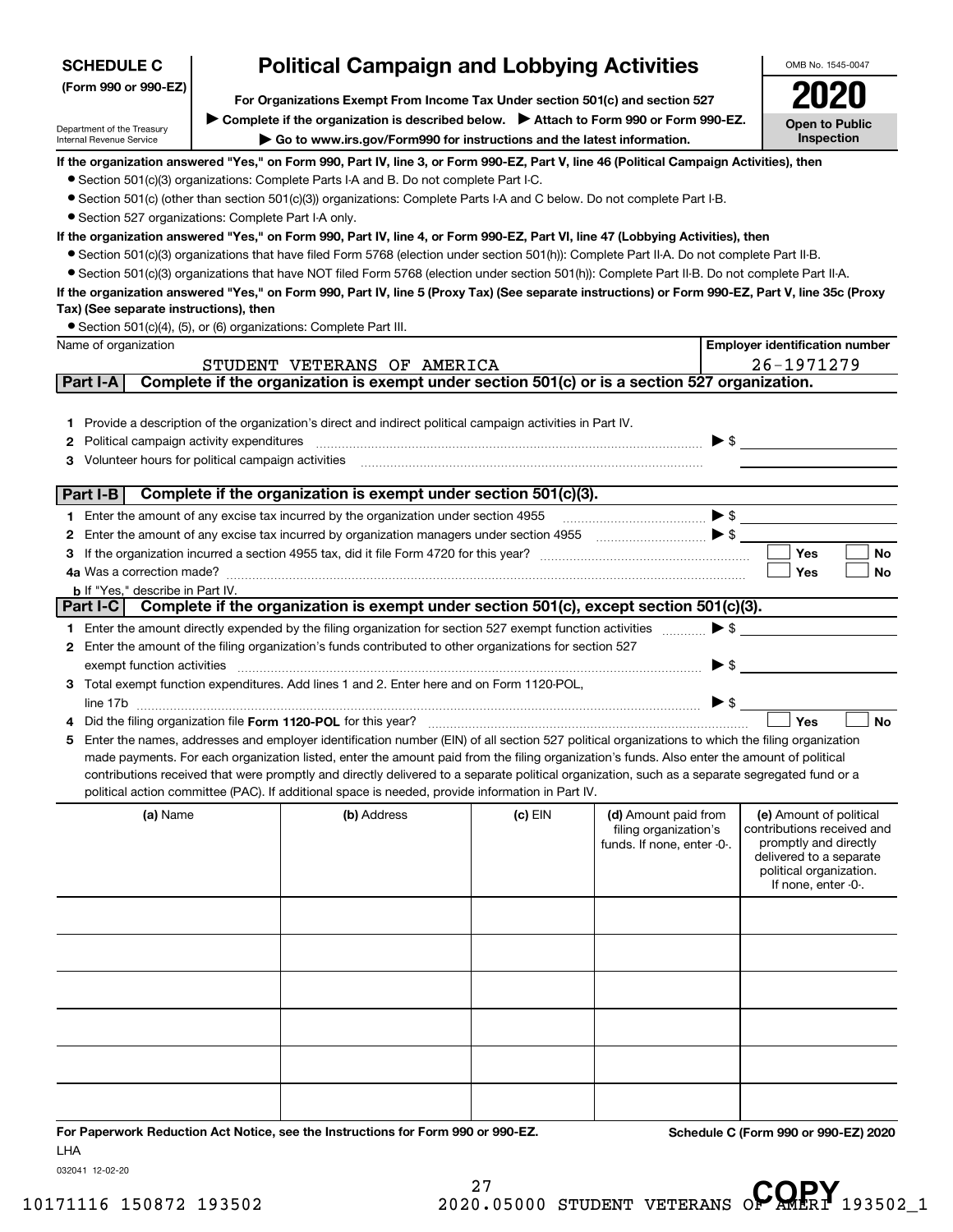| Schedule C (Form 990 or 990-EZ) 2020 STUDENT VETERANS OF AMERICA                                                                    |                                        |              |                                                                                  |                                                                                                                                   |                          | $26 - 1971279$ Page 2 |
|-------------------------------------------------------------------------------------------------------------------------------------|----------------------------------------|--------------|----------------------------------------------------------------------------------|-----------------------------------------------------------------------------------------------------------------------------------|--------------------------|-----------------------|
| Complete if the organization is exempt under section 501(c)(3) and filed Form 5768 (election under<br>Part II-A<br>section 501(h)). |                                        |              |                                                                                  |                                                                                                                                   |                          |                       |
|                                                                                                                                     |                                        |              |                                                                                  |                                                                                                                                   |                          |                       |
| A Check $\blacktriangleright$                                                                                                       |                                        |              |                                                                                  | if the filing organization belongs to an affiliated group (and list in Part IV each affiliated group member's name, address, EIN, |                          |                       |
| expenses, and share of excess lobbying expenditures).                                                                               |                                        |              | if the filing organization checked box A and "limited control" provisions apply. |                                                                                                                                   |                          |                       |
| <b>B</b> Check $\blacktriangleright$                                                                                                | <b>Limits on Lobbying Expenditures</b> |              |                                                                                  |                                                                                                                                   | (a) Filing               | (b) Affiliated group  |
|                                                                                                                                     |                                        |              | (The term "expenditures" means amounts paid or incurred.)                        |                                                                                                                                   | organization's<br>totals | totals                |
| 1a Total lobbying expenditures to influence public opinion (grassroots lobbying)                                                    |                                        |              |                                                                                  |                                                                                                                                   |                          |                       |
| <b>b</b> Total lobbying expenditures to influence a legislative body (direct lobbying)                                              |                                        |              |                                                                                  |                                                                                                                                   |                          |                       |
| c                                                                                                                                   |                                        |              |                                                                                  |                                                                                                                                   |                          |                       |
| d Other exempt purpose expenditures                                                                                                 |                                        |              |                                                                                  |                                                                                                                                   |                          |                       |
|                                                                                                                                     |                                        |              |                                                                                  |                                                                                                                                   |                          |                       |
| f Lobbying nontaxable amount. Enter the amount from the following table in both columns.                                            |                                        |              |                                                                                  |                                                                                                                                   |                          |                       |
| If the amount on line 1e, column $(a)$ or $(b)$ is:                                                                                 |                                        |              | The lobbying nontaxable amount is:                                               |                                                                                                                                   |                          |                       |
| Not over \$500,000                                                                                                                  |                                        |              | 20% of the amount on line 1e.                                                    |                                                                                                                                   |                          |                       |
| Over \$500,000 but not over \$1,000,000                                                                                             |                                        |              | \$100,000 plus 15% of the excess over \$500,000.                                 |                                                                                                                                   |                          |                       |
| Over \$1,000,000 but not over \$1,500,000                                                                                           |                                        |              | \$175,000 plus 10% of the excess over \$1,000,000.                               |                                                                                                                                   |                          |                       |
| Over \$1,500,000 but not over \$17,000,000                                                                                          |                                        |              | \$225,000 plus 5% of the excess over \$1,500,000.                                |                                                                                                                                   |                          |                       |
| Over \$17,000,000                                                                                                                   |                                        | \$1,000,000. |                                                                                  |                                                                                                                                   |                          |                       |
|                                                                                                                                     |                                        |              |                                                                                  |                                                                                                                                   |                          |                       |
| g Grassroots nontaxable amount (enter 25% of line 1f)                                                                               |                                        |              |                                                                                  |                                                                                                                                   |                          |                       |
| h Subtract line 1g from line 1a. If zero or less, enter -0-                                                                         |                                        |              |                                                                                  |                                                                                                                                   |                          |                       |
| Subtract line 1f from line 1c. If zero or less, enter -0-                                                                           |                                        |              |                                                                                  |                                                                                                                                   |                          |                       |
| If there is an amount other than zero on either line 1h or line 1i, did the organization file Form 4720                             |                                        |              |                                                                                  |                                                                                                                                   |                          |                       |
| reporting section 4911 tax for this year?                                                                                           |                                        |              |                                                                                  |                                                                                                                                   |                          | Yes<br>No             |
| (Some organizations that made a section 501(h) election do not have to complete all of the five columns below.                      |                                        |              | 4-Year Averaging Period Under Section 501(h)                                     |                                                                                                                                   |                          |                       |
|                                                                                                                                     |                                        |              | See the separate instructions for lines 2a through 2f.)                          |                                                                                                                                   |                          |                       |
|                                                                                                                                     |                                        |              | Lobbying Expenditures During 4-Year Averaging Period                             |                                                                                                                                   |                          |                       |
|                                                                                                                                     |                                        |              |                                                                                  |                                                                                                                                   |                          |                       |
| Calendar year<br>(or fiscal year beginning in)                                                                                      | (a) $2017$                             |              | (b) 2018                                                                         | $(c)$ 2019                                                                                                                        | $(d)$ 2020               | (e) Total             |
|                                                                                                                                     |                                        |              |                                                                                  |                                                                                                                                   |                          |                       |
|                                                                                                                                     |                                        |              |                                                                                  |                                                                                                                                   |                          |                       |
| <b>2a</b> Lobbying nontaxable amount                                                                                                |                                        |              |                                                                                  |                                                                                                                                   |                          |                       |
| <b>b</b> Lobbying ceiling amount                                                                                                    |                                        |              |                                                                                  |                                                                                                                                   |                          |                       |
| (150% of line 2a, column(e))                                                                                                        |                                        |              |                                                                                  |                                                                                                                                   |                          |                       |
|                                                                                                                                     |                                        |              |                                                                                  |                                                                                                                                   |                          |                       |
| c Total lobbying expenditures                                                                                                       |                                        |              |                                                                                  |                                                                                                                                   |                          |                       |
| d Grassroots nontaxable amount                                                                                                      |                                        |              |                                                                                  |                                                                                                                                   |                          |                       |
| e Grassroots ceiling amount                                                                                                         |                                        |              |                                                                                  |                                                                                                                                   |                          |                       |
| (150% of line 2d, column (e))                                                                                                       |                                        |              |                                                                                  |                                                                                                                                   |                          |                       |
|                                                                                                                                     |                                        |              |                                                                                  |                                                                                                                                   |                          |                       |
| f Grassroots lobbying expenditures                                                                                                  |                                        |              |                                                                                  |                                                                                                                                   |                          |                       |
|                                                                                                                                     |                                        |              |                                                                                  |                                                                                                                                   |                          |                       |

**Schedule C (Form 990 or 990-EZ) 2020**

032042 12-02-20

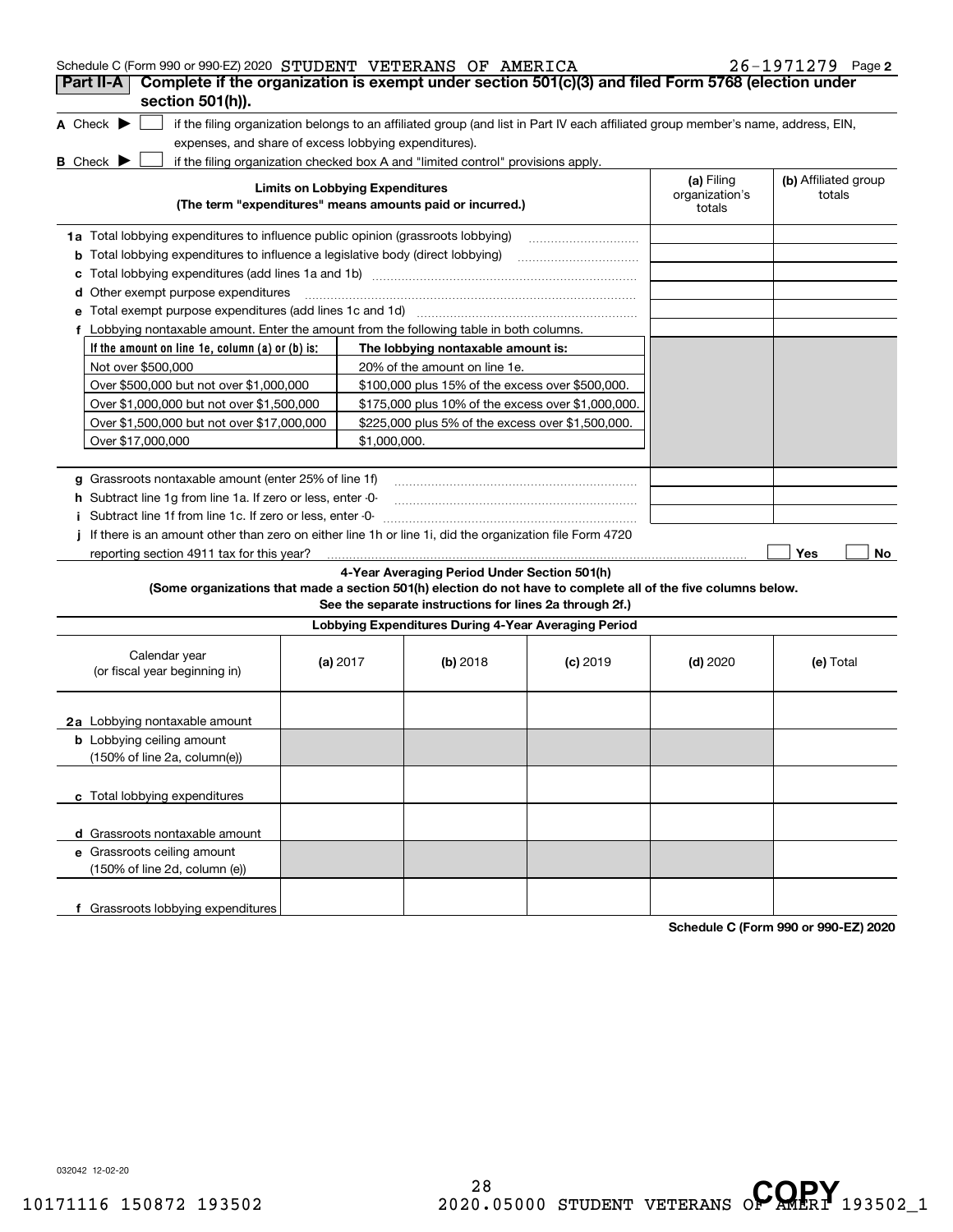## Schedule C (Form 990 or 990-EZ) 2020 Page STUDENT VETERANS OF AMERICA 26-1971279

# **3**

# **Part II-B** Complete if the organization is exempt under section 501(c)(3) and has NOT filed Form 5768 **(election under section 501(h)).**

|                | For each "Yes" response on lines 1a through 1i below, provide in Part IV a detailed description                                                                                                                                      |     | (a)          | (b)                   |  |
|----------------|--------------------------------------------------------------------------------------------------------------------------------------------------------------------------------------------------------------------------------------|-----|--------------|-----------------------|--|
|                | of the lobbying activity.                                                                                                                                                                                                            | Yes | No           | Amount                |  |
| 1.             | During the year, did the filing organization attempt to influence foreign, national, state, or<br>local legislation, including any attempt to influence public opinion on a legislative matter<br>or referendum, through the use of: |     | х            |                       |  |
|                | <b>b</b> Paid staff or management (include compensation in expenses reported on lines 1c through 1i)?                                                                                                                                | x   |              |                       |  |
|                |                                                                                                                                                                                                                                      |     | х            |                       |  |
|                |                                                                                                                                                                                                                                      |     | X            |                       |  |
|                | e Publications, or published or broadcast statements?                                                                                                                                                                                |     | X            |                       |  |
|                | f Grants to other organizations for lobbying purposes?                                                                                                                                                                               |     | Χ            |                       |  |
|                | g Direct contact with legislators, their staffs, government officials, or a legislative body?                                                                                                                                        | Χ   |              | $\overline{2}$ , 963. |  |
|                | h Rallies, demonstrations, seminars, conventions, speeches, lectures, or any similar means?                                                                                                                                          |     | X            |                       |  |
|                | <i>i</i> Other activities?                                                                                                                                                                                                           |     | $\mathbf X$  |                       |  |
|                |                                                                                                                                                                                                                                      |     |              | 2,963.                |  |
|                | 2a Did the activities in line 1 cause the organization to be not described in section 501(c)(3)?                                                                                                                                     |     | X            |                       |  |
|                |                                                                                                                                                                                                                                      |     |              |                       |  |
|                | c If "Yes," enter the amount of any tax incurred by organization managers under section 4912                                                                                                                                         |     |              |                       |  |
|                | d If the filing organization incurred a section 4912 tax, did it file Form 4720 for this year?<br>Complete if the organization is exempt under section 501(c)(4), section 501(c)(5), or section<br> Part III-A                       |     |              |                       |  |
|                | $501(c)(6)$ .                                                                                                                                                                                                                        |     |              |                       |  |
|                |                                                                                                                                                                                                                                      |     |              | Yes<br>No             |  |
| 1.             |                                                                                                                                                                                                                                      |     | 1            |                       |  |
| 2              |                                                                                                                                                                                                                                      |     | $\mathbf{2}$ |                       |  |
| з              | Did the organization agree to carry over lobbying and political campaign activity expenditures from the prior year?                                                                                                                  |     | 3            |                       |  |
|                | Complete if the organization is exempt under section 501(c)(4), section 501(c)(5), or section<br> Part III-B                                                                                                                         |     |              |                       |  |
|                | 501(c)(6) and if either (a) BOTH Part III-A, lines 1 and 2, are answered "No" OR (b) Part III-A, line 3, is                                                                                                                          |     |              |                       |  |
|                | answered "Yes."                                                                                                                                                                                                                      |     |              |                       |  |
| 1.             |                                                                                                                                                                                                                                      |     | 1.           |                       |  |
| 2              | Section 162(e) nondeductible lobbying and political expenditures (do not include amounts of political                                                                                                                                |     |              |                       |  |
|                | expenses for which the section 527(f) tax was paid).                                                                                                                                                                                 |     |              |                       |  |
|                |                                                                                                                                                                                                                                      |     | 2a<br>2b     |                       |  |
| c              | b Carryover from last year manufactured and contact the control of the control of the control of the control of the control of the control of the control of the control of the control of the control of the control of the c       |     | 2c           |                       |  |
|                | Aggregate amount reported in section 6033(e)(1)(A) notices of nondeductible section 162(e) dues                                                                                                                                      |     | 3            |                       |  |
| 4              | If notices were sent and the amount on line 2c exceeds the amount on line 3, what portion of the excess                                                                                                                              |     |              |                       |  |
|                | does the organization agree to carryover to the reasonable estimate of nondeductible lobbying and political                                                                                                                          |     |              |                       |  |
|                | expenditure next year?                                                                                                                                                                                                               |     | 4            |                       |  |
| 5              |                                                                                                                                                                                                                                      |     | 5            |                       |  |
| <b>Part IV</b> | <b>Supplemental Information</b>                                                                                                                                                                                                      |     |              |                       |  |
|                | Provide the descriptions required for Part I-A, line 1; Part I-B, line 4; Part I-C, line 5; Part II-A (affiliated group list); Part II-A, lines 1 and 2 (See                                                                         |     |              |                       |  |
|                | instructions); and Part II-B, line 1. Also, complete this part for any additional information.                                                                                                                                       |     |              |                       |  |
|                | PART II-B, LINE 1, LOBBYING ACTIVITIES:                                                                                                                                                                                              |     |              |                       |  |
|                |                                                                                                                                                                                                                                      |     |              |                       |  |
|                | SVA STAFF PARTICIPATE IN CONGRESSIONAL HEARINGS AND SUBMIT TESTIMONY AT                                                                                                                                                              |     |              |                       |  |
|                | THE INVITATION OF VARIOUS LEGISLATIVE OFFICIALS. SVA STAFF ALSO                                                                                                                                                                      |     |              |                       |  |
|                | PARTICIPATE IN EXECUTIVE-BRANCH EVENTS UPON REQUEST. NO ADDITIONAL                                                                                                                                                                   |     |              |                       |  |
|                | EXPENDITURES WERE MADE FOR LOBBYING. AS NOTED, STAFF TIME IS INVOLVED                                                                                                                                                                |     |              |                       |  |
|                | WITH MEETING/HEARING PARTICIPATION.                                                                                                                                                                                                  |     |              |                       |  |

**Schedule C (Form 990 or 990-EZ) 2020**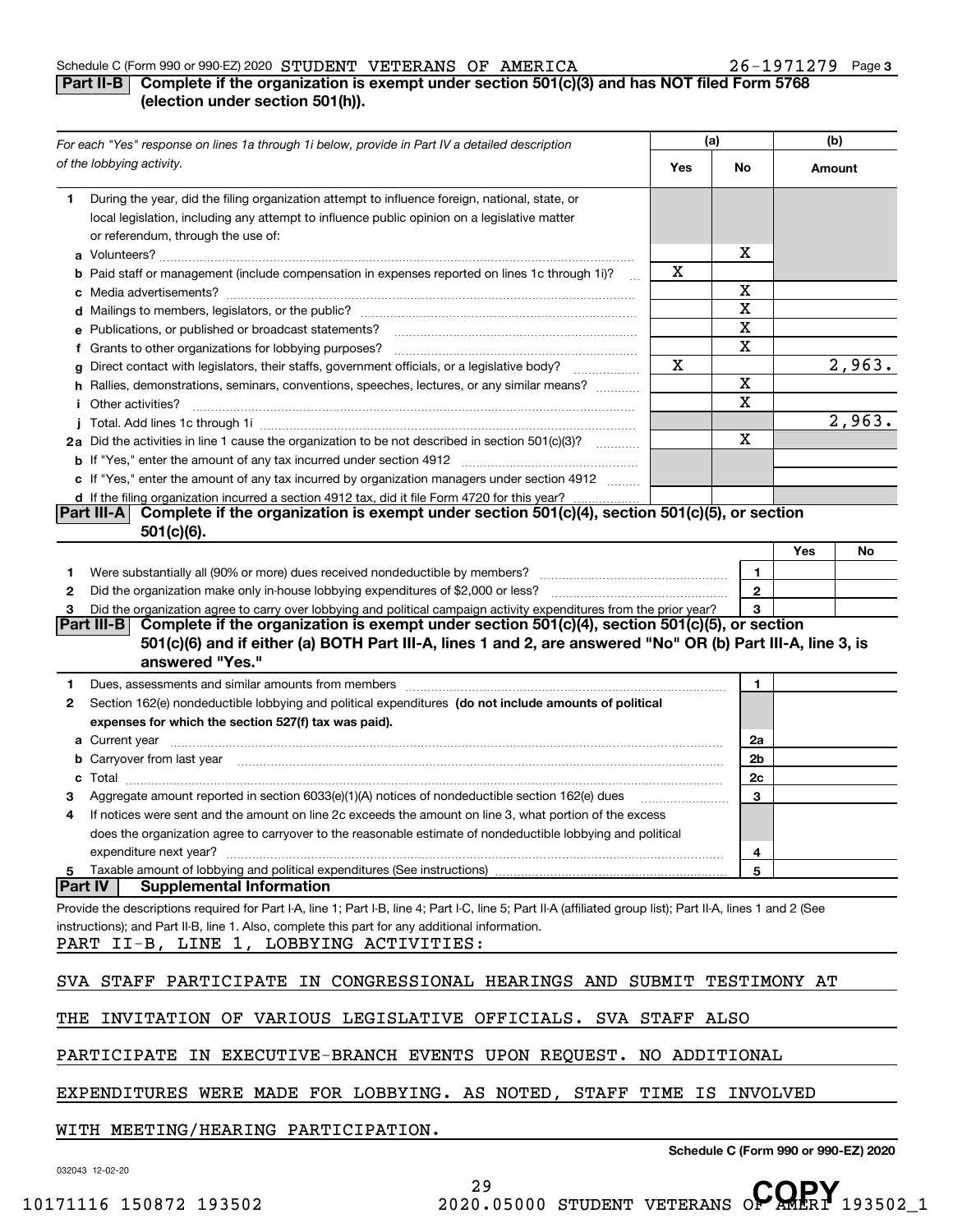| <b>SCHEDULE D</b> |  |
|-------------------|--|
|-------------------|--|

| (Form 990) |  |
|------------|--|
|------------|--|

# **Supplemental Financial Statements**

(Form 990)<br>
Pepartment of the Treasury<br>
Department of the Treasury<br>
Department of the Treasury<br>
Department of the Treasury<br> **Co to www.irs.gov/Form990 for instructions and the latest information.**<br> **Co to www.irs.gov/Form9** 



Department of the Treasury Internal Revenue Service

**Name of the organization Employer identification number**

|    |                                                                                                                                                                                                                                | (a) Donor advised funds |                                                    |                | (b) Funds and other accounts                                                                                                                                                                                                                                                                                                               |           |
|----|--------------------------------------------------------------------------------------------------------------------------------------------------------------------------------------------------------------------------------|-------------------------|----------------------------------------------------|----------------|--------------------------------------------------------------------------------------------------------------------------------------------------------------------------------------------------------------------------------------------------------------------------------------------------------------------------------------------|-----------|
| 1  |                                                                                                                                                                                                                                |                         |                                                    |                |                                                                                                                                                                                                                                                                                                                                            |           |
| 2  | Aggregate value of contributions to (during year)                                                                                                                                                                              |                         |                                                    |                |                                                                                                                                                                                                                                                                                                                                            |           |
| 3  |                                                                                                                                                                                                                                |                         |                                                    |                |                                                                                                                                                                                                                                                                                                                                            |           |
| 4  |                                                                                                                                                                                                                                |                         |                                                    |                |                                                                                                                                                                                                                                                                                                                                            |           |
| 5  | Did the organization inform all donors and donor advisors in writing that the assets held in donor advised funds                                                                                                               |                         |                                                    |                |                                                                                                                                                                                                                                                                                                                                            |           |
|    |                                                                                                                                                                                                                                |                         |                                                    |                | Yes                                                                                                                                                                                                                                                                                                                                        | No        |
| 6  | Did the organization inform all grantees, donors, and donor advisors in writing that grant funds can be used only                                                                                                              |                         |                                                    |                |                                                                                                                                                                                                                                                                                                                                            |           |
|    | for charitable purposes and not for the benefit of the donor or donor advisor, or for any other purpose conferring                                                                                                             |                         |                                                    |                |                                                                                                                                                                                                                                                                                                                                            |           |
|    |                                                                                                                                                                                                                                |                         |                                                    |                | Yes                                                                                                                                                                                                                                                                                                                                        | No        |
|    | Part II<br><b>Conservation Easements.</b> Complete if the organization answered "Yes" on Form 990, Part IV, line 7.                                                                                                            |                         |                                                    |                |                                                                                                                                                                                                                                                                                                                                            |           |
| 1. | Purpose(s) of conservation easements held by the organization (check all that apply).                                                                                                                                          |                         |                                                    |                |                                                                                                                                                                                                                                                                                                                                            |           |
|    | Preservation of land for public use (for example, recreation or education)                                                                                                                                                     |                         | Preservation of a historically important land area |                |                                                                                                                                                                                                                                                                                                                                            |           |
|    | Protection of natural habitat                                                                                                                                                                                                  |                         | Preservation of a certified historic structure     |                |                                                                                                                                                                                                                                                                                                                                            |           |
|    | Preservation of open space                                                                                                                                                                                                     |                         |                                                    |                |                                                                                                                                                                                                                                                                                                                                            |           |
| 2  | Complete lines 2a through 2d if the organization held a qualified conservation contribution in the form of a conservation easement on the last                                                                                 |                         |                                                    |                |                                                                                                                                                                                                                                                                                                                                            |           |
|    | day of the tax year.                                                                                                                                                                                                           |                         |                                                    |                | Held at the End of the Tax Year                                                                                                                                                                                                                                                                                                            |           |
| а  |                                                                                                                                                                                                                                |                         |                                                    | 2a             |                                                                                                                                                                                                                                                                                                                                            |           |
| b  |                                                                                                                                                                                                                                |                         |                                                    | 2 <sub>b</sub> |                                                                                                                                                                                                                                                                                                                                            |           |
| c  | Number of conservation easements on a certified historic structure included in (a) manufactured in the manufactured in the manufactured in the manufactured in the manufactured in the manufactured in the manufactured in the |                         |                                                    | 2c             |                                                                                                                                                                                                                                                                                                                                            |           |
|    | d Number of conservation easements included in (c) acquired after 7/25/06, and not on a historic structure                                                                                                                     |                         |                                                    |                |                                                                                                                                                                                                                                                                                                                                            |           |
|    | listed in the National Register [111] [12] The Mational Register [11] Mathematic Mathematic Mathematic Mathematic Mathematic Mathematic Mathematic Mathematic Mathematic Mathematic Mathematic Mathematic Mathematic Mathemati |                         |                                                    | 2d             |                                                                                                                                                                                                                                                                                                                                            |           |
|    |                                                                                                                                                                                                                                |                         |                                                    |                |                                                                                                                                                                                                                                                                                                                                            |           |
| з  | Number of conservation easements modified, transferred, released, extinguished, or terminated by the organization during the tax                                                                                               |                         |                                                    |                |                                                                                                                                                                                                                                                                                                                                            |           |
|    | year                                                                                                                                                                                                                           |                         |                                                    |                |                                                                                                                                                                                                                                                                                                                                            |           |
| 4  | Number of states where property subject to conservation easement is located >                                                                                                                                                  |                         |                                                    |                |                                                                                                                                                                                                                                                                                                                                            |           |
| 5  | Does the organization have a written policy regarding the periodic monitoring, inspection, handling of                                                                                                                         |                         |                                                    |                |                                                                                                                                                                                                                                                                                                                                            |           |
|    | violations, and enforcement of the conservation easements it holds?                                                                                                                                                            |                         |                                                    |                | Yes                                                                                                                                                                                                                                                                                                                                        |           |
| 6  | Staff and volunteer hours devoted to monitoring, inspecting, handling of violations, and enforcing conservation easements during the year                                                                                      |                         |                                                    |                |                                                                                                                                                                                                                                                                                                                                            | <b>No</b> |
|    |                                                                                                                                                                                                                                |                         |                                                    |                |                                                                                                                                                                                                                                                                                                                                            |           |
| 7  | Amount of expenses incurred in monitoring, inspecting, handling of violations, and enforcing conservation easements during the year<br>$\blacktriangleright$ \$                                                                |                         |                                                    |                |                                                                                                                                                                                                                                                                                                                                            |           |
| 8  | Does each conservation easement reported on line 2(d) above satisfy the requirements of section 170(h)(4)(B)(i)                                                                                                                |                         |                                                    |                | Yes                                                                                                                                                                                                                                                                                                                                        |           |
| 9  |                                                                                                                                                                                                                                |                         |                                                    |                |                                                                                                                                                                                                                                                                                                                                            | No        |
|    | In Part XIII, describe how the organization reports conservation easements in its revenue and expense statement and                                                                                                            |                         |                                                    |                |                                                                                                                                                                                                                                                                                                                                            |           |
|    | balance sheet, and include, if applicable, the text of the footnote to the organization's financial statements that describes the<br>organization's accounting for conservation easements.                                     |                         |                                                    |                |                                                                                                                                                                                                                                                                                                                                            |           |
|    | Part III   Organizations Maintaining Collections of Art, Historical Treasures, or Other Similar Assets.                                                                                                                        |                         |                                                    |                |                                                                                                                                                                                                                                                                                                                                            |           |
|    | Complete if the organization answered "Yes" on Form 990, Part IV, line 8.                                                                                                                                                      |                         |                                                    |                |                                                                                                                                                                                                                                                                                                                                            |           |
|    | 1a If the organization elected, as permitted under FASB ASC 958, not to report in its revenue statement and balance sheet works                                                                                                |                         |                                                    |                |                                                                                                                                                                                                                                                                                                                                            |           |
|    | of art, historical treasures, or other similar assets held for public exhibition, education, or research in furtherance of public                                                                                              |                         |                                                    |                |                                                                                                                                                                                                                                                                                                                                            |           |
|    | service, provide in Part XIII the text of the footnote to its financial statements that describes these items.                                                                                                                 |                         |                                                    |                |                                                                                                                                                                                                                                                                                                                                            |           |
|    |                                                                                                                                                                                                                                |                         |                                                    |                |                                                                                                                                                                                                                                                                                                                                            |           |
|    | b If the organization elected, as permitted under FASB ASC 958, to report in its revenue statement and balance sheet works of                                                                                                  |                         |                                                    |                |                                                                                                                                                                                                                                                                                                                                            |           |
|    | art, historical treasures, or other similar assets held for public exhibition, education, or research in furtherance of public service,<br>provide the following amounts relating to these items:                              |                         |                                                    |                |                                                                                                                                                                                                                                                                                                                                            |           |
|    |                                                                                                                                                                                                                                |                         |                                                    |                |                                                                                                                                                                                                                                                                                                                                            |           |
|    | (ii) Assets included in Form 990, Part X                                                                                                                                                                                       |                         |                                                    |                | $\frac{1}{2}$ $\frac{1}{2}$ $\frac{1}{2}$ $\frac{1}{2}$ $\frac{1}{2}$ $\frac{1}{2}$ $\frac{1}{2}$ $\frac{1}{2}$ $\frac{1}{2}$ $\frac{1}{2}$ $\frac{1}{2}$ $\frac{1}{2}$ $\frac{1}{2}$ $\frac{1}{2}$ $\frac{1}{2}$ $\frac{1}{2}$ $\frac{1}{2}$ $\frac{1}{2}$ $\frac{1}{2}$ $\frac{1}{2}$ $\frac{1}{2}$ $\frac{1}{2}$<br>$\triangleright$ \$ |           |
| 2  |                                                                                                                                                                                                                                |                         |                                                    |                |                                                                                                                                                                                                                                                                                                                                            |           |
|    | If the organization received or held works of art, historical treasures, or other similar assets for financial gain, provide<br>the following amounts required to be reported under FASB ASC 958 relating to these items:      |                         |                                                    |                |                                                                                                                                                                                                                                                                                                                                            |           |
|    |                                                                                                                                                                                                                                |                         |                                                    |                | -\$                                                                                                                                                                                                                                                                                                                                        |           |
|    |                                                                                                                                                                                                                                |                         |                                                    |                |                                                                                                                                                                                                                                                                                                                                            |           |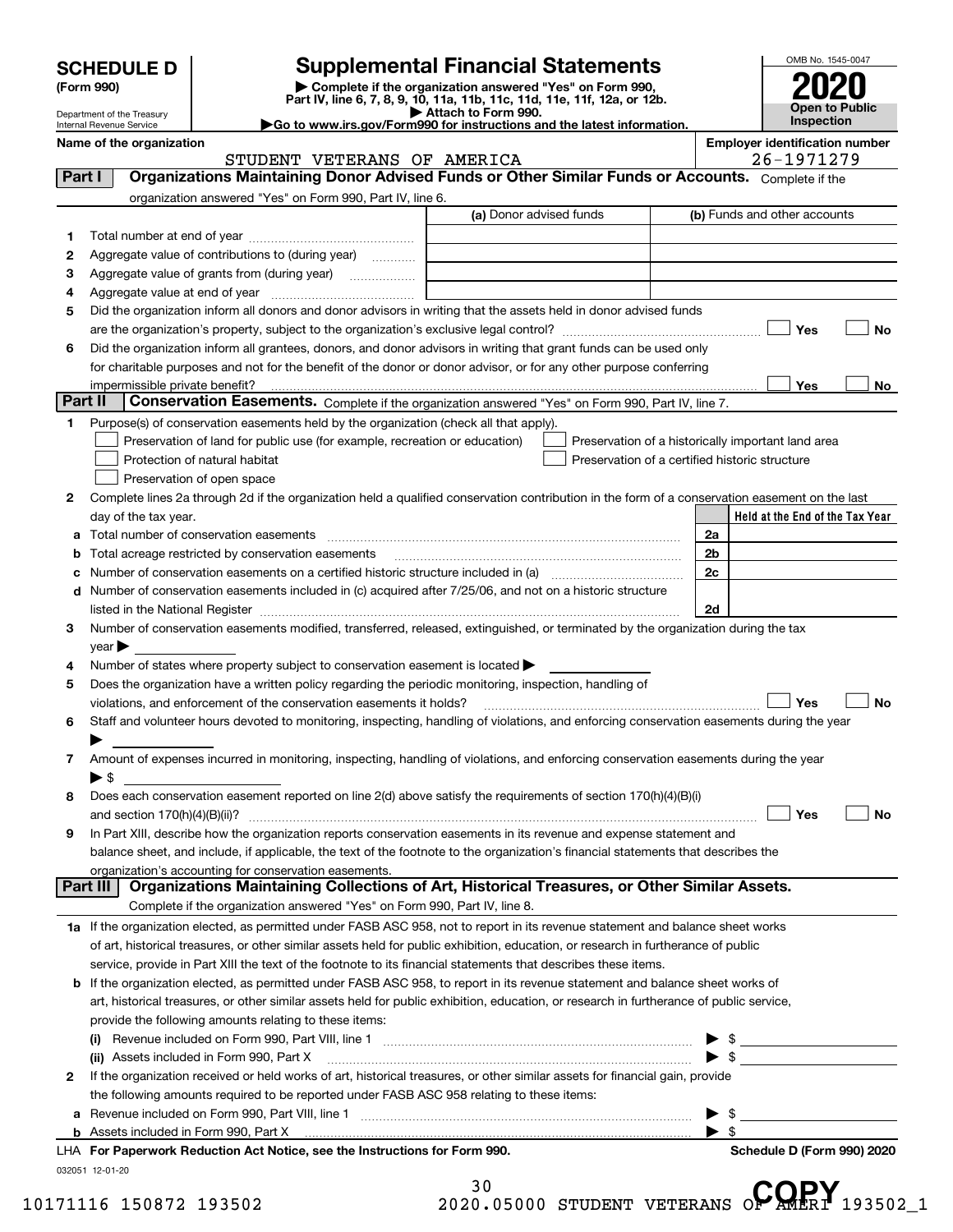| Part III<br>Organizations Maintaining Collections of Art, Historical Treasures, or Other Similar Assets (continued)<br>Using the organization's acquisition, accession, and other records, check any of the following that make significant use of its<br>3<br>collection items (check all that apply):<br>Public exhibition<br>Loan or exchange program<br>a<br>Other <b>Committee Committee Committee Committee</b><br>Scholarly research<br>b<br>е<br>Preservation for future generations<br>с<br>Provide a description of the organization's collections and explain how they further the organization's exempt purpose in Part XIII.<br>4<br>During the year, did the organization solicit or receive donations of art, historical treasures, or other similar assets<br>5<br>to be sold to raise funds rather than to be maintained as part of the organization's collection?<br>Yes<br><b>Part IV</b><br>Escrow and Custodial Arrangements. Complete if the organization answered "Yes" on Form 990, Part IV, line 9, or<br>reported an amount on Form 990, Part X, line 21.<br>1a Is the organization an agent, trustee, custodian or other intermediary for contributions or other assets not included<br>Yes<br>on Form 990, Part X? [11] matter contracts and contracts and contracts are contracted as a form 990, Part X?<br>b If "Yes," explain the arrangement in Part XIII and complete the following table:<br>Amount<br>Beginning balance material content contracts and content and content and content and content and content and content and content and content and content and content and content and content and content and content and conte<br>1c<br>c<br>1d<br>Additions during the year manufactured and an account of the state of the state of the state of the state of the state of the state of the state of the state of the state of the state of the state of the state of the state<br>Distributions during the year manufactured and continuum and continuum and continuum and continuum and continuum<br>1e<br>1f<br>Ť.<br>2a Did the organization include an amount on Form 990, Part X, line 21, for escrow or custodial account liability?<br>Yes | No<br>No |
|------------------------------------------------------------------------------------------------------------------------------------------------------------------------------------------------------------------------------------------------------------------------------------------------------------------------------------------------------------------------------------------------------------------------------------------------------------------------------------------------------------------------------------------------------------------------------------------------------------------------------------------------------------------------------------------------------------------------------------------------------------------------------------------------------------------------------------------------------------------------------------------------------------------------------------------------------------------------------------------------------------------------------------------------------------------------------------------------------------------------------------------------------------------------------------------------------------------------------------------------------------------------------------------------------------------------------------------------------------------------------------------------------------------------------------------------------------------------------------------------------------------------------------------------------------------------------------------------------------------------------------------------------------------------------------------------------------------------------------------------------------------------------------------------------------------------------------------------------------------------------------------------------------------------------------------------------------------------------------------------------------------------------------------------------------------------------------------------------------------------------------------------------------------------------------------------|----------|
|                                                                                                                                                                                                                                                                                                                                                                                                                                                                                                                                                                                                                                                                                                                                                                                                                                                                                                                                                                                                                                                                                                                                                                                                                                                                                                                                                                                                                                                                                                                                                                                                                                                                                                                                                                                                                                                                                                                                                                                                                                                                                                                                                                                                |          |
|                                                                                                                                                                                                                                                                                                                                                                                                                                                                                                                                                                                                                                                                                                                                                                                                                                                                                                                                                                                                                                                                                                                                                                                                                                                                                                                                                                                                                                                                                                                                                                                                                                                                                                                                                                                                                                                                                                                                                                                                                                                                                                                                                                                                |          |
|                                                                                                                                                                                                                                                                                                                                                                                                                                                                                                                                                                                                                                                                                                                                                                                                                                                                                                                                                                                                                                                                                                                                                                                                                                                                                                                                                                                                                                                                                                                                                                                                                                                                                                                                                                                                                                                                                                                                                                                                                                                                                                                                                                                                |          |
|                                                                                                                                                                                                                                                                                                                                                                                                                                                                                                                                                                                                                                                                                                                                                                                                                                                                                                                                                                                                                                                                                                                                                                                                                                                                                                                                                                                                                                                                                                                                                                                                                                                                                                                                                                                                                                                                                                                                                                                                                                                                                                                                                                                                |          |
|                                                                                                                                                                                                                                                                                                                                                                                                                                                                                                                                                                                                                                                                                                                                                                                                                                                                                                                                                                                                                                                                                                                                                                                                                                                                                                                                                                                                                                                                                                                                                                                                                                                                                                                                                                                                                                                                                                                                                                                                                                                                                                                                                                                                |          |
|                                                                                                                                                                                                                                                                                                                                                                                                                                                                                                                                                                                                                                                                                                                                                                                                                                                                                                                                                                                                                                                                                                                                                                                                                                                                                                                                                                                                                                                                                                                                                                                                                                                                                                                                                                                                                                                                                                                                                                                                                                                                                                                                                                                                |          |
|                                                                                                                                                                                                                                                                                                                                                                                                                                                                                                                                                                                                                                                                                                                                                                                                                                                                                                                                                                                                                                                                                                                                                                                                                                                                                                                                                                                                                                                                                                                                                                                                                                                                                                                                                                                                                                                                                                                                                                                                                                                                                                                                                                                                |          |
|                                                                                                                                                                                                                                                                                                                                                                                                                                                                                                                                                                                                                                                                                                                                                                                                                                                                                                                                                                                                                                                                                                                                                                                                                                                                                                                                                                                                                                                                                                                                                                                                                                                                                                                                                                                                                                                                                                                                                                                                                                                                                                                                                                                                |          |
|                                                                                                                                                                                                                                                                                                                                                                                                                                                                                                                                                                                                                                                                                                                                                                                                                                                                                                                                                                                                                                                                                                                                                                                                                                                                                                                                                                                                                                                                                                                                                                                                                                                                                                                                                                                                                                                                                                                                                                                                                                                                                                                                                                                                |          |
|                                                                                                                                                                                                                                                                                                                                                                                                                                                                                                                                                                                                                                                                                                                                                                                                                                                                                                                                                                                                                                                                                                                                                                                                                                                                                                                                                                                                                                                                                                                                                                                                                                                                                                                                                                                                                                                                                                                                                                                                                                                                                                                                                                                                |          |
|                                                                                                                                                                                                                                                                                                                                                                                                                                                                                                                                                                                                                                                                                                                                                                                                                                                                                                                                                                                                                                                                                                                                                                                                                                                                                                                                                                                                                                                                                                                                                                                                                                                                                                                                                                                                                                                                                                                                                                                                                                                                                                                                                                                                |          |
|                                                                                                                                                                                                                                                                                                                                                                                                                                                                                                                                                                                                                                                                                                                                                                                                                                                                                                                                                                                                                                                                                                                                                                                                                                                                                                                                                                                                                                                                                                                                                                                                                                                                                                                                                                                                                                                                                                                                                                                                                                                                                                                                                                                                |          |
|                                                                                                                                                                                                                                                                                                                                                                                                                                                                                                                                                                                                                                                                                                                                                                                                                                                                                                                                                                                                                                                                                                                                                                                                                                                                                                                                                                                                                                                                                                                                                                                                                                                                                                                                                                                                                                                                                                                                                                                                                                                                                                                                                                                                |          |
|                                                                                                                                                                                                                                                                                                                                                                                                                                                                                                                                                                                                                                                                                                                                                                                                                                                                                                                                                                                                                                                                                                                                                                                                                                                                                                                                                                                                                                                                                                                                                                                                                                                                                                                                                                                                                                                                                                                                                                                                                                                                                                                                                                                                |          |
|                                                                                                                                                                                                                                                                                                                                                                                                                                                                                                                                                                                                                                                                                                                                                                                                                                                                                                                                                                                                                                                                                                                                                                                                                                                                                                                                                                                                                                                                                                                                                                                                                                                                                                                                                                                                                                                                                                                                                                                                                                                                                                                                                                                                |          |
|                                                                                                                                                                                                                                                                                                                                                                                                                                                                                                                                                                                                                                                                                                                                                                                                                                                                                                                                                                                                                                                                                                                                                                                                                                                                                                                                                                                                                                                                                                                                                                                                                                                                                                                                                                                                                                                                                                                                                                                                                                                                                                                                                                                                |          |
|                                                                                                                                                                                                                                                                                                                                                                                                                                                                                                                                                                                                                                                                                                                                                                                                                                                                                                                                                                                                                                                                                                                                                                                                                                                                                                                                                                                                                                                                                                                                                                                                                                                                                                                                                                                                                                                                                                                                                                                                                                                                                                                                                                                                |          |
|                                                                                                                                                                                                                                                                                                                                                                                                                                                                                                                                                                                                                                                                                                                                                                                                                                                                                                                                                                                                                                                                                                                                                                                                                                                                                                                                                                                                                                                                                                                                                                                                                                                                                                                                                                                                                                                                                                                                                                                                                                                                                                                                                                                                |          |
|                                                                                                                                                                                                                                                                                                                                                                                                                                                                                                                                                                                                                                                                                                                                                                                                                                                                                                                                                                                                                                                                                                                                                                                                                                                                                                                                                                                                                                                                                                                                                                                                                                                                                                                                                                                                                                                                                                                                                                                                                                                                                                                                                                                                |          |
| .                                                                                                                                                                                                                                                                                                                                                                                                                                                                                                                                                                                                                                                                                                                                                                                                                                                                                                                                                                                                                                                                                                                                                                                                                                                                                                                                                                                                                                                                                                                                                                                                                                                                                                                                                                                                                                                                                                                                                                                                                                                                                                                                                                                              | No       |
| <b>b</b> If "Yes," explain the arrangement in Part XIII. Check here if the explanation has been provided on Part XIII<br>Part V<br>Endowment Funds. Complete if the organization answered "Yes" on Form 990, Part IV, line 10.                                                                                                                                                                                                                                                                                                                                                                                                                                                                                                                                                                                                                                                                                                                                                                                                                                                                                                                                                                                                                                                                                                                                                                                                                                                                                                                                                                                                                                                                                                                                                                                                                                                                                                                                                                                                                                                                                                                                                                 |          |
|                                                                                                                                                                                                                                                                                                                                                                                                                                                                                                                                                                                                                                                                                                                                                                                                                                                                                                                                                                                                                                                                                                                                                                                                                                                                                                                                                                                                                                                                                                                                                                                                                                                                                                                                                                                                                                                                                                                                                                                                                                                                                                                                                                                                |          |
| (d) Three years back<br>(a) Current year<br>(c) Two years back<br>(e) Four years back<br>(b) Prior year                                                                                                                                                                                                                                                                                                                                                                                                                                                                                                                                                                                                                                                                                                                                                                                                                                                                                                                                                                                                                                                                                                                                                                                                                                                                                                                                                                                                                                                                                                                                                                                                                                                                                                                                                                                                                                                                                                                                                                                                                                                                                        |          |
| Beginning of year balance<br>1a                                                                                                                                                                                                                                                                                                                                                                                                                                                                                                                                                                                                                                                                                                                                                                                                                                                                                                                                                                                                                                                                                                                                                                                                                                                                                                                                                                                                                                                                                                                                                                                                                                                                                                                                                                                                                                                                                                                                                                                                                                                                                                                                                                |          |
|                                                                                                                                                                                                                                                                                                                                                                                                                                                                                                                                                                                                                                                                                                                                                                                                                                                                                                                                                                                                                                                                                                                                                                                                                                                                                                                                                                                                                                                                                                                                                                                                                                                                                                                                                                                                                                                                                                                                                                                                                                                                                                                                                                                                |          |
| Net investment earnings, gains, and losses                                                                                                                                                                                                                                                                                                                                                                                                                                                                                                                                                                                                                                                                                                                                                                                                                                                                                                                                                                                                                                                                                                                                                                                                                                                                                                                                                                                                                                                                                                                                                                                                                                                                                                                                                                                                                                                                                                                                                                                                                                                                                                                                                     |          |
| d                                                                                                                                                                                                                                                                                                                                                                                                                                                                                                                                                                                                                                                                                                                                                                                                                                                                                                                                                                                                                                                                                                                                                                                                                                                                                                                                                                                                                                                                                                                                                                                                                                                                                                                                                                                                                                                                                                                                                                                                                                                                                                                                                                                              |          |
| e Other expenditures for facilities                                                                                                                                                                                                                                                                                                                                                                                                                                                                                                                                                                                                                                                                                                                                                                                                                                                                                                                                                                                                                                                                                                                                                                                                                                                                                                                                                                                                                                                                                                                                                                                                                                                                                                                                                                                                                                                                                                                                                                                                                                                                                                                                                            |          |
| and programs                                                                                                                                                                                                                                                                                                                                                                                                                                                                                                                                                                                                                                                                                                                                                                                                                                                                                                                                                                                                                                                                                                                                                                                                                                                                                                                                                                                                                                                                                                                                                                                                                                                                                                                                                                                                                                                                                                                                                                                                                                                                                                                                                                                   |          |
| End of year balance                                                                                                                                                                                                                                                                                                                                                                                                                                                                                                                                                                                                                                                                                                                                                                                                                                                                                                                                                                                                                                                                                                                                                                                                                                                                                                                                                                                                                                                                                                                                                                                                                                                                                                                                                                                                                                                                                                                                                                                                                                                                                                                                                                            |          |
| g<br>Provide the estimated percentage of the current year end balance (line 1g, column (a)) held as:<br>2                                                                                                                                                                                                                                                                                                                                                                                                                                                                                                                                                                                                                                                                                                                                                                                                                                                                                                                                                                                                                                                                                                                                                                                                                                                                                                                                                                                                                                                                                                                                                                                                                                                                                                                                                                                                                                                                                                                                                                                                                                                                                      |          |
| Board designated or quasi-endowment<br>℅                                                                                                                                                                                                                                                                                                                                                                                                                                                                                                                                                                                                                                                                                                                                                                                                                                                                                                                                                                                                                                                                                                                                                                                                                                                                                                                                                                                                                                                                                                                                                                                                                                                                                                                                                                                                                                                                                                                                                                                                                                                                                                                                                       |          |
| а<br>Permanent endowment > <u>example</u><br>%                                                                                                                                                                                                                                                                                                                                                                                                                                                                                                                                                                                                                                                                                                                                                                                                                                                                                                                                                                                                                                                                                                                                                                                                                                                                                                                                                                                                                                                                                                                                                                                                                                                                                                                                                                                                                                                                                                                                                                                                                                                                                                                                                 |          |
| %<br>Term endowment $\blacktriangleright$                                                                                                                                                                                                                                                                                                                                                                                                                                                                                                                                                                                                                                                                                                                                                                                                                                                                                                                                                                                                                                                                                                                                                                                                                                                                                                                                                                                                                                                                                                                                                                                                                                                                                                                                                                                                                                                                                                                                                                                                                                                                                                                                                      |          |
| The percentages on lines 2a, 2b, and 2c should equal 100%.                                                                                                                                                                                                                                                                                                                                                                                                                                                                                                                                                                                                                                                                                                                                                                                                                                                                                                                                                                                                                                                                                                                                                                                                                                                                                                                                                                                                                                                                                                                                                                                                                                                                                                                                                                                                                                                                                                                                                                                                                                                                                                                                     |          |
| 3a Are there endowment funds not in the possession of the organization that are held and administered for the organization                                                                                                                                                                                                                                                                                                                                                                                                                                                                                                                                                                                                                                                                                                                                                                                                                                                                                                                                                                                                                                                                                                                                                                                                                                                                                                                                                                                                                                                                                                                                                                                                                                                                                                                                                                                                                                                                                                                                                                                                                                                                     |          |
| Yes<br>by:                                                                                                                                                                                                                                                                                                                                                                                                                                                                                                                                                                                                                                                                                                                                                                                                                                                                                                                                                                                                                                                                                                                                                                                                                                                                                                                                                                                                                                                                                                                                                                                                                                                                                                                                                                                                                                                                                                                                                                                                                                                                                                                                                                                     | No.      |
| 3a(i)<br>(i)                                                                                                                                                                                                                                                                                                                                                                                                                                                                                                                                                                                                                                                                                                                                                                                                                                                                                                                                                                                                                                                                                                                                                                                                                                                                                                                                                                                                                                                                                                                                                                                                                                                                                                                                                                                                                                                                                                                                                                                                                                                                                                                                                                                   |          |
| 3a(ii)                                                                                                                                                                                                                                                                                                                                                                                                                                                                                                                                                                                                                                                                                                                                                                                                                                                                                                                                                                                                                                                                                                                                                                                                                                                                                                                                                                                                                                                                                                                                                                                                                                                                                                                                                                                                                                                                                                                                                                                                                                                                                                                                                                                         |          |
| 3b                                                                                                                                                                                                                                                                                                                                                                                                                                                                                                                                                                                                                                                                                                                                                                                                                                                                                                                                                                                                                                                                                                                                                                                                                                                                                                                                                                                                                                                                                                                                                                                                                                                                                                                                                                                                                                                                                                                                                                                                                                                                                                                                                                                             |          |
| Describe in Part XIII the intended uses of the organization's endowment funds.<br>4                                                                                                                                                                                                                                                                                                                                                                                                                                                                                                                                                                                                                                                                                                                                                                                                                                                                                                                                                                                                                                                                                                                                                                                                                                                                                                                                                                                                                                                                                                                                                                                                                                                                                                                                                                                                                                                                                                                                                                                                                                                                                                            |          |
| Land, Buildings, and Equipment.<br>Part VI                                                                                                                                                                                                                                                                                                                                                                                                                                                                                                                                                                                                                                                                                                                                                                                                                                                                                                                                                                                                                                                                                                                                                                                                                                                                                                                                                                                                                                                                                                                                                                                                                                                                                                                                                                                                                                                                                                                                                                                                                                                                                                                                                     |          |
| Complete if the organization answered "Yes" on Form 990, Part IV, line 11a. See Form 990, Part X, line 10.                                                                                                                                                                                                                                                                                                                                                                                                                                                                                                                                                                                                                                                                                                                                                                                                                                                                                                                                                                                                                                                                                                                                                                                                                                                                                                                                                                                                                                                                                                                                                                                                                                                                                                                                                                                                                                                                                                                                                                                                                                                                                     |          |
| Description of property<br>(a) Cost or other<br>(b) Cost or other<br>(c) Accumulated<br>(d) Book value<br>basis (investment)<br>basis (other)<br>depreciation                                                                                                                                                                                                                                                                                                                                                                                                                                                                                                                                                                                                                                                                                                                                                                                                                                                                                                                                                                                                                                                                                                                                                                                                                                                                                                                                                                                                                                                                                                                                                                                                                                                                                                                                                                                                                                                                                                                                                                                                                                  |          |
|                                                                                                                                                                                                                                                                                                                                                                                                                                                                                                                                                                                                                                                                                                                                                                                                                                                                                                                                                                                                                                                                                                                                                                                                                                                                                                                                                                                                                                                                                                                                                                                                                                                                                                                                                                                                                                                                                                                                                                                                                                                                                                                                                                                                |          |
| b                                                                                                                                                                                                                                                                                                                                                                                                                                                                                                                                                                                                                                                                                                                                                                                                                                                                                                                                                                                                                                                                                                                                                                                                                                                                                                                                                                                                                                                                                                                                                                                                                                                                                                                                                                                                                                                                                                                                                                                                                                                                                                                                                                                              |          |
|                                                                                                                                                                                                                                                                                                                                                                                                                                                                                                                                                                                                                                                                                                                                                                                                                                                                                                                                                                                                                                                                                                                                                                                                                                                                                                                                                                                                                                                                                                                                                                                                                                                                                                                                                                                                                                                                                                                                                                                                                                                                                                                                                                                                | 108,342. |
| 265,932.<br>157,590.                                                                                                                                                                                                                                                                                                                                                                                                                                                                                                                                                                                                                                                                                                                                                                                                                                                                                                                                                                                                                                                                                                                                                                                                                                                                                                                                                                                                                                                                                                                                                                                                                                                                                                                                                                                                                                                                                                                                                                                                                                                                                                                                                                           |          |
| 256,001.<br>175,534.                                                                                                                                                                                                                                                                                                                                                                                                                                                                                                                                                                                                                                                                                                                                                                                                                                                                                                                                                                                                                                                                                                                                                                                                                                                                                                                                                                                                                                                                                                                                                                                                                                                                                                                                                                                                                                                                                                                                                                                                                                                                                                                                                                           | 80,467.  |
| 237,193.<br>82,448.<br>154,745.<br>343,554.                                                                                                                                                                                                                                                                                                                                                                                                                                                                                                                                                                                                                                                                                                                                                                                                                                                                                                                                                                                                                                                                                                                                                                                                                                                                                                                                                                                                                                                                                                                                                                                                                                                                                                                                                                                                                                                                                                                                                                                                                                                                                                                                                    |          |

**Schedule D (Form 990) 2020**

032052 12-01-20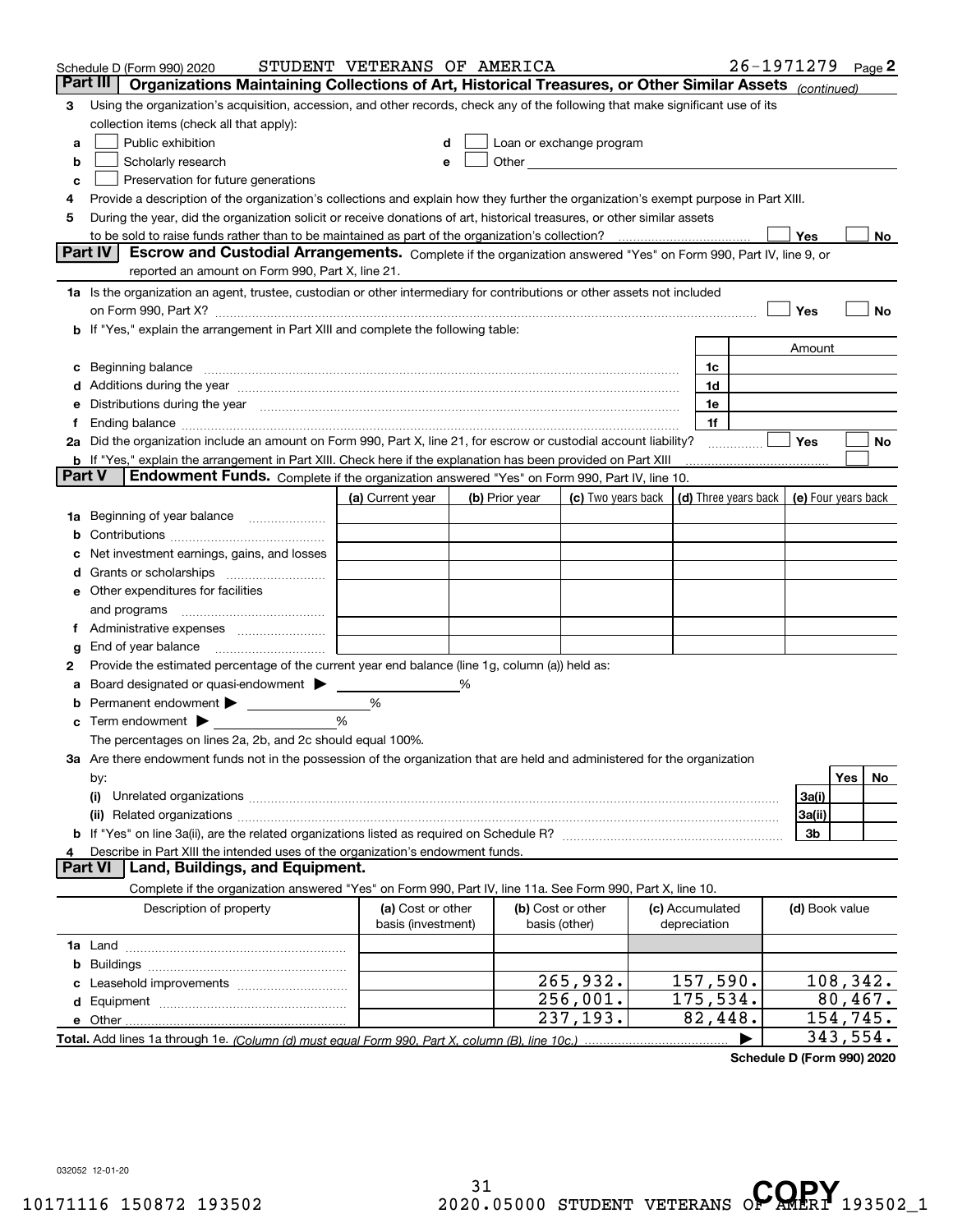| 26-1971279<br>STUDENT VETERANS OF AMERICA<br>Schedule D (Form 990) 2020 |  | Page |
|-------------------------------------------------------------------------|--|------|
|-------------------------------------------------------------------------|--|------|

ichedule D (Form 990) 2020 STUDENT VETERANS OF AMERICA 26-1971279 Page 3<br>**Part VII Investments - Other Securities.**<br>Complete if the organization answered "Yes" on Form 990, Part IV, line 11b. See Form 990, Part X, line 1

| (a) Description of security or category (including name of security)       | (b) Book value | (c) Method of valuation: Cost or end-of-year market value |
|----------------------------------------------------------------------------|----------------|-----------------------------------------------------------|
| (1) Financial derivatives                                                  |                |                                                           |
| (2) Closely held equity interests                                          |                |                                                           |
| $(3)$ Other                                                                |                |                                                           |
| (A)                                                                        |                |                                                           |
| (B)                                                                        |                |                                                           |
| (C)                                                                        |                |                                                           |
| (D)                                                                        |                |                                                           |
| (E)                                                                        |                |                                                           |
| (F)                                                                        |                |                                                           |
| (G)                                                                        |                |                                                           |
| (H)                                                                        |                |                                                           |
| <b>Total.</b> (Col. (b) must equal Form 990, Part X, col. (B) line $12$ .) |                |                                                           |

## **Part VIII Investments - Program Related.**

Complete if the organization answered "Yes" on Form 990, Part IV, line 11c. See Form 990, Part X, line 13.

| (a) Description of investment                                    | (b) Book value | (c) Method of valuation: Cost or end-of-year market value |
|------------------------------------------------------------------|----------------|-----------------------------------------------------------|
| (1)                                                              |                |                                                           |
| (2)                                                              |                |                                                           |
| (3)                                                              |                |                                                           |
| (4)                                                              |                |                                                           |
| $\left(5\right)$                                                 |                |                                                           |
| (6)                                                              |                |                                                           |
| (7)                                                              |                |                                                           |
| (8)                                                              |                |                                                           |
| (9)                                                              |                |                                                           |
| Total. (Col. (b) must equal Form 990, Part X, col. (B) line 13.) |                |                                                           |

# **Part IX Other Assets.**

Complete if the organization answered "Yes" on Form 990, Part IV, line 11d. See Form 990, Part X, line 15.

| (a) Description                                                                                                  | (b) Book value |
|------------------------------------------------------------------------------------------------------------------|----------------|
| (1)                                                                                                              |                |
| (2)                                                                                                              |                |
| (3)                                                                                                              |                |
| (4)                                                                                                              |                |
| (5)                                                                                                              |                |
| (6)                                                                                                              |                |
| (7)                                                                                                              |                |
| (8)                                                                                                              |                |
| (9)                                                                                                              |                |
|                                                                                                                  |                |
| Part X<br><b>Other Liabilities.</b>                                                                              |                |
| Complete if the organization answered "Yes" on Form 990, Part IV, line 11e or 11f, See Form 990, Part X, line 25 |                |

|     | Complete if the organization answered "Yes" on Form 990, Part IV, line 11e or 11f. See Form 990, Part X, line 25. |                |
|-----|-------------------------------------------------------------------------------------------------------------------|----------------|
| 1.  | (a) Description of liability                                                                                      | (b) Book value |
|     | Federal income taxes                                                                                              |                |
| (2) | DEFERRED RENT                                                                                                     | 254,833.       |
| (3) |                                                                                                                   |                |
| (4) |                                                                                                                   |                |
| (5) |                                                                                                                   |                |
| (6) |                                                                                                                   |                |
|     |                                                                                                                   |                |
| (8) |                                                                                                                   |                |
| (9) |                                                                                                                   |                |
|     |                                                                                                                   | 254,833.       |

**Total.**  *(Column (b) must equal Form 990, Part X, col. (B) line 25.)* 

**2.**ll. *(Column (b) must equal Form 990, Part X, col. (B) line 25.)*<br>Liability for uncertain tax positions. In Part XIII, provide the text of the footnote to the organization's financial statements that reports the organization's liability for uncertain tax positions under FASB ASC 740. Check here if the text of the footnote has been provided in Part XIII  $\boxed{\text{X}}$ 

**Schedule D (Form 990) 2020**

032053 12-01-20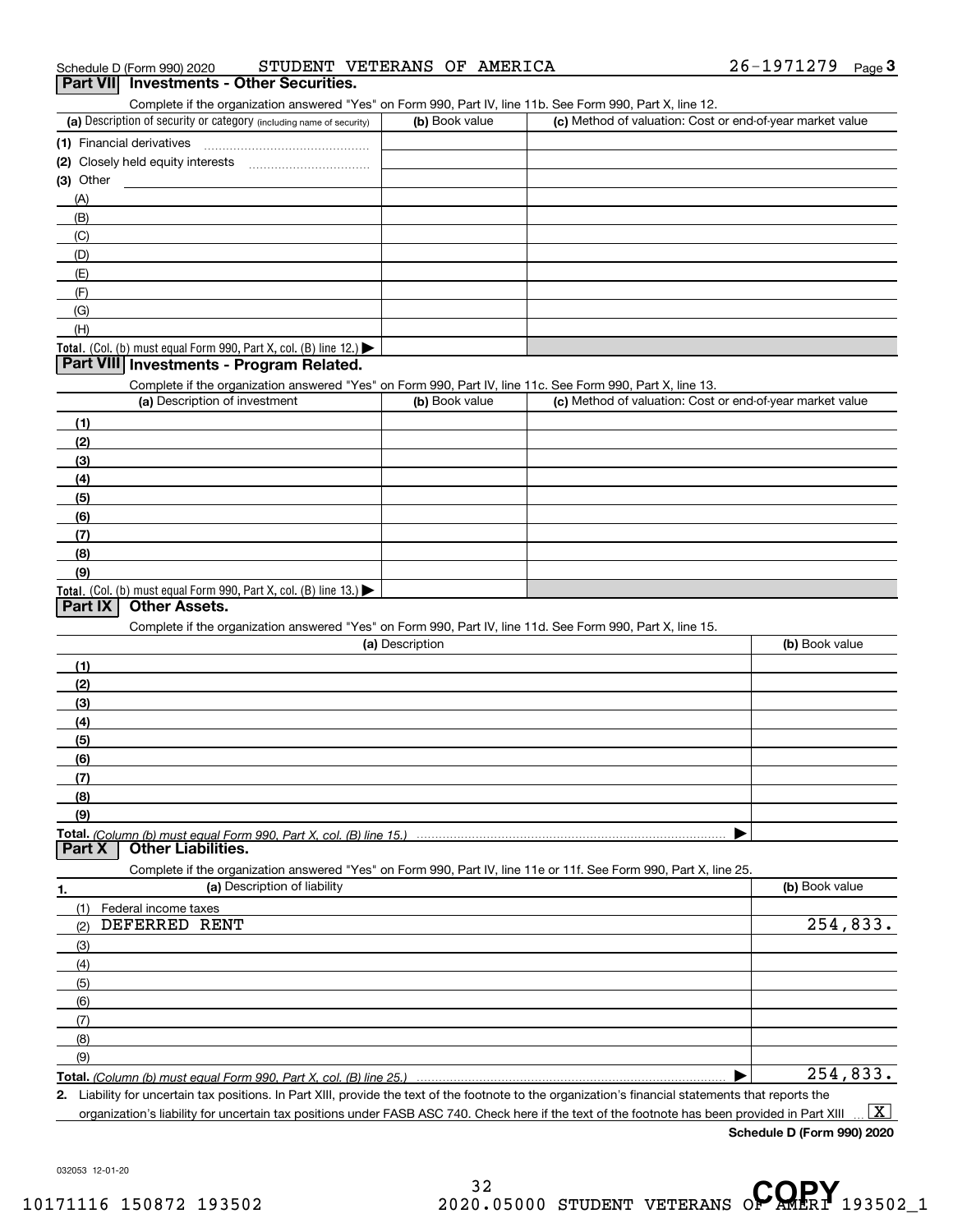|    | STUDENT VETERANS OF AMERICA<br>Schedule D (Form 990) 2020                                                                                                                                                                      |                |                     |                | 26-1971279 Page 4         |
|----|--------------------------------------------------------------------------------------------------------------------------------------------------------------------------------------------------------------------------------|----------------|---------------------|----------------|---------------------------|
|    | Reconciliation of Revenue per Audited Financial Statements With Revenue per Return.<br>Part XI                                                                                                                                 |                |                     |                |                           |
|    | Complete if the organization answered "Yes" on Form 990, Part IV, line 12a.                                                                                                                                                    |                |                     |                |                           |
| 1  | Total revenue, gains, and other support per audited financial statements                                                                                                                                                       |                |                     | $\mathbf{1}$   | $\overline{4,946}$ , 034. |
| 2  | Amounts included on line 1 but not on Form 990, Part VIII, line 12:                                                                                                                                                            |                |                     |                |                           |
| a  | Net unrealized gains (losses) on investments [11] matter contracts and the unrealized gains (losses) on investments                                                                                                            | 2a             | 96.                 |                |                           |
| b  |                                                                                                                                                                                                                                | 2 <sub>b</sub> | 598,243.            |                |                           |
| с  | Recoveries of prior year grants [11,111] [11] Recoveries of prior year grants [11] [11] [11] Recoveries of prior                                                                                                               | 2c             |                     |                |                           |
| d  |                                                                                                                                                                                                                                | 2d             | $-5,998.$           |                |                           |
| е  | Add lines 2a through 2d                                                                                                                                                                                                        |                |                     | 2e             | 592,341.                  |
| 3  |                                                                                                                                                                                                                                |                |                     | 3              | 4,353,693.                |
| 4  | Amounts included on Form 990, Part VIII, line 12, but not on line 1:                                                                                                                                                           |                |                     |                |                           |
| a  | Investment expenses not included on Form 990, Part VIII, line 7b [11, 111, 111, 111]                                                                                                                                           | 4a             | 420.                |                |                           |
| b  |                                                                                                                                                                                                                                | 4 <sub>b</sub> | $-189.$             |                |                           |
| c. | Add lines 4a and 4b                                                                                                                                                                                                            |                |                     | 4c             | 231.                      |
| 5  |                                                                                                                                                                                                                                |                |                     | 5              | 4,353,924.                |
|    | Part XII   Reconciliation of Expenses per Audited Financial Statements With Expenses per Return.                                                                                                                               |                |                     |                |                           |
|    | Complete if the organization answered "Yes" on Form 990, Part IV, line 12a.                                                                                                                                                    |                |                     |                |                           |
|    | Total expenses and losses per audited financial statements [11] [12] manuscription control expenses and losses per audited financial statements [12] [12] manuscription of the statements [12] manuscription of the statements |                |                     |                |                           |
| 1  |                                                                                                                                                                                                                                |                |                     | $\blacksquare$ | 4,998,673.                |
| 2  | Amounts included on line 1 but not on Form 990, Part IX, line 25:                                                                                                                                                              |                |                     |                |                           |
| a  |                                                                                                                                                                                                                                | 2a             | 623, 243.           |                |                           |
| b  |                                                                                                                                                                                                                                | 2 <sub>b</sub> |                     |                |                           |
| c. |                                                                                                                                                                                                                                | 2c             |                     |                |                           |
| d  | Other (Describe in Part XIII.) (2000) (2000) (2000) (2000) (2000) (2000) (2000) (2000) (2000) (2000) (2000) (2000) (2000) (2000) (2000) (2000) (2000) (2000) (2000) (2000) (2000) (2000) (2000) (2000) (2000) (2000) (2000) (2 | 2d             | 189.                |                |                           |
| е  |                                                                                                                                                                                                                                |                |                     | 2e             | 623, 432.                 |
| 3  | Add lines 2a through 2d <b>must be a constructed as the constant of the constant of the constant of the construction</b>                                                                                                       |                |                     | $\mathbf{3}$   | 4,375,241.                |
| 4  | Amounts included on Form 990, Part IX, line 25, but not on line 1:                                                                                                                                                             |                |                     |                |                           |
| a  |                                                                                                                                                                                                                                | 4a             | 420.                |                |                           |
|    | Other (Describe in Part XIII.) <b>Construction Contract Construction</b> (Describe in Part XIII.)                                                                                                                              | 4 <sub>h</sub> | $\overline{5.998.}$ |                |                           |
|    | c Add lines 4a and 4b                                                                                                                                                                                                          |                |                     | 4с             | 6,418.                    |
| 5. |                                                                                                                                                                                                                                |                |                     | 5              | 4,381,659.                |
|    | Part XIII Supplemental Information.                                                                                                                                                                                            |                |                     |                |                           |
|    | Provide the descriptions required for Part II, lines 3, 5, and 9; Part III, lines 1a and 4; Part IV, lines 1b and 2b; Part V, line 4; Part X, line 2; Part XI,                                                                 |                |                     |                |                           |

# PART X, LINE 2:

SVA EVALUATED ITS UNCERTAINTY IN INCOME TAXES FOR THE YEARS ENDED DECEMBER

31, 2020, AND DETERMINED THAT THERE WERE NO MATTERS THAT WOULD REQUIRE

RECOGNITION IN THE FINANCIAL STATEMENTS OR THAT MAY HAVE ANY EFFECT ON ITS

TAX-EXEMPT STATUS.

# PART XI, LINE 2D - OTHER ADJUSTMENTS:

# BAD DEBT EXPENSE  $-5,998$ .

# PART XI, LINE 4B - OTHER ADJUSTMENTS:

# COST OF GOODS SOLD -189.

032054 12-01-20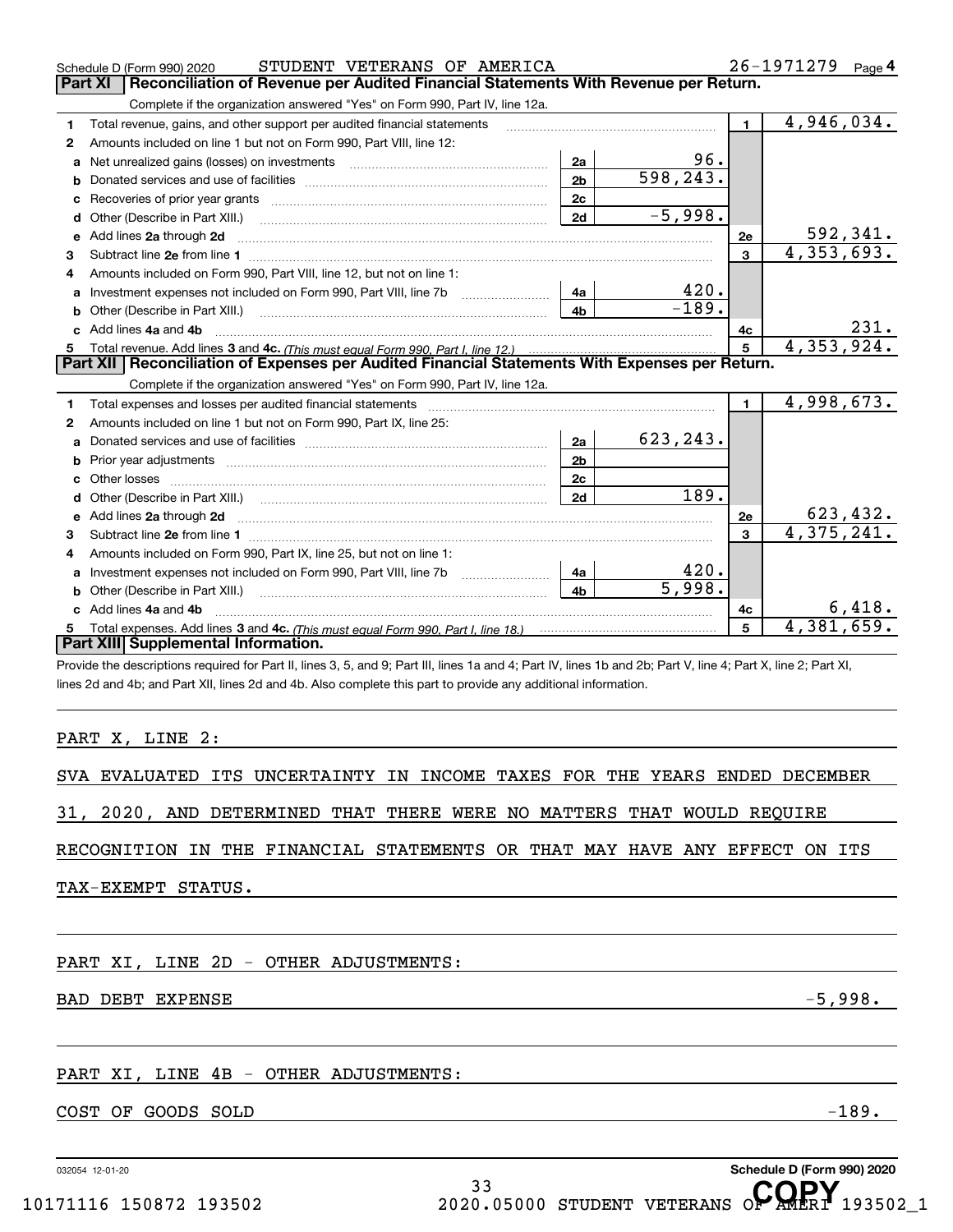| STUDENT VETERANS OF AMERICA<br>Schedule D (Form 990) 2020 STUDENT VE'                                                                      | 26-1971279 Page 5          |
|--------------------------------------------------------------------------------------------------------------------------------------------|----------------------------|
| PART XII, LINE 2D - OTHER ADJUSTMENTS:                                                                                                     |                            |
| COST OF GOODS SOLD<br><u> 1980 - Johann Barn, amerikansk politiker (d. 1980)</u>                                                           | 189.                       |
|                                                                                                                                            |                            |
| PART XII, LINE 4B - OTHER ADJUSTMENTS:                                                                                                     |                            |
| BAD DEBT EXPENSE<br><u> 1989 - Andrea Aonaich, ann an t-Aonaich an t-Aonaich an t-Aonaich an t-Aonaich an t-Aonaich an t-Aonaich an t-</u> | 5,998.                     |
|                                                                                                                                            |                            |
|                                                                                                                                            |                            |
|                                                                                                                                            |                            |
|                                                                                                                                            |                            |
|                                                                                                                                            |                            |
|                                                                                                                                            |                            |
|                                                                                                                                            |                            |
|                                                                                                                                            |                            |
|                                                                                                                                            |                            |
|                                                                                                                                            |                            |
|                                                                                                                                            |                            |
|                                                                                                                                            |                            |
|                                                                                                                                            |                            |
|                                                                                                                                            |                            |
|                                                                                                                                            |                            |
|                                                                                                                                            |                            |
|                                                                                                                                            |                            |
|                                                                                                                                            |                            |
|                                                                                                                                            |                            |
|                                                                                                                                            |                            |
|                                                                                                                                            |                            |
|                                                                                                                                            | Schedule D (Form 990) 2020 |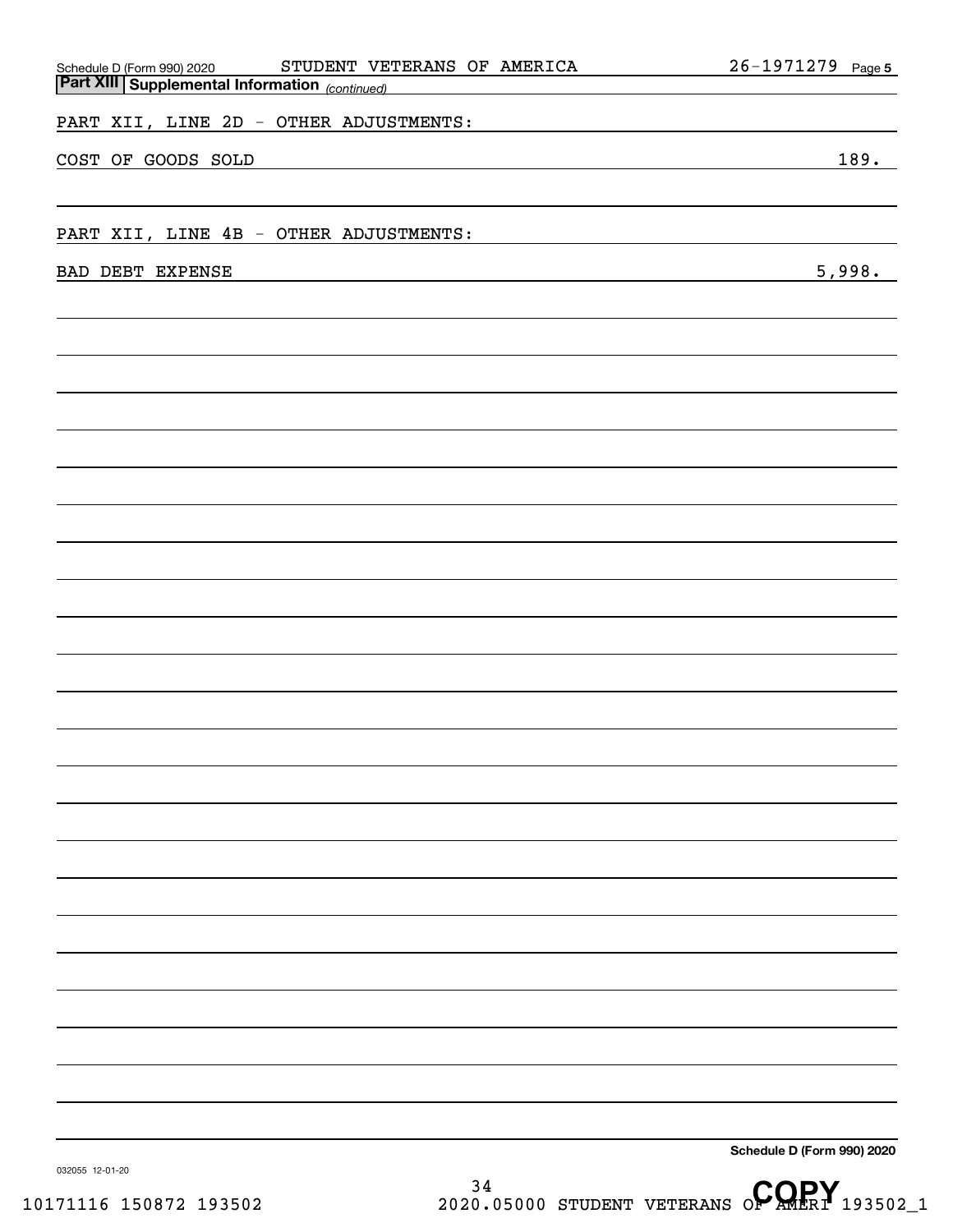| <b>SCHEDULE I</b><br>(Form 990)                                                                                                                                            |                                                                                                                                                                    |                             | <b>Grants and Other Assistance to Organizations,</b><br>Governments, and Individuals in the United States |                                                       |                                         |                                               |                                          | OMB No. 1545-0047                                   |
|----------------------------------------------------------------------------------------------------------------------------------------------------------------------------|--------------------------------------------------------------------------------------------------------------------------------------------------------------------|-----------------------------|-----------------------------------------------------------------------------------------------------------|-------------------------------------------------------|-----------------------------------------|-----------------------------------------------|------------------------------------------|-----------------------------------------------------|
| Department of the Treasury                                                                                                                                                 |                                                                                                                                                                    |                             | Complete if the organization answered "Yes" on Form 990, Part IV, line 21 or 22.                          | Attach to Form 990.                                   |                                         |                                               |                                          | <b>Open to Public</b>                               |
| Internal Revenue Service                                                                                                                                                   |                                                                                                                                                                    |                             |                                                                                                           | Go to www.irs.gov/Form990 for the latest information. |                                         |                                               |                                          | Inspection                                          |
| Name of the organization                                                                                                                                                   |                                                                                                                                                                    | STUDENT VETERANS OF AMERICA |                                                                                                           |                                                       |                                         |                                               |                                          | <b>Employer identification number</b><br>26-1971279 |
| Part I                                                                                                                                                                     | <b>General Information on Grants and Assistance</b>                                                                                                                |                             |                                                                                                           |                                                       |                                         |                                               |                                          |                                                     |
| 1 Does the organization maintain records to substantiate the amount of the grants or assistance, the grantees' eligibility for the grants or assistance, and the selection |                                                                                                                                                                    |                             |                                                                                                           |                                                       |                                         |                                               |                                          | $\boxed{\text{X}}$ Yes<br>l No                      |
| 2 Describe in Part IV the organization's procedures for monitoring the use of grant funds in the United States.                                                            |                                                                                                                                                                    |                             |                                                                                                           |                                                       |                                         |                                               |                                          |                                                     |
| Part II                                                                                                                                                                    | Grants and Other Assistance to Domestic Organizations and Domestic Governments. Complete if the organization answered "Yes" on Form 990, Part IV, line 21, for any |                             |                                                                                                           |                                                       |                                         |                                               |                                          |                                                     |
|                                                                                                                                                                            | recipient that received more than \$5,000. Part II can be duplicated if additional space is needed.                                                                |                             |                                                                                                           |                                                       |                                         | (f) Method of                                 |                                          |                                                     |
| 1 (a) Name and address of organization<br>or government                                                                                                                    |                                                                                                                                                                    | $(b)$ EIN                   | (c) IRC section<br>(if applicable)                                                                        | (d) Amount of<br>cash grant                           | (e) Amount of<br>non-cash<br>assistance | valuation (book,<br>FMV, appraisal,<br>other) | (g) Description of<br>noncash assistance | (h) Purpose of grant<br>or assistance               |
| STUDENT VETERANS OF AMERICA<br>ILLINOIS - 16330 FAIRFIELD DRIVE -<br>PLAINFIELD, IL 60586                                                                                  |                                                                                                                                                                    | 47-3850313                  |                                                                                                           | 20,492.                                               | $\mathbf{0}$                            |                                               |                                          | PROGRAM SUPPORT                                     |
|                                                                                                                                                                            |                                                                                                                                                                    |                             |                                                                                                           |                                                       |                                         |                                               |                                          |                                                     |
|                                                                                                                                                                            |                                                                                                                                                                    |                             |                                                                                                           |                                                       |                                         |                                               |                                          |                                                     |
|                                                                                                                                                                            |                                                                                                                                                                    |                             |                                                                                                           |                                                       |                                         |                                               |                                          |                                                     |
|                                                                                                                                                                            |                                                                                                                                                                    |                             |                                                                                                           |                                                       |                                         |                                               |                                          |                                                     |
|                                                                                                                                                                            |                                                                                                                                                                    |                             |                                                                                                           |                                                       |                                         |                                               |                                          |                                                     |
| $\mathbf{2}$                                                                                                                                                               | Enter total number of section 501(c)(3) and government organizations listed in the line 1 table                                                                    |                             |                                                                                                           |                                                       |                                         |                                               |                                          | 0.                                                  |
| 3                                                                                                                                                                          | Enter total number of other organizations listed in the line 1 table                                                                                               |                             |                                                                                                           |                                                       |                                         |                                               |                                          | 1.                                                  |
| LHA For Paperwork Reduction Act Notice, see the Instructions for Form 990.                                                                                                 |                                                                                                                                                                    |                             |                                                                                                           |                                                       |                                         |                                               |                                          | Schedule I (Form 990) 2020                          |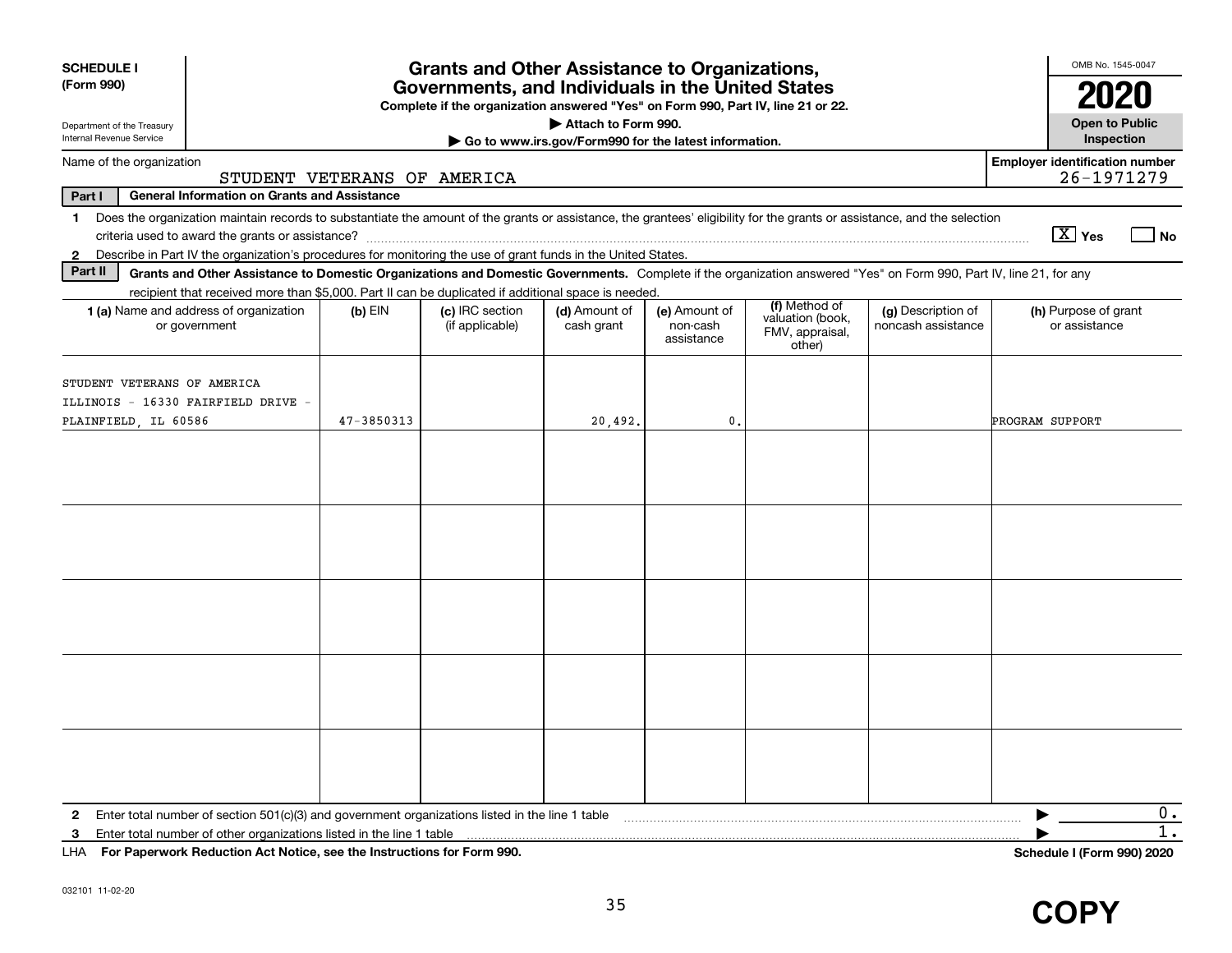**Part III | Grants and Other Assistance to Domestic Individuals. Complete if the organization answered "Yes" on Form 990, Part IV, line 22.** Part III can be duplicated if additional space is needed.

| (a) Type of grant or assistance | (b) Number of<br>recipients | (c) Amount of<br>cash grant | (d) Amount of non-<br>cash assistance | (e) Method of valuation<br>(book, FMV, appraisal, other) | (f) Description of noncash assistance |
|---------------------------------|-----------------------------|-----------------------------|---------------------------------------|----------------------------------------------------------|---------------------------------------|
|                                 |                             |                             |                                       |                                                          |                                       |
| SCHOLARSHIP                     | 14                          | 144,000.                    | 0.                                    |                                                          |                                       |
|                                 |                             |                             |                                       |                                                          |                                       |
|                                 |                             |                             |                                       |                                                          |                                       |
|                                 |                             |                             |                                       |                                                          |                                       |
|                                 |                             |                             |                                       |                                                          |                                       |
|                                 |                             |                             |                                       |                                                          |                                       |
|                                 |                             |                             |                                       |                                                          |                                       |
|                                 |                             |                             |                                       |                                                          |                                       |
|                                 |                             |                             |                                       |                                                          |                                       |

**Part IV** | Supplemental Information. Provide the information required in Part I, line 2; Part III, column (b); and any other additional information.<br>

PART I, LINE 2:

SVA MAKES GRANT DISBURSEMENTS VIA REIMBURSEMENT BY REQUIRING THAT ANY

REQUEST FOR FUNDS BE ACCOMPANIED BY CORRESPONDING INVOICES AND RECEIPTS,

THUS ENSURING THAT THE GRANT FALLS UNDER THE TAX-EXEMPT PURPOSE OF SVA.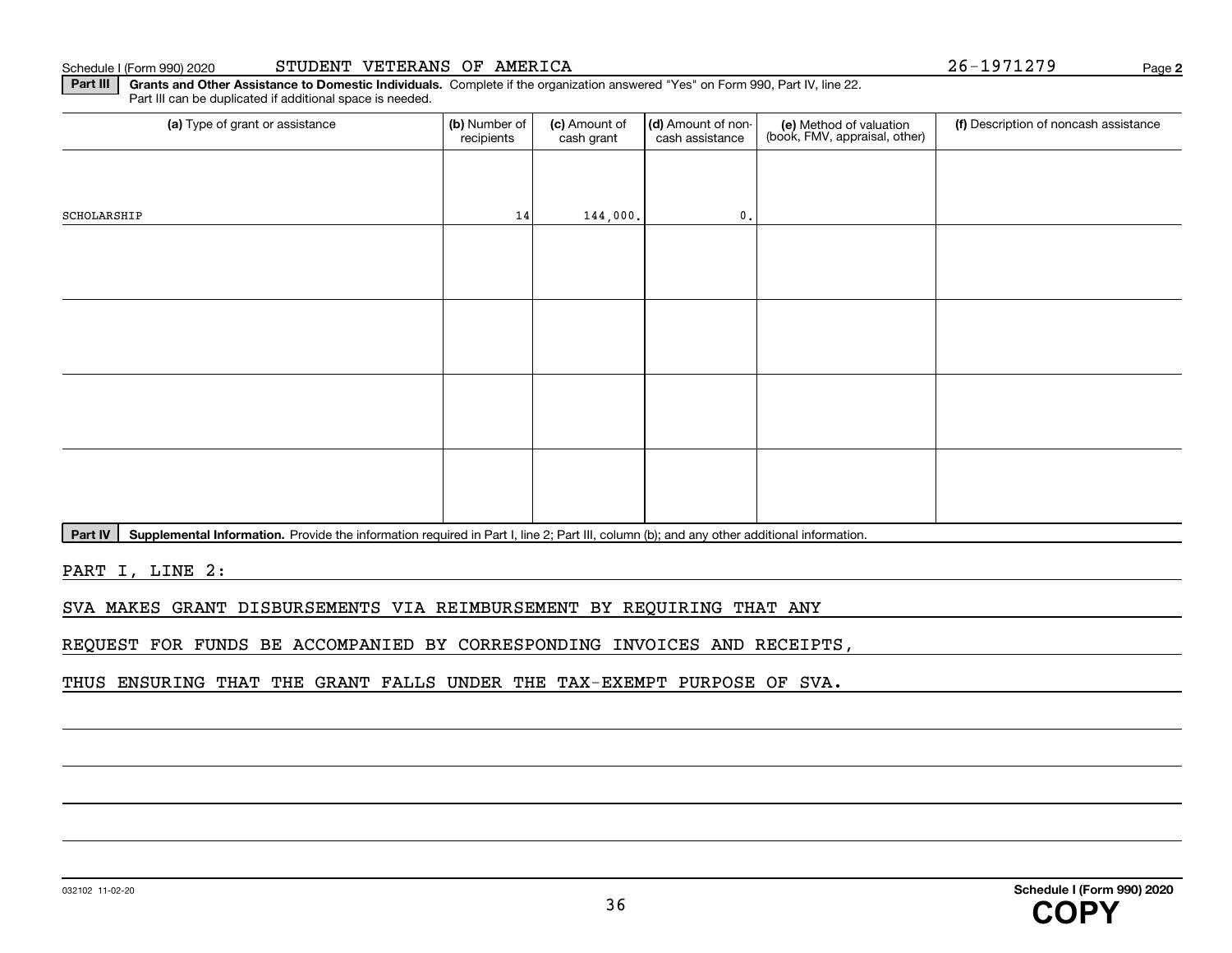| <b>SCHEDULE J</b>                                      | <b>Compensation Information</b>                                                                                                                                                                                                      |                                       | OMB No. 1545-0047            |     |                         |
|--------------------------------------------------------|--------------------------------------------------------------------------------------------------------------------------------------------------------------------------------------------------------------------------------------|---------------------------------------|------------------------------|-----|-------------------------|
| (Form 990)                                             |                                                                                                                                                                                                                                      |                                       |                              |     |                         |
|                                                        | For certain Officers, Directors, Trustees, Key Employees, and Highest<br><b>Compensated Employees</b>                                                                                                                                |                                       |                              |     |                         |
|                                                        | Complete if the organization answered "Yes" on Form 990, Part IV, line 23.                                                                                                                                                           |                                       |                              |     |                         |
| Department of the Treasury<br>Internal Revenue Service | Attach to Form 990.<br>Go to www.irs.gov/Form990 for instructions and the latest information.                                                                                                                                        |                                       | Open to Public<br>Inspection |     |                         |
| Name of the organization                               |                                                                                                                                                                                                                                      | <b>Employer identification number</b> |                              |     |                         |
|                                                        | STUDENT VETERANS OF AMERICA                                                                                                                                                                                                          |                                       | 26-1971279                   |     |                         |
| Part I                                                 | <b>Questions Regarding Compensation</b>                                                                                                                                                                                              |                                       |                              |     |                         |
|                                                        |                                                                                                                                                                                                                                      |                                       |                              | Yes | No.                     |
|                                                        | 1a Check the appropriate box(es) if the organization provided any of the following to or for a person listed on Form 990,                                                                                                            |                                       |                              |     |                         |
|                                                        | Part VII, Section A, line 1a. Complete Part III to provide any relevant information regarding these items.                                                                                                                           |                                       |                              |     |                         |
|                                                        | First-class or charter travel<br>Housing allowance or residence for personal use                                                                                                                                                     |                                       |                              |     |                         |
|                                                        | Travel for companions<br>Payments for business use of personal residence                                                                                                                                                             |                                       |                              |     |                         |
|                                                        | Health or social club dues or initiation fees<br>Tax indemnification and gross-up payments                                                                                                                                           |                                       |                              |     |                         |
|                                                        | Discretionary spending account<br>Personal services (such as maid, chauffeur, chef)                                                                                                                                                  |                                       |                              |     |                         |
|                                                        |                                                                                                                                                                                                                                      |                                       |                              |     |                         |
|                                                        | <b>b</b> If any of the boxes on line 1a are checked, did the organization follow a written policy regarding payment or                                                                                                               |                                       |                              |     |                         |
|                                                        | reimbursement or provision of all of the expenses described above? If "No," complete Part III to explain                                                                                                                             |                                       | 1b                           |     |                         |
| 2                                                      | Did the organization require substantiation prior to reimbursing or allowing expenses incurred by all directors,                                                                                                                     |                                       |                              |     |                         |
|                                                        |                                                                                                                                                                                                                                      |                                       | $\mathbf{2}$                 |     |                         |
|                                                        |                                                                                                                                                                                                                                      |                                       |                              |     |                         |
| з                                                      | Indicate which, if any, of the following the organization used to establish the compensation of the organization's                                                                                                                   |                                       |                              |     |                         |
|                                                        | CEO/Executive Director. Check all that apply. Do not check any boxes for methods used by a related organization to                                                                                                                   |                                       |                              |     |                         |
|                                                        | establish compensation of the CEO/Executive Director, but explain in Part III.                                                                                                                                                       |                                       |                              |     |                         |
|                                                        | Compensation committee<br>Written employment contract                                                                                                                                                                                |                                       |                              |     |                         |
|                                                        | Compensation survey or study<br>Independent compensation consultant                                                                                                                                                                  |                                       |                              |     |                         |
|                                                        | $ \mathbf{X} $ Form 990 of other organizations<br>Approval by the board or compensation committee                                                                                                                                    |                                       |                              |     |                         |
|                                                        |                                                                                                                                                                                                                                      |                                       |                              |     |                         |
|                                                        | During the year, did any person listed on Form 990, Part VII, Section A, line 1a, with respect to the filing                                                                                                                         |                                       |                              |     |                         |
|                                                        | organization or a related organization:                                                                                                                                                                                              |                                       |                              |     |                         |
|                                                        | Receive a severance payment or change-of-control payment?                                                                                                                                                                            |                                       | 4a                           |     | Χ                       |
|                                                        | Participate in or receive payment from a supplemental nonqualified retirement plan?                                                                                                                                                  |                                       | 4b                           |     | $\overline{\textbf{x}}$ |
|                                                        | c Participate in or receive payment from an equity-based compensation arrangement?                                                                                                                                                   |                                       | 4c                           |     | $\overline{\mathbf{x}}$ |
|                                                        | If "Yes" to any of lines 4a-c, list the persons and provide the applicable amounts for each item in Part III.                                                                                                                        |                                       |                              |     |                         |
|                                                        |                                                                                                                                                                                                                                      |                                       |                              |     |                         |
|                                                        | Only section 501(c)(3), 501(c)(4), and 501(c)(29) organizations must complete lines 5-9.                                                                                                                                             |                                       |                              |     |                         |
| 5                                                      | For persons listed on Form 990, Part VII, Section A, line 1a, did the organization pay or accrue any compensation                                                                                                                    |                                       |                              |     |                         |
| contingent on the revenues of:                         |                                                                                                                                                                                                                                      |                                       |                              |     |                         |
|                                                        | a The organization? <b>Entitled Strategies and Strategies and Strategies and Strategies and Strategies and Strategies and Strategies and Strategies and Strategies and Strategies and Strategies and Strategies and Strategies a</b> |                                       | 5а                           |     | x                       |
|                                                        |                                                                                                                                                                                                                                      |                                       | 5b                           |     | $\overline{\mathbf{x}}$ |
|                                                        | If "Yes" on line 5a or 5b, describe in Part III.                                                                                                                                                                                     |                                       |                              |     |                         |
|                                                        | 6 For persons listed on Form 990, Part VII, Section A, line 1a, did the organization pay or accrue any compensation                                                                                                                  |                                       |                              |     |                         |
|                                                        | contingent on the net earnings of:                                                                                                                                                                                                   |                                       |                              |     |                         |
|                                                        |                                                                                                                                                                                                                                      |                                       | 6a                           |     | х                       |
|                                                        |                                                                                                                                                                                                                                      |                                       | 6b                           |     | $\mathbf X$             |
|                                                        | If "Yes" on line 6a or 6b, describe in Part III.                                                                                                                                                                                     |                                       |                              |     |                         |
|                                                        | 7 For persons listed on Form 990, Part VII, Section A, line 1a, did the organization provide any nonfixed payments                                                                                                                   |                                       |                              |     |                         |
|                                                        |                                                                                                                                                                                                                                      |                                       | 7                            |     | х                       |
| 8                                                      | Were any amounts reported on Form 990, Part VII, paid or accrued pursuant to a contract that was subject to the                                                                                                                      |                                       |                              |     |                         |
|                                                        | initial contract exception described in Regulations section 53.4958-4(a)(3)? If "Yes," describe in Part III                                                                                                                          |                                       | 8                            |     | х                       |
| 9                                                      | If "Yes" on line 8, did the organization also follow the rebuttable presumption procedure described in                                                                                                                               |                                       |                              |     |                         |
|                                                        |                                                                                                                                                                                                                                      |                                       | 9                            |     |                         |
|                                                        | LHA For Paperwork Reduction Act Notice, see the Instructions for Form 990.                                                                                                                                                           |                                       | Schedule J (Form 990) 2020   |     |                         |

032111 12-07-20

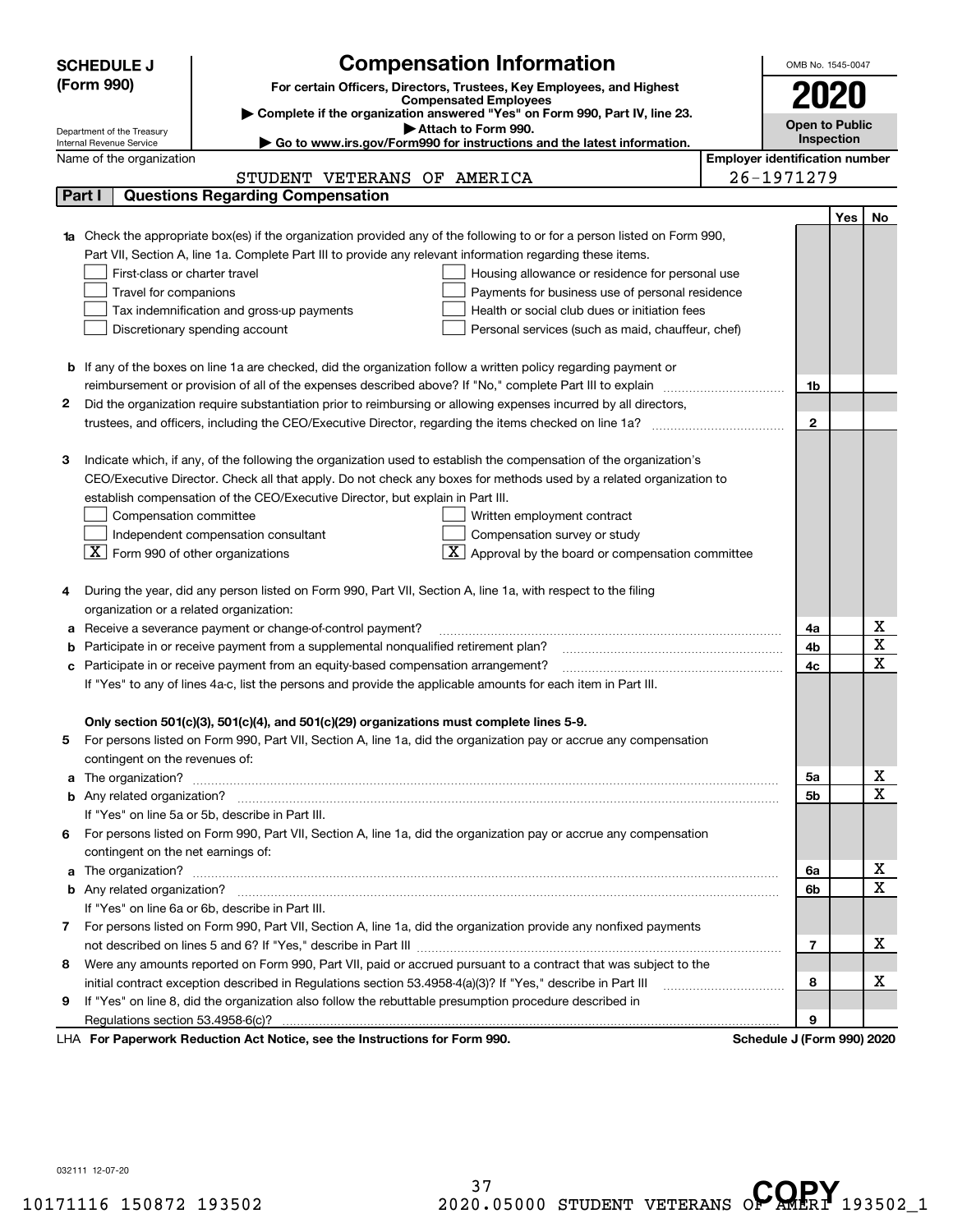26-1971279

**2**

# **Part II Officers, Directors, Trustees, Key Employees, and Highest Compensated Employees.**  Schedule J (Form 990) 2020 Page Use duplicate copies if additional space is needed.

For each individual whose compensation must be reported on Schedule J, report compensation from the organization on row (i) and from related organizations, described in the instructions, on row (ii). Do not list any individuals that aren't listed on Form 990, Part VII.

**Note:**  The sum of columns (B)(i)-(iii) for each listed individual must equal the total amount of Form 990, Part VII, Section A, line 1a, applicable column (D) and (E) amounts for that individual.

|                        |                              |                          | (B) Breakdown of W-2 and/or 1099-MISC compensation |                                           | (C) Retirement and<br>other deferred | (D) Nontaxable<br>benefits | (E) Total of columns<br>$(B)(i)-(D)$ | (F) Compensation<br>in column (B)         |
|------------------------|------------------------------|--------------------------|----------------------------------------------------|-------------------------------------------|--------------------------------------|----------------------------|--------------------------------------|-------------------------------------------|
| (A) Name and Title     |                              | (i) Base<br>compensation | (ii) Bonus &<br>incentive<br>compensation          | (iii) Other<br>reportable<br>compensation | compensation                         |                            |                                      | reported as deferred<br>on prior Form 990 |
| JARED S. LYON<br>(1)   | (i)                          | 184,548.                 | 40,000.                                            | 0.                                        | 157.                                 | 15,260.                    | 239,965.                             | 0.                                        |
| PRESIDENT AND CEO      | (ii)                         | $\overline{0}$ .         | $\overline{0}$ .                                   | 0.                                        | $\overline{0}$ .                     | $\overline{0}$ .           | $\overline{0}$ .                     | $\overline{0}$ .                          |
| WILLIAM HUBBARD<br>(2) | (i)                          | 143,931.                 | $\overline{0}$ .                                   | 0.                                        | 101.                                 | 9,782.                     | 153,814.                             | $\overline{0}$ .                          |
| CHIEF OF STAFF         | (ii)                         | $\overline{0}$ .         | $\overline{0}$ .                                   | $\overline{0}$ .                          | $\overline{0}$ .                     | 0.                         | $\overline{0}$ .                     | $\overline{0}$ .                          |
|                        | $(\sf{i})$                   |                          |                                                    |                                           |                                      |                            |                                      |                                           |
|                        | (ii)                         |                          |                                                    |                                           |                                      |                            |                                      |                                           |
|                        | $(\sf{i})$                   |                          |                                                    |                                           |                                      |                            |                                      |                                           |
|                        | (ii)                         |                          |                                                    |                                           |                                      |                            |                                      |                                           |
|                        | (i)                          |                          |                                                    |                                           |                                      |                            |                                      |                                           |
|                        | (ii)                         |                          |                                                    |                                           |                                      |                            |                                      |                                           |
|                        | (i)                          |                          |                                                    |                                           |                                      |                            |                                      |                                           |
|                        | (ii)                         |                          |                                                    |                                           |                                      |                            |                                      |                                           |
|                        | (i)                          |                          |                                                    |                                           |                                      |                            |                                      |                                           |
|                        | (ii)                         |                          |                                                    |                                           |                                      |                            |                                      |                                           |
|                        | (i)                          |                          |                                                    |                                           |                                      |                            |                                      |                                           |
|                        | (ii)                         |                          |                                                    |                                           |                                      |                            |                                      |                                           |
|                        | $(\sf{i})$                   |                          |                                                    |                                           |                                      |                            |                                      |                                           |
|                        | (ii)                         |                          |                                                    |                                           |                                      |                            |                                      |                                           |
|                        | $(\sf{i})$                   |                          |                                                    |                                           |                                      |                            |                                      |                                           |
|                        | (ii)                         |                          |                                                    |                                           |                                      |                            |                                      |                                           |
|                        | $\qquad \qquad \textbf{(i)}$ |                          |                                                    |                                           |                                      |                            |                                      |                                           |
|                        | (ii)                         |                          |                                                    |                                           |                                      |                            |                                      |                                           |
|                        | (i)                          |                          |                                                    |                                           |                                      |                            |                                      |                                           |
|                        | (ii)                         |                          |                                                    |                                           |                                      |                            |                                      |                                           |
|                        | (i)                          |                          |                                                    |                                           |                                      |                            |                                      |                                           |
|                        | (ii)                         |                          |                                                    |                                           |                                      |                            |                                      |                                           |
|                        | $\qquad \qquad \textbf{(i)}$ |                          |                                                    |                                           |                                      |                            |                                      |                                           |
|                        | (ii)                         |                          |                                                    |                                           |                                      |                            |                                      |                                           |
|                        | $\qquad \qquad \textbf{(i)}$ |                          |                                                    |                                           |                                      |                            |                                      |                                           |
|                        | (ii)                         |                          |                                                    |                                           |                                      |                            |                                      |                                           |
|                        | $(\sf{i})$                   |                          |                                                    |                                           |                                      |                            |                                      |                                           |
|                        | (ii)                         |                          |                                                    |                                           |                                      |                            |                                      |                                           |

**Schedule J (Form 990) 2020**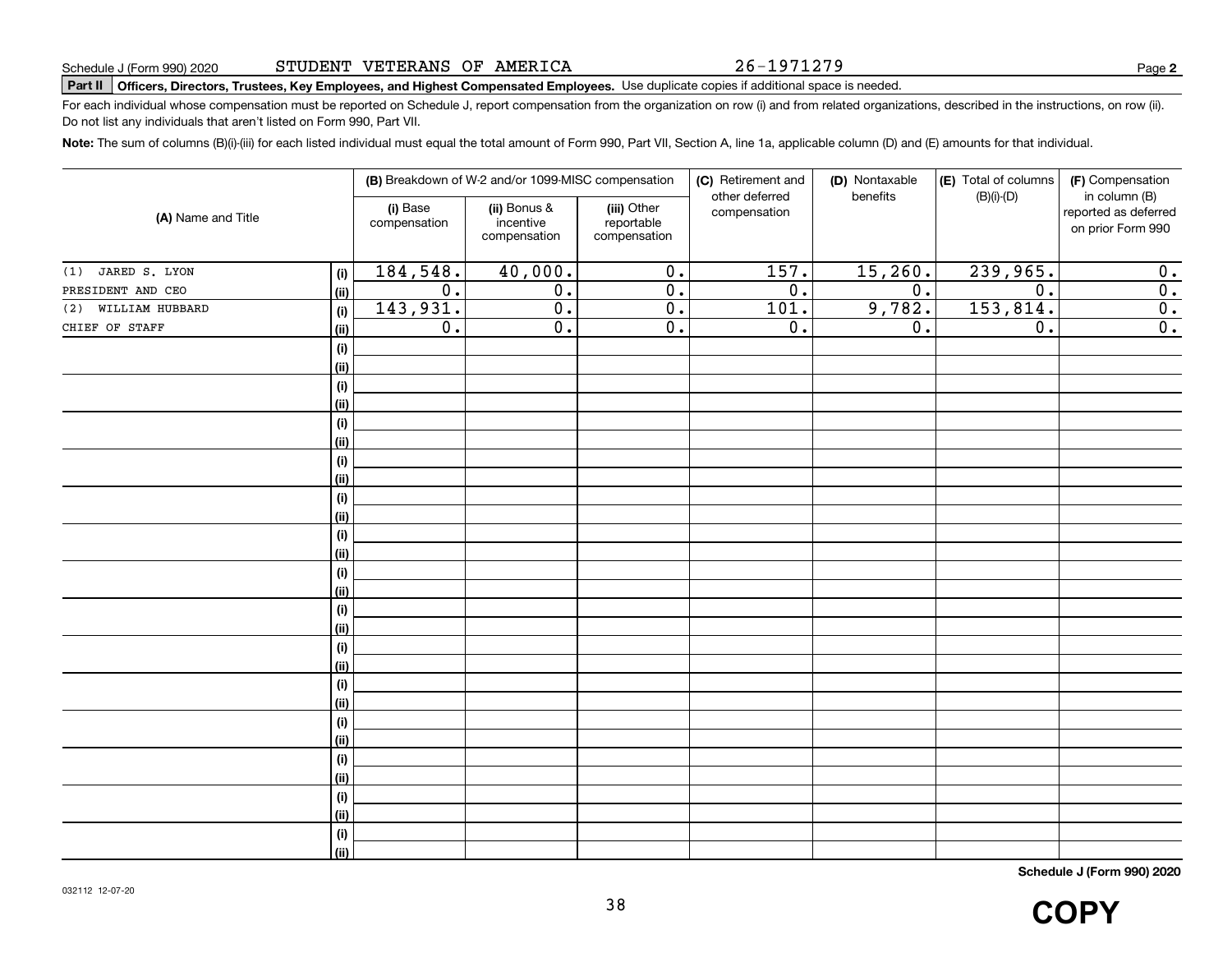# **Part III Supplemental Information**

Schedule J (Form 990) 2020 STUDENT VETERANS OF AMERICA<br>
Part III Supplemental Information<br>
Provide the information, explanation, or descriptions required for Part I, lines 1a, 1b, 3, 4a, 4b, 4c, 5a, 5b, 6a, 6b, 7, and 8, a

**Schedule J (Form 990) 2020**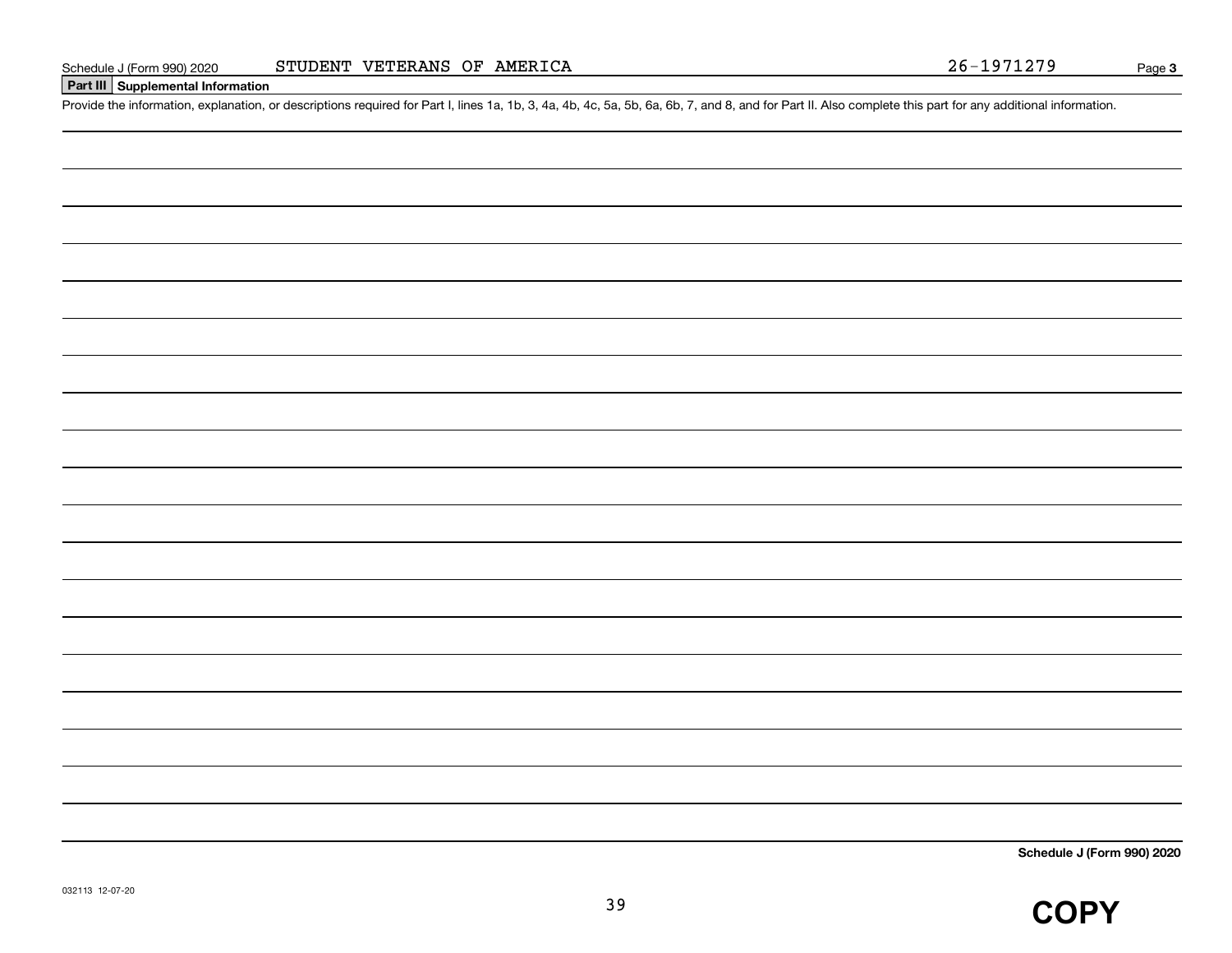**(Form 990 or 990-EZ)**

Department of the Treasury Internal Revenue Service Name of the organization

**SCHEDULE O Supplemental Information to Form 990 or 990-EZ**

**Complete to provide information for responses to specific questions on Form 990 or 990-EZ or to provide any additional information. | Attach to Form 990 or 990-EZ. | Go to www.irs.gov/Form990 for the latest information.**



STUDENT VETERANS OF AMERICA 26-1971279

**Employer identification number**

FORM 990, PART III, LINE 4A, PROGRAM SERVICE ACCOMPLISHMENTS:

SUCCESS AND ADVOCACY STRATEGIES. THOUSANDS OF ATTENDEES AND MORE THAN

100 EXHIBITORS AND SPONSORS ATTEND NATCON EVERY YEAR.

FORM 990, PART III, LINE 4B, PROGRAM SERVICE ACCOMPLISHMENTS:

THEIR EFFORTS AND ESTABLISH CLEAR PRIORITIES WITH A FOCUS ON

UNDERSTANDING THEIR UNIQUE CAMPUS COMMUNITY. WE SHARE LEADING PRACTICES

AND FACILITATE MENTORSHIP VIA OUR CHAPTER CONSULTATION SESSIONS. WE

ALSO OFFER ONLINE TRAINING FOR CAREER DEVELOPMENT OPPORTUNITIES IN

WEBINAR-BASED SESSIONS. WE CONNECT OUR CHAPTERS WITH EACH OTHER TO PLAN

REGIONAL EVENTS AND ENGAGE WITH STUDENT VETERANS ON ADVOCACY AND POLICY

CHANGES AT THE CAMPUS, STATE, AND NATIONAL LEVELS. FINALLY, WE WORK

DIRECTLY WITH CHAPTERS TO HELP MEMBERS BUILD MEANINGFUL RELATIONSHIPS

WITH COMMUNITY, BUSINESS, AND INDUSTRY LEADERS.

FORM 990, PART III, LINE 4C, PROGRAM SERVICE ACCOMPLISHMENTS:

CHANGES THAT BENEFIT STUDENT VETERANS AND THE OVERALL VETERAN

COMMUNITY.

FORM 990, PART III, LINE 4D, OTHER PROGRAM SERVICES:

INDIVIDUAL SUPPORT

EXPENSES \$ 221,079. INCLUDING GRANTS OF \$ 144,000. REVENUE \$ 0.

OTHER PROGRAMS

EXPENSES \$ 216,835. INCLUDING GRANTS OF \$ 0. REVENUE \$ 0.

032211 11-20-20 LHA For Paperwork Reduction Act Notice, see the Instructions for Form 990 or 990-EZ. Schedule O (Form 990 or 990-EZ) 2020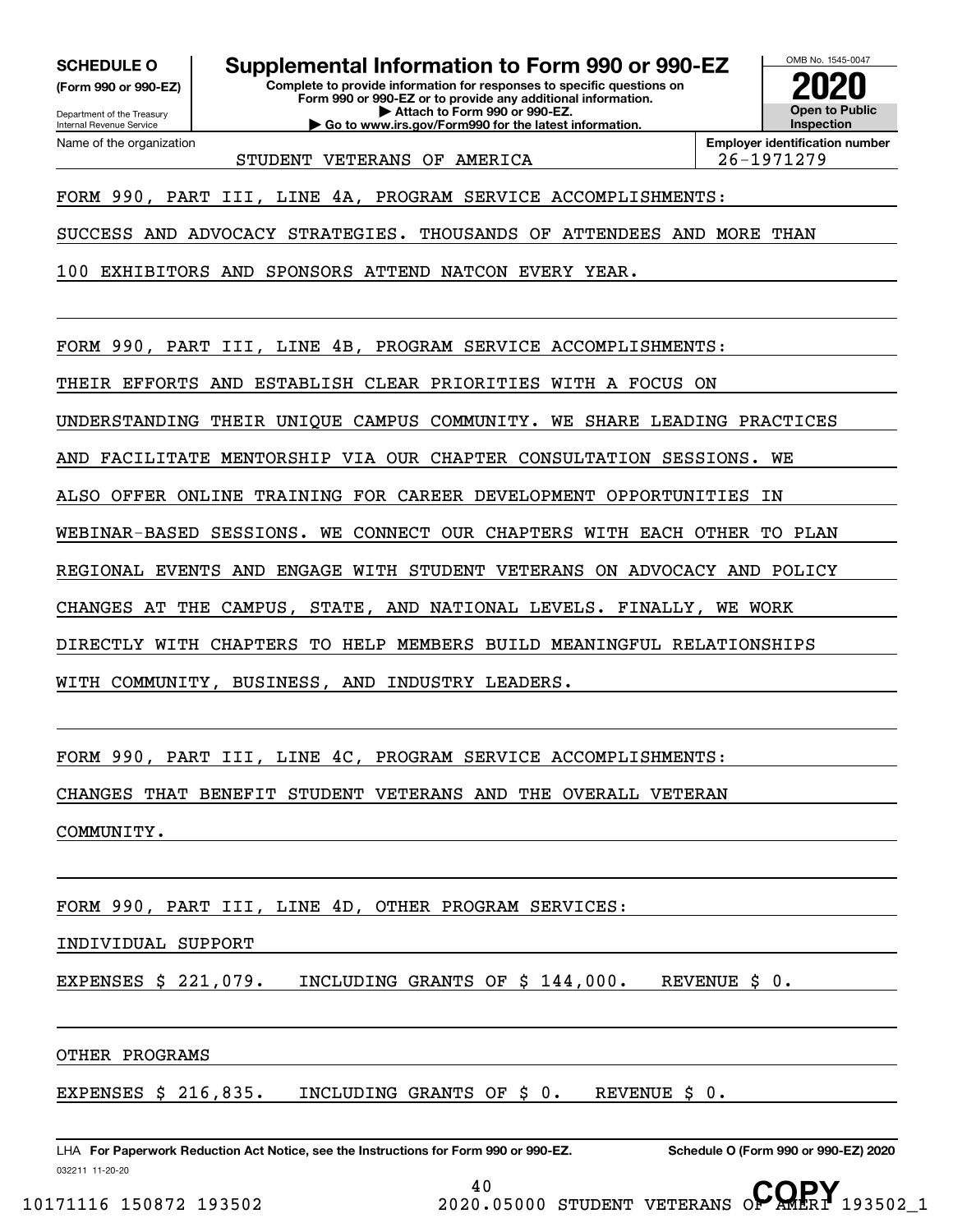STUDENT VETERANS OF AMERICA  $\vert$  26-1971279

FORM 990, PART VI, SECTION A, LINE 8B:

NO COMMITTEE CAN ACT ON BEHALF OF THE GOVERNING BODY.

FORM 990, PART VI, SECTION B, LINE 11B:

THE FEDERAL FORM 990 IS PREPARED BY OUR EXTERNAL PUBLIC ACCOUNTING FIRM, MARCUM LLP. ONCE THE DRAFT FEDERAL FORM 990 IS COMPLETED, IT IS SUBMITTED TO SVA'S PRESIDENT AND CEO FOR REVIEW. AFTER THE PRESIDENT AND CEO REVIEWS THE DRAFT, IT IS PROVIDED TO THE FULL BOARD OF DIRECTORS BEFORE AUTHORIZING MARCUM LLP TO ELECTRONICALLY TRANSMIT IT TO THE INTERNAL REVENUE SERVICE.

FORM 990, PART VI, SECTION B, LINE 12C:

THE BOARD OF DIRECTORS ADOPTED AN ETHICS AND CONFLICTS OF INTEREST POLICY.

THE POLICY IS PROVIDED TO ALL LEADERS OF SVA AND MUST BE FILED ANNUALLY.

THE BOARD OF DIRECTORS MONITORS AND ENFORCES COMPLIANCE VIOLATIONS.

INDIVIDUAL TRUSTEES AND OFFICERS ARE REQUIRED TO DISCLOSE ANY POTENTIAL

CONFLICTS OF INTEREST AS THEY PERTAIN TO THE INTERESTS OF SVA. SVA

EVALUATES CONFLICTS OF INTEREST TO ENSURE TERMS ARE FAIR AND REASONABLE,

CONSISTENT WITH ARMS-LENGTH TRANSACTIONS, WITHOUT INFLUENCE BY BOARD

MEMBERS, AND ENSURING THAT THERE IS NO PRIVATE INUREMENT. SVA EXECUTIVE

LEADERS TAKE INTO CONSIDERATION HIGH QUALITY SERVICES AND COMPETITIVE

PRICING, AS WELL AS THE EXPECTED QUALITY OF SERVICES TO BE PROVIDED. SVA

WILL CONSULT WITH LEGAL COUNSEL, AS NEEDED, TO REVIEW THE BOARD OF

DIRECTORS' DECISION MAKING PROCESS AND TO ASSESS THE RELATIONSHIP. SVA

ENSURES FULL BOARD DISCLOSURE.

FORM 990, PART VI, SECTION B, LINE 15:

SVA FOLLOWS ALL FEDERAL AND LOCAL REGULATORY LAWS AND EXERCISES BEST

032212 11-20-20 **Schedule O (Form 990 or 990-EZ) 2020** PRACTICES WHEN HIRING EMPLOYEES. CANDIDATES ARE RECRUITED OPENLY AND 41

10171116 150872 193502 **2020.05000 STUDENT VETERANS OF AMERI** 193502\_1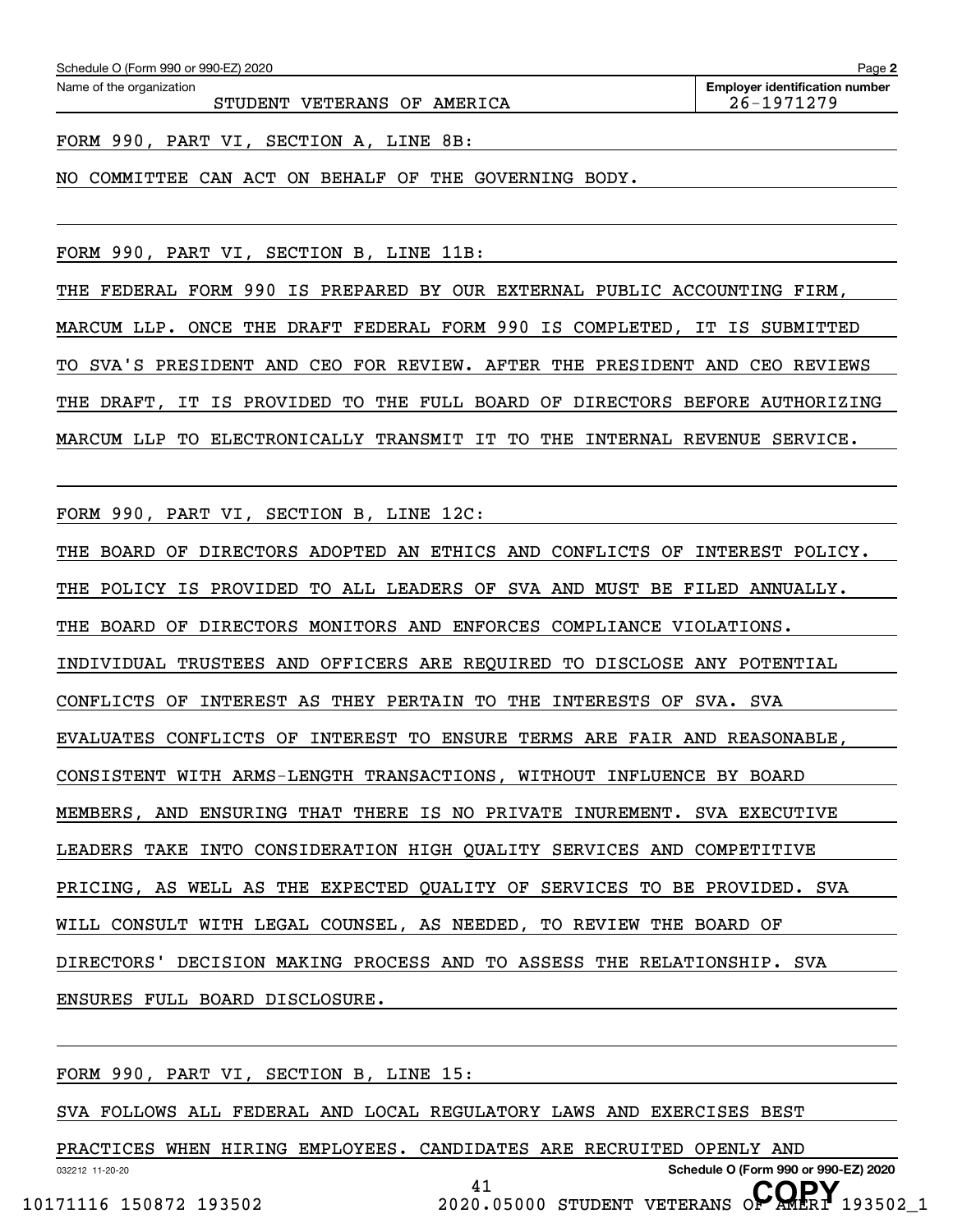| Schedule O (Form 990 or 990-EZ) 2020                                          | Page 2                                              |
|-------------------------------------------------------------------------------|-----------------------------------------------------|
| Name of the organization<br>STUDENT VETERANS OF AMERICA                       | <b>Employer identification number</b><br>26-1971279 |
| ON CAREER EXPERIENCE AND EDUCATIONAL QUALIFICATIONS<br>INTERVIEWED BASED      |                                                     |
| COVER LETTERS.<br>THE PRESIDENT AND<br>INDICATED BY RESUMES AND               | CEO AND HUMAN                                       |
| RESOURCES LEADERSHIP MEET<br>TO DISCUSS THE SALARY FOR EACH POSITION PRIOR TO |                                                     |
| RECRUITING WHERE BENCHMARKS ARE DISCUSSED AND INTERNAL EQUITY IS              |                                                     |
| CONSIDERED. SALARIES ARE BASED ON A COMPARISON OF LOCAL COSTS OF LIVING,      |                                                     |
| OF COMPENSATION FOR SIMILAR POSITIONS, AND INTERNAL EQUITY.<br>AVERAGE RATES  |                                                     |
| OF LIVING AND PERFORMANCE INCREASES ARE DETERMINED BY<br><b>COST</b>          | THE ANNUAL                                          |
| CEO AND APPROVED BY THE BOARD OF<br>BUDGET AS ASSESSED BY THE                 | DIRECTORS.                                          |
| COMPENSATION AND BENEFITS FOR THE PRESIDENT & CEO ARE MANAGED BY THE BOARD    |                                                     |
| DIRECTORS.<br>ОF                                                              |                                                     |
|                                                                               |                                                     |
| FORM 990, PART VI, SECTION C, LINE 19:                                        |                                                     |
| SVA'S FEDERAL FORM 990 AND AUDITED FINANCIAL STATEMENTS ARE AVAILABLE ON      |                                                     |
| SVA'S WEBSITE. BYLAWS, CONFLICT OF INTEREST POLICY, AND OTHER GOVERNING       |                                                     |
| DOCUMENTS ARE AVAILABLE BY REQUEST VIA A "CONTACT US" LINK ON SVA'S           |                                                     |
| WEBSITE.                                                                      |                                                     |
|                                                                               |                                                     |
| FORM 990, PART IX, LINE 11G, OTHER FEES:                                      |                                                     |
| CONSULTING FEES:                                                              |                                                     |
| PROGRAM SERVICE EXPENSES                                                      | 336,012.                                            |
| MANAGEMENT AND GENERAL EXPENSES                                               | 145,343.                                            |
| FUNDRAISING EXPENSES                                                          | 56,096.                                             |
| TOTAL EXPENSES                                                                | 537,451.                                            |

032212 11-20-20 **Schedule O (Form 990 or 990-EZ) 2020** AUDIO AND VISUAL SERVICES: PROGRAM SERVICE EXPENSES 194,063. MANAGEMENT AND GENERAL EXPENSES 389. FUNDRAISING EXPENSES 352.

42 10171116 150872 193502 **2020.05000 STUDENT VETERANS OF AMERI** 193502\_1